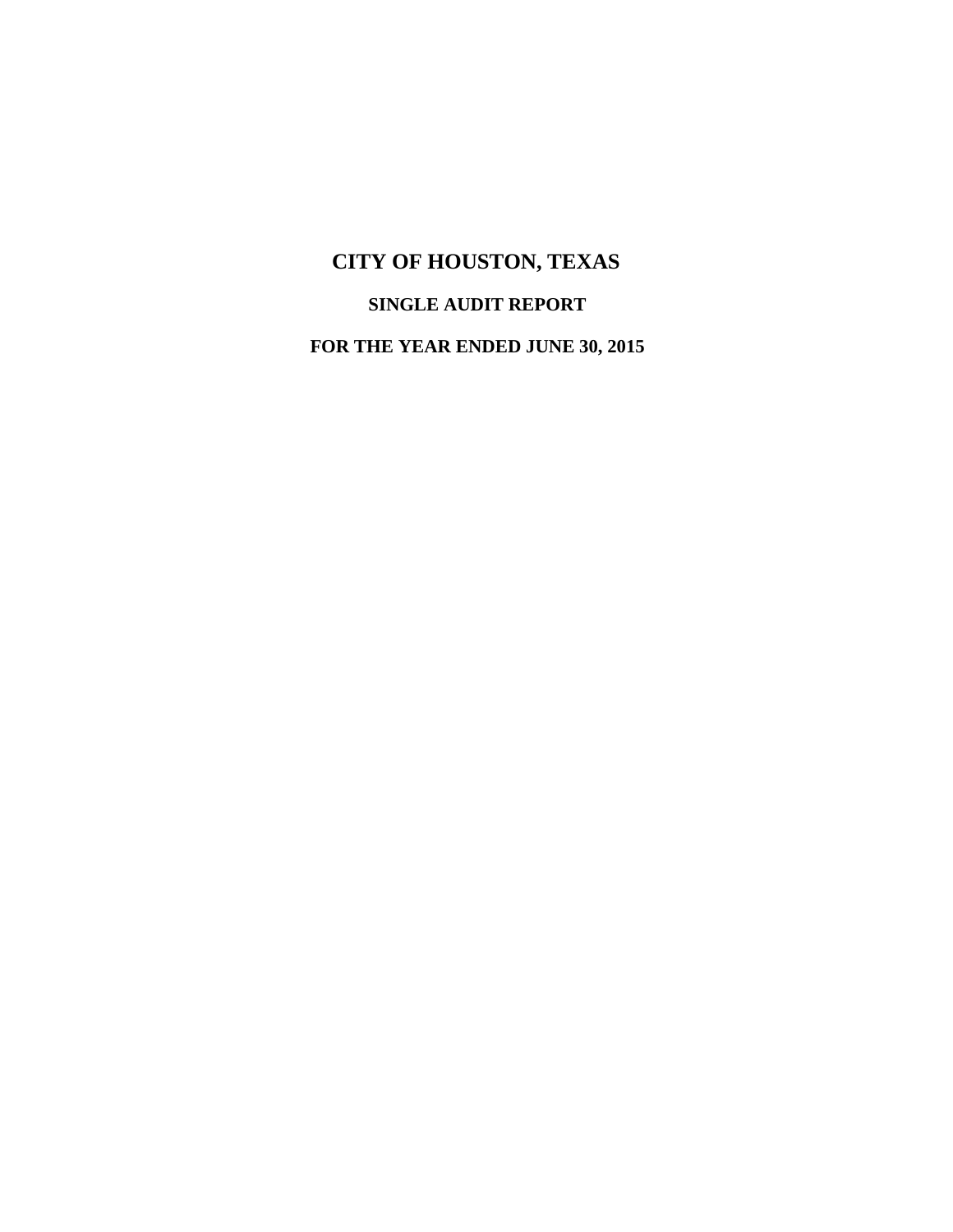### **TABLE OF CONTENTS**

### **JUNE 30, 2015**

|                                                                     | <b>PAGE</b> |
|---------------------------------------------------------------------|-------------|
| Independent Auditors' Report on Internal Control Over               |             |
| Financial Reporting and on Compliance and Other Matters             |             |
| Based on an Audit of Financial Statements Performed in              |             |
| Accordance with Government Auditing Standards                       | $1-2$       |
| Independent Auditors' Report on Compliance for each Major Federal   |             |
| and State Program and Report on Internal Control over Compliance    |             |
| Required by OMB Circular A-133 and the State of Texas Uniform Grant |             |
| <b>Management Standards</b>                                         | $3 - 5$     |
|                                                                     |             |
| Schedule of Expenditures of Federal and State Awards                |             |
| for the Year Ended June 30, 2015                                    | $6 - 21$    |
|                                                                     |             |
| Notes to the Schedule of Expenditures of Federal and State Awards   |             |
| for the Year Ended June 30, 2015                                    | $22 - 25$   |
| Schedule of Findings and Questioned Costs                           |             |
| for the Year Ended June 30, 2015                                    | $26 - 33$   |
|                                                                     |             |
| Schedule of Prior Year Audit Findings                               |             |
| for the Year Ended June 30, 2015                                    | 34-35       |
|                                                                     |             |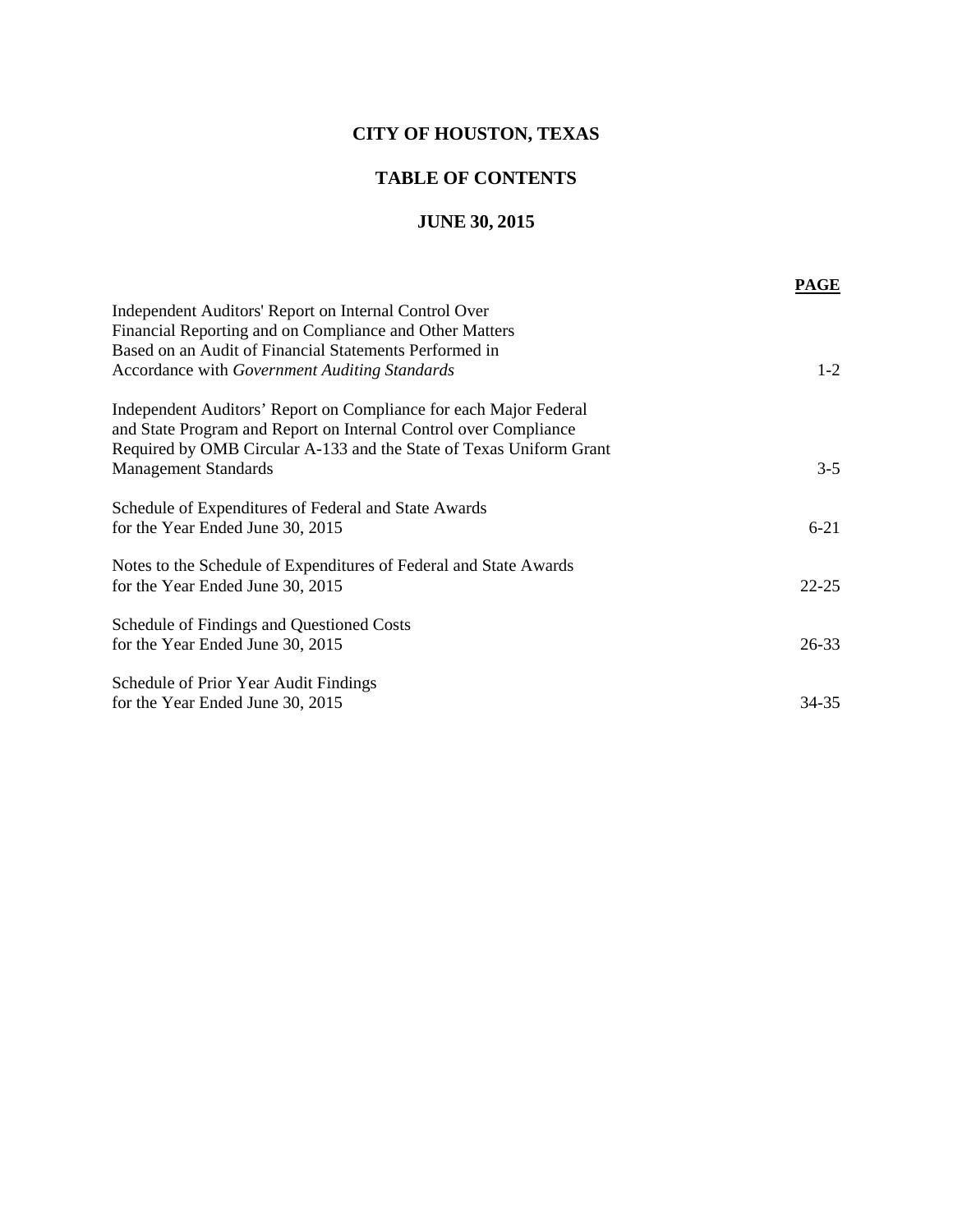

### **Independent Auditors' Report on Internal Control Over Financial Reporting and on Compliance and Other Matters Based on an Audit of Financial Statements Performed in Accordance with** *Government Auditing Standards*

To the Honorable Mayor, Members of City Council and City Controller of the City of Houston, Texas

We have audited, in accordance with the auditing standards generally accepted in the United States of America and the standards applicable to financial audits contained in *Government Auditing Standards* issued by the Comptroller General of the United States, the financial statements of the governmental activities, the business-type activities, the aggregate discretely presented component units, each major fund, and the aggregate remaining fund information of the City of Houston, Texas (the "City"), as of and for the year ended June 30, 2015, and the related notes to the financial statements, which collectively comprise the City's basic financial statements, and have issued our report thereon dated December 2, 2015.

Our report includes a reference to other auditors who audited the financial statements of the Firefighters' Relief and Retirement Pension Trust Fund, the Municipal Employees' Pension Trust Fund, and the Police Officers' Pension Trust Fund, blended component units of the City, which, in the aggregate, represent 100% of the assets and net position of the pension trust funds, within the fiduciary funds. We did not audit the financial statements of any governmental discretely presented component units (except for Houston Area Library Automated Network, and Lamar Terrace Public Improvement District), which represent 8.1%, 14.5% and 7.7%, respectively, of the assets, net position, and revenues of the governmental activities or any business-type discretely presented component units which represents 6.1%, 26.7% and 14.9%, respectively, of the assets, net position, and revenues of the business-type activities. This report does not include the results of the other auditors' testing of internal control over financial reporting or compliance and other matters that are reported on separately by those auditors.

### **Internal Control Over Financial Reporting**

In planning and performing our audit of the financial statements, we considered the City's internal control over financial reporting (internal control) to determine the audit procedures that are appropriate in the circumstances for the purpose of expressing our opinions on the financial statements, but not for the purpose of expressing an opinion on the effectiveness of the City's internal control. Accordingly, we do not express an opinion on the effectiveness of the City's internal control.

A *deficiency in internal control* exists when the design or operation of a control does not allow management or employees, in the normal course of performing their assigned functions, to prevent, or detect and correct, misstatements on a timely basis. A *material weakness* is a deficiency, or a combination of deficiencies, in internal control such that there is a reasonable possibility that a material misstatement of the entity's financial statements will not be prevented, or detected and corrected on a timely basis. A *significant deficiency* is a deficiency, or a combination of deficiencies, in internal control that is less severe than a material weakness, yet important enough to merit attention by those charged with governance.

Our consideration of internal control was for the limited purpose described in the preceding paragraph and was not designed to identify all deficiencies in internal control that might be material weaknesses or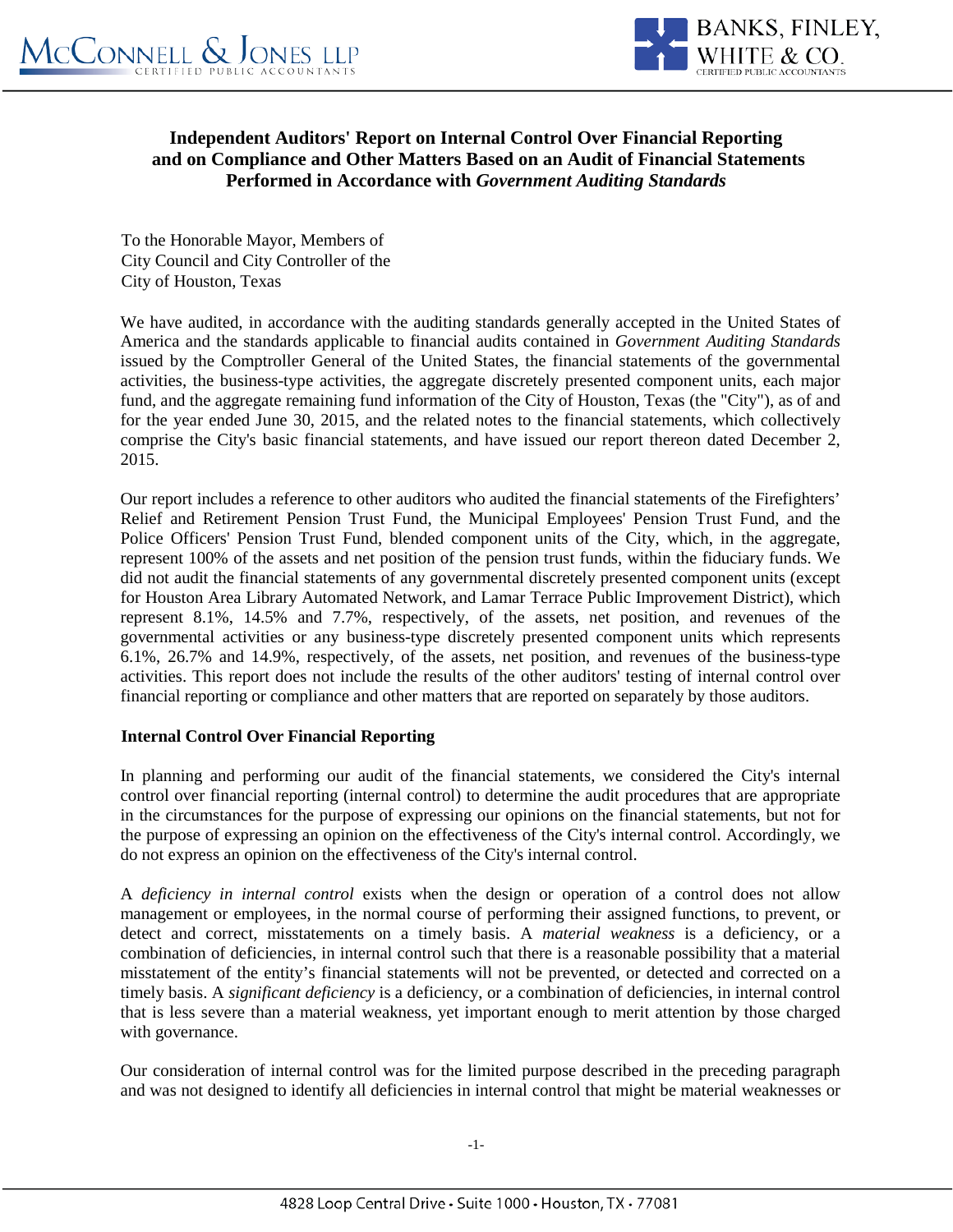significant deficiencies and therefore, material weaknesses or significant deficiencies may exist that were not identified. Given these limitations, during our audit we did not identify any deficiencies in internal control that we consider to be material weaknesses. We did identify certain deficiencies in internal control, described in the accompanying schedule of findings and questioned costs as items 2015- 001, 2015-002 and 2015-003 that we consider to be significant deficiencies.

#### **Compliance and Other Matters**

As part of obtaining reasonable assurance about whether the City's financial statements are free from material misstatement, we performed tests of its compliance with certain provisions of laws, regulations, contracts, and grant agreements, noncompliance with which could have a direct and material effect on the determination of financial statement amounts. However, providing an opinion on compliance with those provisions was not an objective of our audit, and accordingly, we do not express such an opinion. The results of our tests disclosed no instances of noncompliance or other matters that are required to be reported under *Government Auditing Standards*.

We noted certain other matters that were reported to management of the City in a separate letter dated December 2, 2015.

#### **City's Response to Findings**

The City's response to the findings identified in our audit is described in the accompanying schedule of findings and questioned costs. The City's response was not subjected to the auditing procedures applied in the audit of the financial statements and, accordingly, we express no opinion on it.

#### **Purpose of this Report**

The purpose of this report is solely to describe the scope of our testing of internal control and compliance and the result of that testing, and not to provide an opinion on the effectiveness of the City's internal control or on compliance. This report is an integral part of an audit performed in accordance with *Government Auditing Standards* in considering the City's internal control and compliance. Accordingly, this communication is not suitable for any other purpose.

McCannell & Sanes NAP

Burho, Finlez, White e Co.

January 14, 2016 Houston, Texas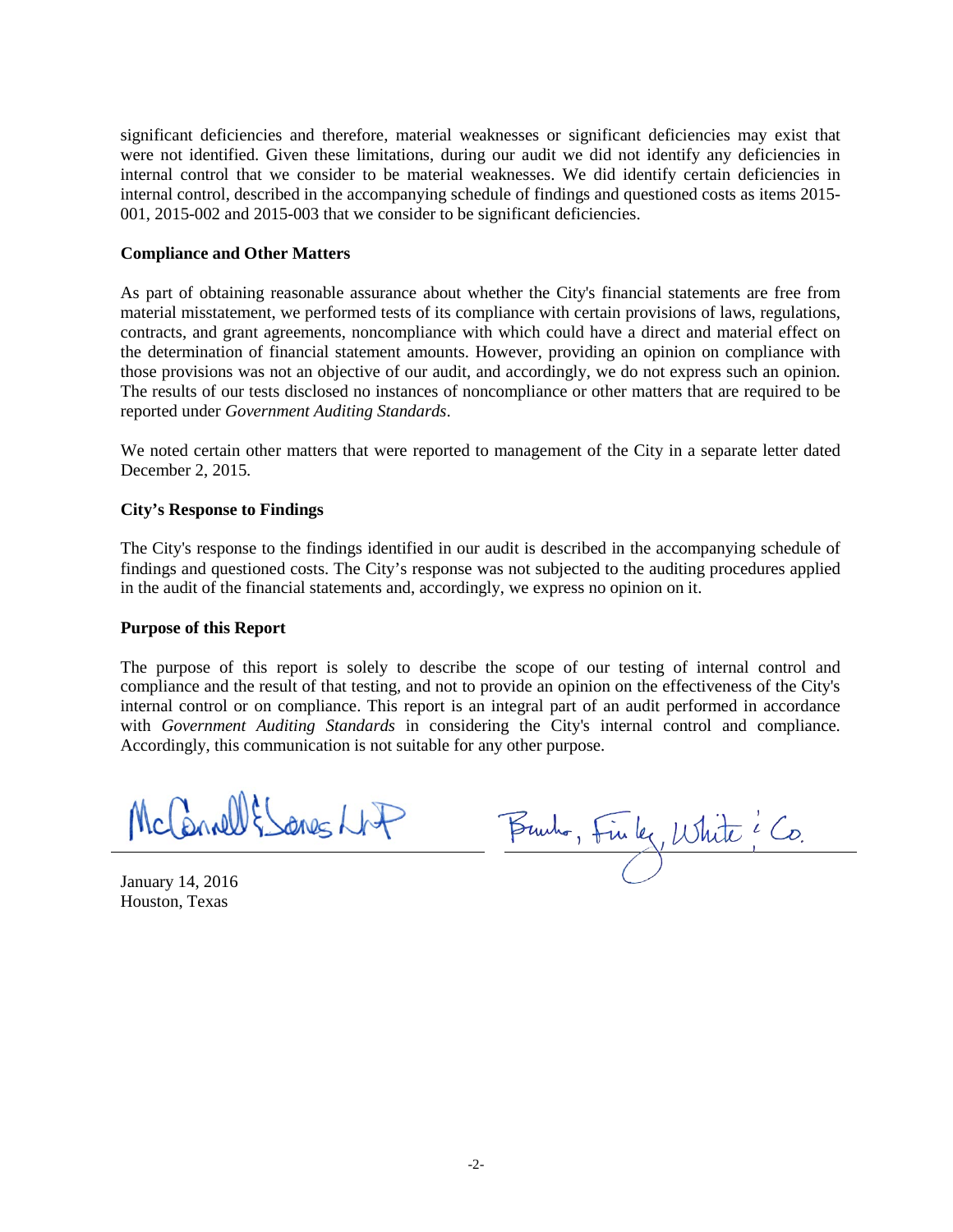

### **Independent Auditors' Report on Compliance for Each Major Federal and State Program and Report on Internal Control over Compliance Required by OMB Circular A-133 and the State of Texas Uniform Grant Management Standards**

To the Honorable Mayor, Members of City Council and City Controller of the City of Houston, Texas

### **Report on Compliance for Each Major Federal and State Program**

We have audited the City of Houston, Texas (the "City'') compliance with the types of compliance requirements described in the *OMB Circular A-133 Compliance Supplement* and the State of Texas *Uniform Grants Management Standards* ("UGMS") that could have a direct and material effect on each of the City's major federal and state programs for the year ended June 30, 2015. The City's major federal and state programs are identified in the summary of auditor's results section of the accompanying schedule of findings and questioned costs.

### **Management's Responsibility**

Management is responsible for compliance with the requirements of laws, regulations, contracts, and grants applicable to its federal and state programs.

### **Auditors' Responsibility**

Our responsibility is to express an opinion on compliance for each of the City's major federal and state programs based on our audit of the types of compliance requirements referred to above. We conducted our audit of compliance in accordance with auditing standards generally accepted in the United States of America; the standards applicable to financial audits contained in *Government Auditing Standards* issued by the Comptroller General of the United States; *OMB Circular A-133, Audits of States, Local Governments, and Non-Profit Organizations* and UGMS. Those standards, OMB Circular A-133 and UGMS require that we plan and perform the audit to obtain reasonable assurance about whether noncompliance with the types of compliance requirements referred to above that could have a direct and material effect on a major federal or state program occurred. An audit includes examining, on a test basis, evidence about the City's compliance with those requirements and performing such other procedures as we considered necessary in the circumstances.

We believe that our audit provides a reasonable basis for our opinion on compliance for each major federal and state program. However, our audit does not provide a legal determination of the City's compliance.

### **Opinion on Each Major Federal and State Program**

In our opinion, the City complied, in all material respects, with the types of compliance requirements referred to above that could have a direct and material effect on each of its major federal and state programs for the year ended June 30, 2015.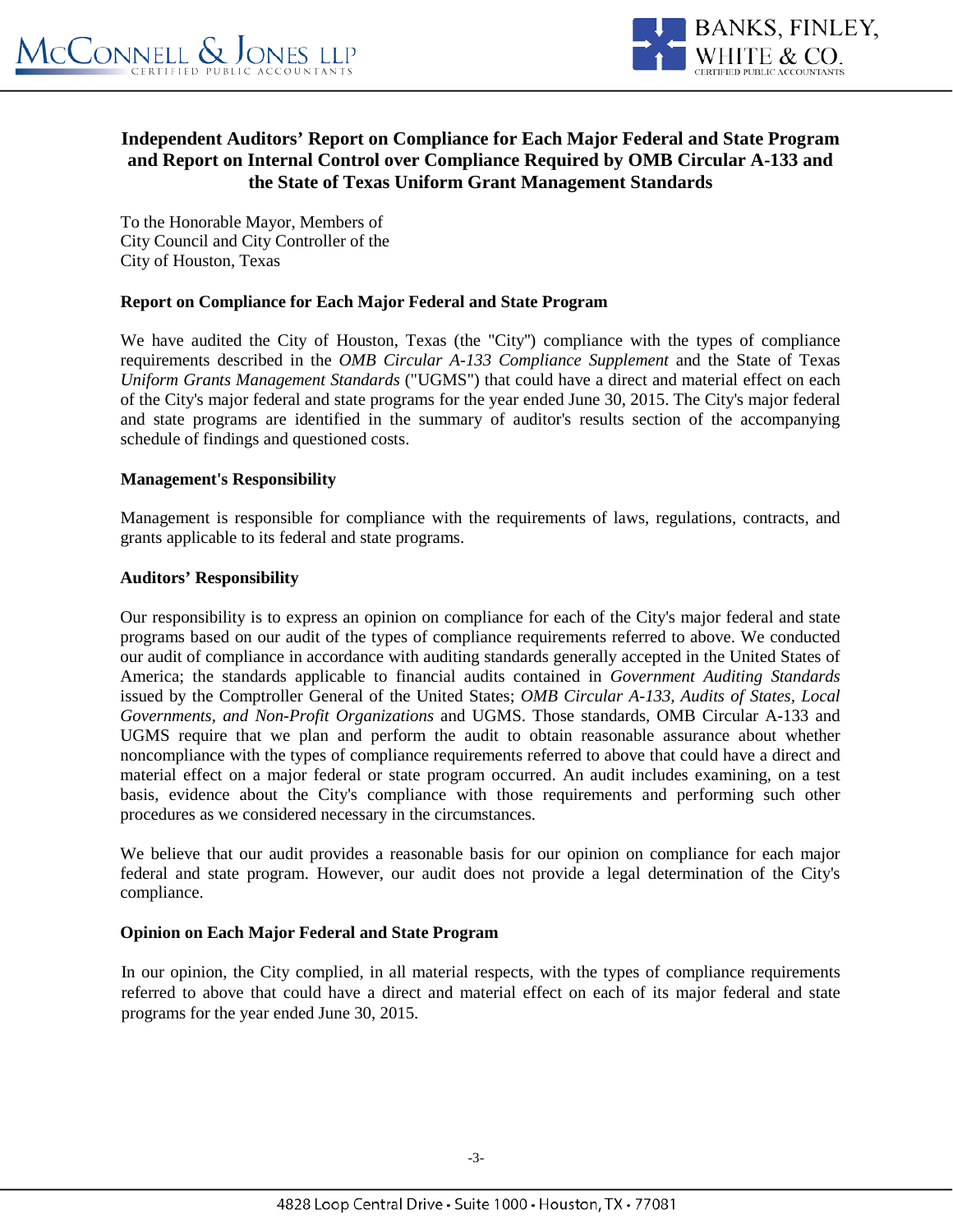#### **Other Matters**

The results of our auditing procedures disclosed an instance of noncompliance, which is required to be reported in accordance with OMB Circular A-133 and UGMS and which are described in the accompanying schedule of findings and questioned costs as item 2015-004. Our opinion on each major federal and state program is not modified with respect to these matters.

The City's response to the noncompliance findings identified in our audit is described in the accompanying schedule of findings and questioned costs. The City's response was not subjected to the auditing procedures applied in the audit of compliance and, accordingly, we express no opinion on the response.

### **Report on Internal Control Over Compliance**

Management of the City is responsible for establishing and maintaining effective internal control over compliance with the types of compliance requirements referred to above. In planning and performing our audit of compliance, we considered the City's internal control over compliance with the types of requirements that could have a direct and material effect on each major federal and state program to determine the auditing procedures that are appropriate in the circumstances for the purpose of expressing an opinion on compliance for each major federal and state program and to test and report on internal control over compliance in accordance with OMB Circular A-133, but not for the purpose of expressing an opinion on the effectiveness of internal control over compliance. Accordingly, we do not express an opinion on the effectiveness of the City's internal control over compliance.

A *deficiency in internal control over compliance* exists when the design or operation of a control over compliance does not allow management or employees, in the normal course of performing their assigned functions, to prevent, or detect and correct, noncompliance with a type of compliance requirement of a federal or state program on a timely basis. A *material weakness in internal control over compliance* is a deficiency, or combination of deficiencies, in internal control over compliance, such that there is a reasonable possibility that material noncompliance with a type of compliance requirement of a federal or state program will not be prevented, or detected and corrected, on a timely basis. A *significant deficiency in internal control over compliance* is a deficiency, or a combination of deficiencies, in internal control over compliance with a type of compliance requirement of a federal or state program that is less severe than a material weakness in internal control over compliance, yet important enough to merit attention by those charged with governance.

Our consideration of internal control over compliance was for the limited purpose described in the first paragraph of this section and was not designed to identify all deficiencies in internal control over compliance that might be material weaknesses or significant deficiencies. We did not identify any deficiencies in internal control over compliance that we consider to be material weaknesses. However, material weaknesses may exist that have not been identified. However, we identified deficiencies in internal control over compliance, as described in the accompanying schedule of findings and questioned costs as items 2015-003 and 2015-004 that we consider to be significant deficiencies.

The City's response to the internal control over compliance finding identified in our audit is described in the accompanying schedule of findings and questioned costs. The City's response was not subjected to the auditing procedures applied in the audit of compliance and, accordingly, we express no opinion on the response.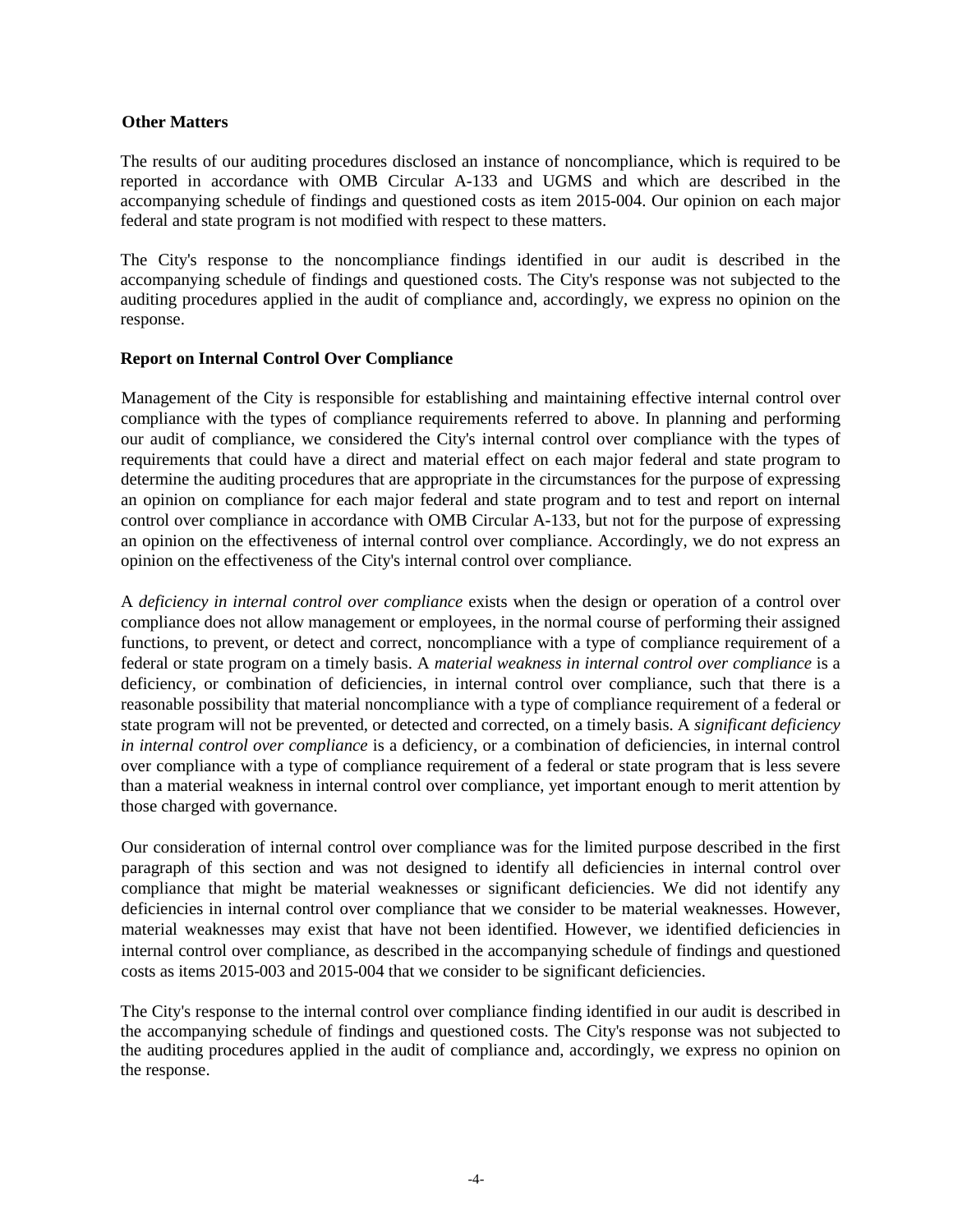The purpose of this report on internal control over compliance is solely to describe the scope of our testing of internal control over compliance and the results of that testing based on the requirements of OMB Circular A-133 and UGMS. Accordingly, this report is not suitable for any other purpose.

### **Report on Schedule of Expenditures of Federal and State Awards Required by OMB Circular A-133 and UGMS**

We have audited the financial statements of the governmental activities, the business-type activities, the aggregate discretely presented component units, each major fund, and the aggregate remaining fund information of City of Houston, Texas, as of and for the year ended June 30, 2015, and the related notes to the financial statements, which collectively comprise City's basic financial statements. We issued our report thereon dated December 2, 2015, which contained unmodified opinions on those financial statements. Our audit was conducted for the purpose of forming an opinion on the financial statements as a whole. The accompanying schedule of expenditures of federal and state awards is presented for purposes of additional analysis as required by OMB Circular A-133 and UGMS and is not a required part of the financial statements. Such information is the responsibility of management and was derived from and relates directly to the underlying accounting and other records used to prepare the financial statements. The information has been subjected to the auditing procedures applied in the audit of the financial statements and certain additional procedures, including comparing and reconciling such information directly to the underlying accounting and other records used to prepare the financial statements or to the financial statements themselves, and other additional procedures in accordance with auditing standards generally accepted in the United States of America. The City's basic financial statements include the operations of the aggregate discretely presented component units which are not included in the schedule during the year ended June 30, 2015. Our audit did not include the operations of the aggregate discretely presented component units because the entities engaged other auditors to perform their respective audits. In our opinion, the schedule of expenditures of federal and state awards is fairly stated in all material respects in relation to the financial statements as a whole.

McCannell & Sanes NAP

January 14, 2016 Houston, Texas

Burho, Finlez, White ? Co.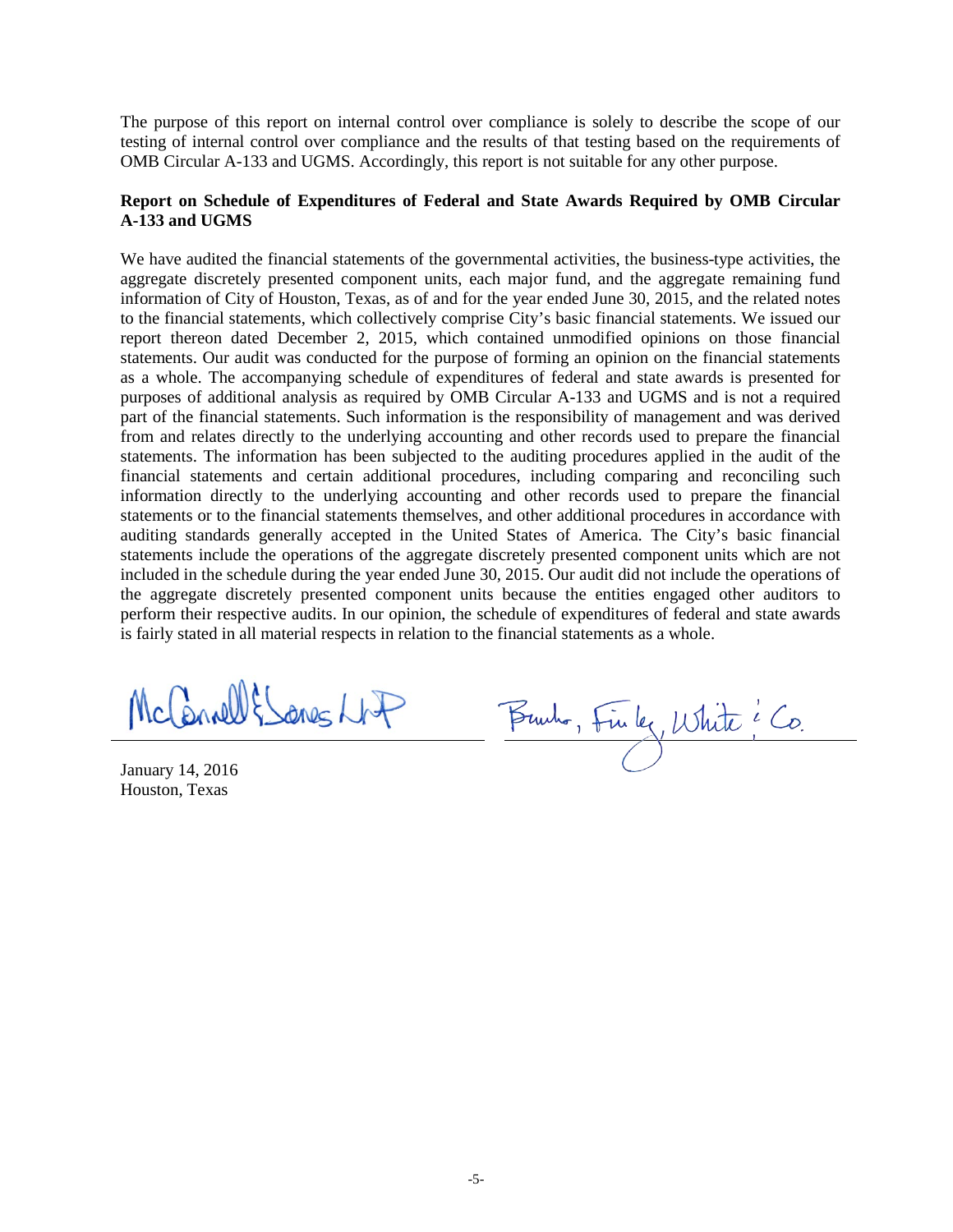**\_\_\_\_\_\_\_\_\_\_\_\_\_\_\_\_\_\_\_\_\_\_\_\_\_\_\_\_\_\_\_\_\_\_\_\_\_\_\_\_\_\_\_\_\_\_\_\_\_\_\_\_\_\_\_\_\_\_\_\_\_\_\_\_\_\_\_\_\_\_\_\_\_\_**

### **FEDERAL AWARDS**

| Program Title                                                                                                                | Federal<br><b>CFDA</b><br>Number | Grant<br>Award<br>Number             | <b>Expenditures</b>  |
|------------------------------------------------------------------------------------------------------------------------------|----------------------------------|--------------------------------------|----------------------|
| U.S. Department of Agriculture Food and Nutrition Services                                                                   |                                  |                                      |                      |
| <b>Pass-Through Awards</b>                                                                                                   |                                  |                                      |                      |
| <b>Baylor College of Medicine</b>                                                                                            |                                  |                                      |                      |
| Grants for Agricultural Research_Competitive Research Grants                                                                 | 10.206                           | 2008-55215-18875                     | \$<br>(1,270)<br>106 |
| Grants for Agricultural Research_Competitive Research Grants<br>Grants for Agricultural Research_Competitive Research Grants | 10.206<br>10.206                 | 2008-55215-18875<br>2008-55215-18875 | 1,077                |
| <b>Total Baylor College of Medicine</b>                                                                                      |                                  |                                      | (87)                 |
| Texas Department of State Health Services                                                                                    |                                  |                                      |                      |
| Special Supplemental Nutrition Program for Women, Infants, and Children                                                      | 10.557                           | 2011-037179                          | 34,705               |
| Special Supplemental Nutrition Program for Women, Infants, and Children                                                      | 10.557                           | 2014-045059                          | 2,991,373            |
| Special Supplemental Nutrition Program for Women, Infants, and Children                                                      | 10.557                           | 2015-047284                          | 8,335,554            |
| <b>Texas Department of State Health Services</b>                                                                             |                                  |                                      | 11,361,632           |
| Texas Department of Agriculture Food and Nutrition Services                                                                  |                                  |                                      |                      |
| Child and Adult Care Food Program                                                                                            | 10.558                           | CE ID 01525                          | 9,053                |
| Child and Adult Care Food Program                                                                                            | 10.558                           | CE ID 01525                          | 1,104,953            |
|                                                                                                                              |                                  |                                      | 1,114,006            |
| Summer Food Service Program for Children                                                                                     | 10.559                           | CE ID 01525                          | 845,342              |
| Summer Food Service Program for Children                                                                                     | 10.559                           | CE ID 01525                          | 1,169,904            |
|                                                                                                                              |                                  |                                      | 2,015,246            |
| <b>Total Texas Department of Agriculture Food and Nutrition Services</b>                                                     |                                  |                                      | 3,129,252            |
| <b>Total Pass-Through Awards</b>                                                                                             |                                  |                                      | \$14,490,797         |
| <b>Total U.S. Department of Agriculture Food and Nutrition Services</b>                                                      |                                  |                                      | \$14,490,797         |
| U.S. Department of Housing and Urban Development                                                                             |                                  |                                      |                      |
| <b>Direct Awards</b>                                                                                                         |                                  |                                      |                      |
| Office of Community Planning and Development                                                                                 |                                  |                                      |                      |
| Community Development Block Grants/Entitlement Grants                                                                        | 14.218                           | B00MC480018                          | \$<br>235,905        |
| Community Development Block Grants/Entitlement Grants<br>Community Development Block Grants/Entitlement Grants               | 14.218                           | B01MC480018                          | 13,070               |
| Community Development Block Grants/Entitlement Grants                                                                        | 14.218<br>14.218                 | B04MC480018<br>B05MC480018           | 29,377<br>62,631     |
| Community Development Block Grants/Entitlement Grants                                                                        | 14.218                           | B06MC480018                          | 171,291              |
| Community Development Block Grants/Entitlement Grants                                                                        | 14.218                           | B07MC480018                          | 425,500              |
| Community Development Block Grants/Entitlement Grants                                                                        | 14.218                           | B08MC480018                          | 93,867               |
| Community Development Block Grants/Entitlement Grants                                                                        | 14.218                           | B09MC480018                          | 809,707              |
| Community Development Block Grants/Entitlement Grants                                                                        | 14.218                           | B10MC480018                          | 1,559,240            |
| Community Development Block Grants/Entitlement Grants                                                                        | 14.218                           | B11MC480018                          | 631,995              |
| Community Development Block Grants/Entitlement Grants                                                                        | 14.218                           | B-11-MN-48-0400                      | 295,807              |
| Community Development Block Grants/Entitlement Grants                                                                        | 14.218                           | B-08-MN-48-0400                      | 268,385              |
| Community Development Block Grants/Entitlement Grants                                                                        | 14.218                           | B12MC480018                          | 3,698,429            |
| Community Development Block Grants/Entitlement Grants                                                                        | 14.218                           | B13MC480018                          | 6,198,559            |
| Community Development Block Grants/Entitlement Grants                                                                        | 14.218                           | B14MC480018                          | 10,013,049           |
| Community Development Block Grants/Entitlement Grants                                                                        | 14.218                           | B99MC480018                          | 2,056                |
| Total Office of Community Planning and Development Block Grant                                                               |                                  |                                      | 24,508,868           |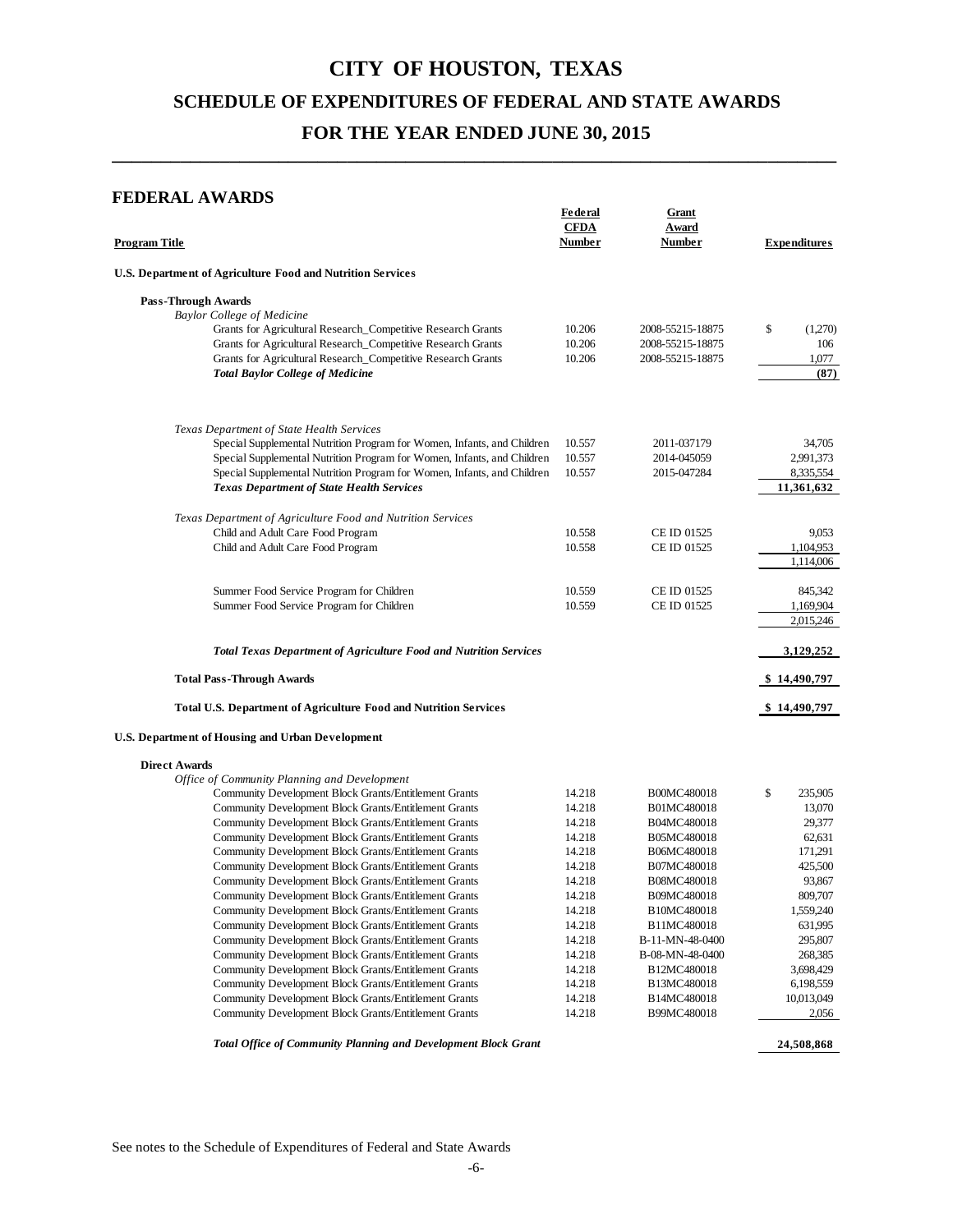**\_\_\_\_\_\_\_\_\_\_\_\_\_\_\_\_\_\_\_\_\_\_\_\_\_\_\_\_\_\_\_\_\_\_\_\_\_\_\_\_\_\_\_\_\_\_\_\_\_\_\_\_\_\_\_\_\_\_\_\_\_\_\_\_\_\_\_\_\_\_\_\_\_\_**

|                                                                                                                                | <b>Federal</b><br><b>CFDA</b> | <b>Grant</b><br><b>Award</b> |                        |
|--------------------------------------------------------------------------------------------------------------------------------|-------------------------------|------------------------------|------------------------|
| Program Title<br><b>Emergency Solutions Grant Program</b>                                                                      | Number                        | Number                       | <b>Expenditures</b>    |
| <b>Emergency Solutions Grant Program</b>                                                                                       | 14.231                        | E11MC480002                  | 86,206                 |
| <b>Emergency Solutions Grant Program</b>                                                                                       | 14.231                        | E12MC480002                  | 37,217                 |
| <b>Emergency Solutions Grant Program</b>                                                                                       | 14.231                        | E13MC480002                  | 1,197,923              |
| <b>Emergency Solutions Grant Program</b>                                                                                       | 14.231                        | E14MC480002                  | 123,623                |
| <b>Emergency Solutions Grant Program</b>                                                                                       | 14.231                        | S08MC480002                  | 10,048                 |
| <b>Emergency Solutions Grant Program</b>                                                                                       | 14.231                        | S09MC480002                  | 7,892                  |
| <b>Emergency Solutions Grant Program</b>                                                                                       | 14.231                        | S10MC480002                  | 6,544                  |
| <b>Total Emergency Solutions Grant Program</b>                                                                                 |                               |                              | 1,469,453              |
| Home Investment Partnerships Program                                                                                           |                               |                              |                        |
| Home Investment Partnerships Program                                                                                           | 14.239                        | M00MC480206                  | 2,277                  |
| Home Investment Partnerships Program                                                                                           | 14.239                        | M01MC480206                  | 40,282                 |
| Home Investment Partnerships Program                                                                                           | 14.239                        | M03MC480206                  | 868,098                |
| Home Investment Partnerships Program                                                                                           | 14.239                        | M05MC480206                  | (462, 523)             |
| Home Investment Partnerships Program                                                                                           | 14.239                        | M07MC480206                  | 425,046                |
| Home Investment Partnerships Program                                                                                           | 14.239                        | M09MC480206                  | 6,528                  |
| Home Investment Partnerships Program                                                                                           | 14.239                        | M10MC480206                  | 349,405                |
| Home Investment Partnerships Program                                                                                           | 14.239                        | M11MC480206                  | 2,232,774              |
| Home Investment Partnerships Program                                                                                           | 14.239                        | M12MC480206                  | 4,987,760              |
| Home Investment Partnerships Program                                                                                           | 14.239                        | M13MC480206                  | (712, 236)             |
| Home Investment Partnerships Program                                                                                           | 14.239                        | M14MC480206                  | 1,931,055              |
| Home Investment Partnerships Program                                                                                           | 14.239                        | M94MC480206                  | 184,148                |
| Home Investment Partnerships Program                                                                                           | 14.239                        | M96MC480206                  | 385,257                |
| Home Investment Partnerships Program                                                                                           | 14.239                        | M97MC480206                  | 2,193,994              |
| Home Investment Partnerships Program                                                                                           | 14.239                        | M98MC480206                  | 915                    |
| Home Investment Partnerships Program<br><b>Total Home Investment Partnerships Program</b>                                      | 14.239                        | M99MC480206                  | 299,330<br>12,732,110  |
| Housing Opportunities for Persons with AIDS                                                                                    |                               |                              |                        |
| Housing Opportunities for Persons with AIDS                                                                                    | 14.241                        | TX21H03-F003                 | 603                    |
| Housing Opportunities for Persons with AIDS                                                                                    | 14.241                        | TX21H07-F003                 | 59,448                 |
| Housing Opportunities for Persons with AIDS                                                                                    | 14.241                        | <b>TXH09F003</b>             | 106,197                |
| Housing Opportunities for Persons with AIDS                                                                                    | 14.241                        | <b>TXH10F003</b>             | 320,570                |
| Housing Opportunities for Persons with AIDS                                                                                    | 14.241                        | TXH11F003                    | 298,559                |
| Housing Opportunities for Persons with AIDS                                                                                    | 14.241                        | <b>TXH12F003</b>             | 613,727                |
| Housing Opportunities for Persons with AIDS                                                                                    | 14.241                        | <b>TXH13F003</b>             | 6,476,371              |
| Housing Opportunities for Persons with AIDS                                                                                    | 14.241                        | TXH14F003                    | 1,702,125              |
| Housing Opportunities for Persons with AIDS                                                                                    | 14.241                        | <b>TX-H08-F004</b>           | 625                    |
| <b>Total Housing Opportunities for Persons with AIDS</b>                                                                       |                               |                              | 9,578,225              |
| Lead-Based Paint Hazard Control in Privately-Owned Housing                                                                     |                               |                              |                        |
| Lead-Based Paint Hazard Control in Privately-Owned Housing<br>Total Lead-Based Paint Hazard Control in Privately-Owned Housing | 14.900                        | TXLHB0459-09                 | (271)<br>(271)         |
|                                                                                                                                |                               |                              |                        |
| Lead Hazard Reduction Demostration Grant Program                                                                               |                               |                              |                        |
| Lead Hazard Reduction Demostration Grant Program                                                                               | 14.905                        | TXLHD0231-11                 | 803,315                |
| Lead Hazard Reduction Demostration Grant Program<br><b>Total Lead Hazard Reduction Demostration Grant Program</b>              | 14.905                        | TXLHD0260-13                 | 1,653,302<br>2,456,617 |
| <b>Total Direct Awards</b>                                                                                                     |                               |                              | 50,745,002<br>S        |
| <b>Pass-Through Awards</b>                                                                                                     |                               |                              |                        |
| Texas Department of Housing and Community Affair                                                                               |                               |                              |                        |
| Community Development Block Grants/State's Programs<br>and Non-Entitlement Grants in Hawaii                                    | 14.228                        | 70090001                     | \$<br>(111,029)        |
| Community Development Block Grants/State's Programs<br>and Non-Entitlement Grants in Hawaii                                    | 14.228                        | B-06-DG-48-0002              | 2,040                  |
| <b>Total Texas Department of Housing and Community Affair</b>                                                                  |                               |                              | (108,989)              |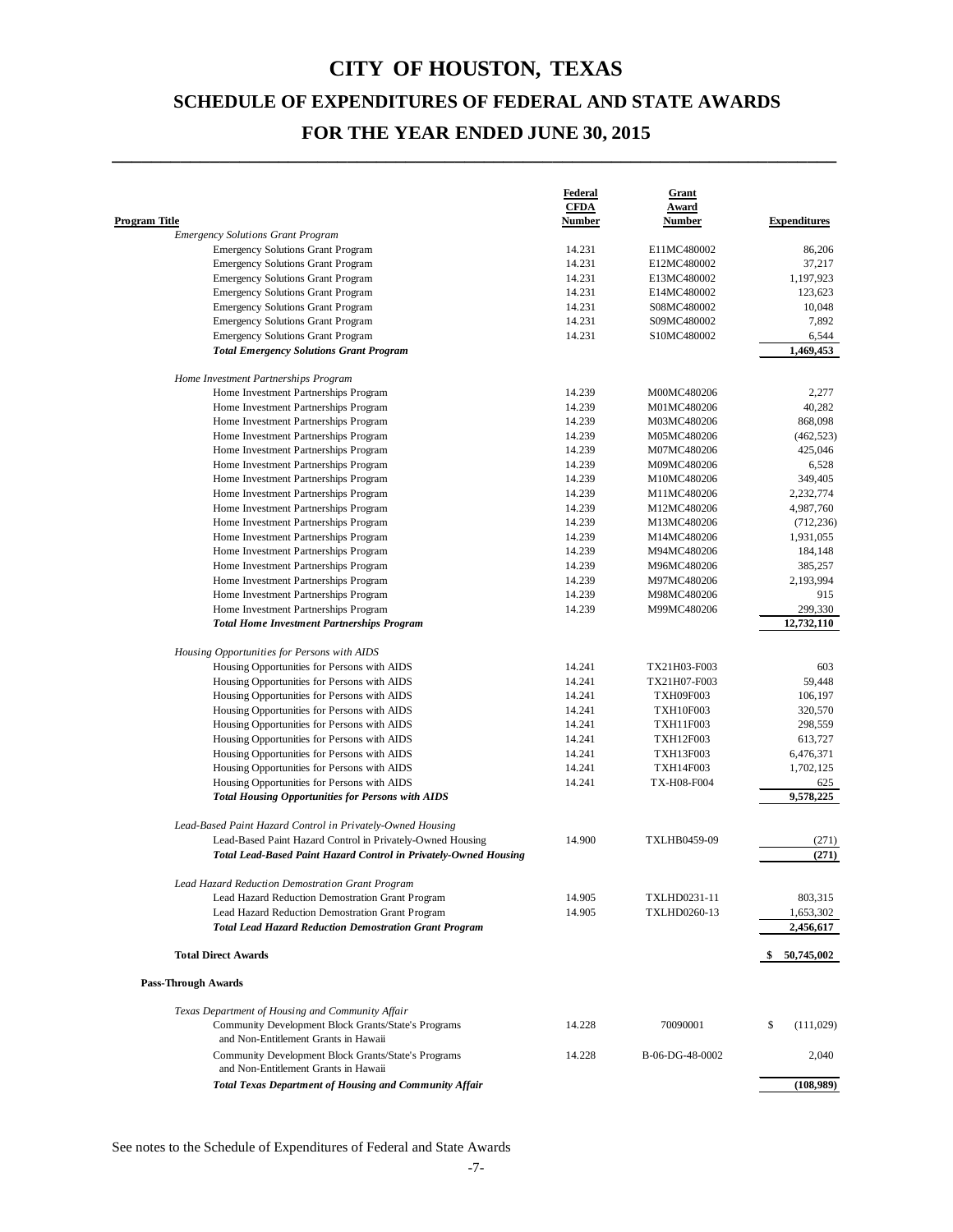**\_\_\_\_\_\_\_\_\_\_\_\_\_\_\_\_\_\_\_\_\_\_\_\_\_\_\_\_\_\_\_\_\_\_\_\_\_\_\_\_\_\_\_\_\_\_\_\_\_\_\_\_\_\_\_\_\_\_\_\_\_\_\_\_\_\_\_\_\_\_\_\_\_\_**

| <b>Program Title</b>                                                                       | <b>Federal</b><br><b>CFDA</b><br><b>Number</b> | <b>Grant</b><br>Award<br><b>Number</b> | <b>Expenditures</b> |
|--------------------------------------------------------------------------------------------|------------------------------------------------|----------------------------------------|---------------------|
| Texas General Land Office                                                                  |                                                |                                        |                     |
| Community Development Block Grants/State's Program and Non-Entitlement<br>Grants in Hawaii | 14.228                                         | DRS010070                              | 69,000              |
| Community Development Block Grants/State's Program and Non-Entitlement<br>Grants in Hawaii | 14.228                                         | DRS010070                              | (25, 405)           |
| Community Development Block Grants/State's Program and Non-Entitlement<br>Grants in Hawaii | 14.228                                         | DRS010070                              | 285,586             |
| Community Development Block Grants/State's Program and Non-Entitlement<br>Grants in Hawaii | 14.228                                         | 13-181-000-7294                        | 10,367,247          |
| Community Development Block Grants/State's Program and Non-Entitlement<br>Grants in Hawaii | 14.228                                         | 13-181-000-7295                        | 2,639,011           |
| Community Development Block Grants/State's Program and Non-Entitlement<br>Grants in Hawaii | 14.228                                         | 14-236-000-8329                        | 8,639,223           |
| <b>Total Texas General Land Office</b>                                                     |                                                |                                        | 21,974,662          |
| <b>Total Pass-Through Awards</b>                                                           |                                                |                                        | \$21,865,673        |
| <b>Total U.S. Department of Housing and Urban Development</b>                              |                                                |                                        | 72,610,675<br>SS.   |
| U.S. Department of the Interior Fish and Wildlife Service                                  |                                                |                                        |                     |
| <b>Pass-Through Awards</b>                                                                 |                                                |                                        |                     |
| Texas Parks and Wildlife Department                                                        |                                                |                                        |                     |
| <b>Enhanced Hunter Education and Safety Program</b>                                        | 15.626                                         | CT #433041                             | 37,188<br>\$        |
| <b>Total Texas Parks and Wildlife Department</b>                                           |                                                |                                        | 37,188              |
| Harris County Judge's Office                                                               |                                                |                                        |                     |
| <b>Coastal Impact Assistance Program</b>                                                   | 15.668                                         | F12AF01247                             | 34,453              |
| <b>Total Harris County Judge's Office</b>                                                  |                                                |                                        | 34,453              |
| <b>Total Pass-Through Awards</b>                                                           |                                                |                                        | 71,641<br>SS.       |
| Total U.S. Department of the Interior Fish and Wildlife Service                            |                                                |                                        | \$<br>71,641        |
| <b>U.S. Department of Justice</b>                                                          |                                                |                                        |                     |
| <b>Direct Awards</b>                                                                       |                                                |                                        |                     |
| Shared Forfeiture Property- Justice                                                        | 16.000                                         |                                        | \$<br>2,067,038     |
| <b>Total Shared Forfeiture Property- Justice</b>                                           |                                                |                                        | 2,067,038           |
|                                                                                            |                                                |                                        |                     |
| Office of Juvenile Justice and Delinquency Prevention<br>Missing Children's Assistance     | 16.543                                         | 2012-MC-FX-K053                        | 370,732             |
| <b>Total Office of Juvenile Justice and Delinquency Prevention</b>                         |                                                |                                        | 370,732             |
|                                                                                            |                                                |                                        |                     |
| National Institute of Justice                                                              |                                                |                                        |                     |
| National Institute of Justice Research, Evaluation, and Development Project                | 16.560                                         | 2011-DN-BX-0002                        | 45,447<br>45,447    |
|                                                                                            |                                                |                                        |                     |
| DNA Backlog Reduction Program                                                              | 16.741                                         | 2011-DN-BX-K427                        | (2,505)             |
| <b>DNA Backlog Reduction Program</b>                                                       | 16.741                                         | 2012-DN-BX-0068                        | 321,663             |
| <b>DNA Backlog Reduction Program</b>                                                       | 16.741                                         | 2013-DN-BX-0067                        | 399,380             |
|                                                                                            |                                                |                                        | 718,538             |
| <b>Total National Institute of Justice</b>                                                 |                                                |                                        | 763,985             |
| Office of Community Oriented Policing Services                                             |                                                |                                        |                     |
| Public Safety Partnership and Community Policing Grants                                    | 16.710                                         | 2010ULWX0026                           | 1,648,383           |
| Public Safety Partnership and Community Policing Grants                                    | 16.710                                         | 2011ULWX0028                           | 1,872,227           |
| Public Safety Partnership and Community Policing Grants                                    | 16.710                                         | 2013ULWX0025                           | 201,360             |
| <b>Total Office of Community Oriented Policing Services</b>                                |                                                |                                        | 3,721,970           |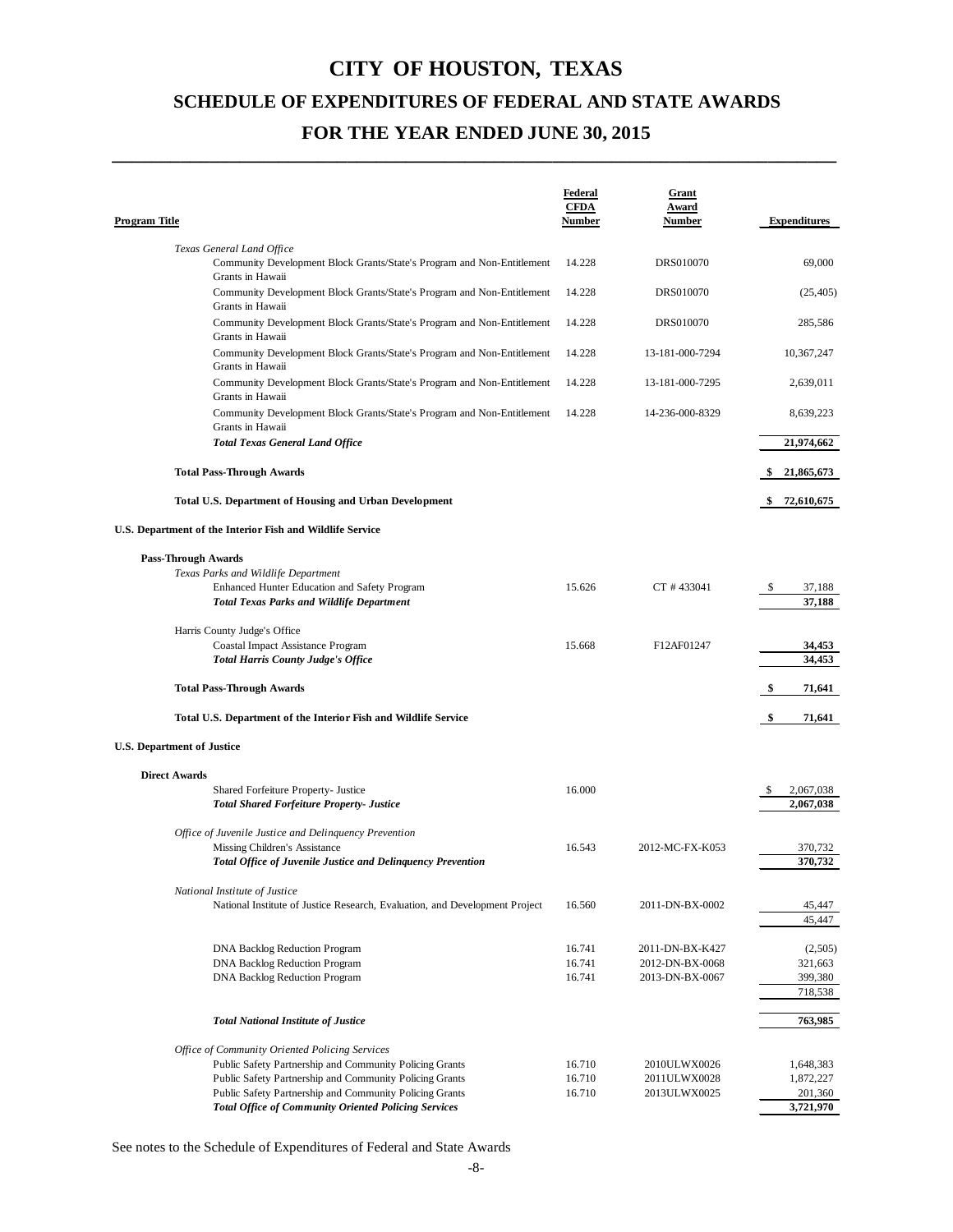| Program Title                                                                                 | <b>Federal</b><br><b>CFDA</b><br>Number | <u>Grant</u><br>Award<br>Number     | <b>Expenditures</b> |
|-----------------------------------------------------------------------------------------------|-----------------------------------------|-------------------------------------|---------------------|
|                                                                                               |                                         |                                     |                     |
| <b>Bureau of Justice Assistance</b><br>Edward Byrne Memorial Justice Assistance Grant Program | 16.738                                  | 2010-DJ-BX-1032                     | (51)                |
| Edward Byrne Memorial Justice Assistance Grant Program                                        | 16.738                                  | 2011-DJ-BX-3222                     | 65,231              |
| Edward Byrne Memorial Justice Assistance Grant Program                                        | 16.738                                  | 2012-DJ-BX-0536                     | 1,192,978           |
| Edward Byrne Memorial Justice Assistance Grant Program                                        | 16.738                                  | 2014-DJ-BX-0552                     | 1,205,408           |
|                                                                                               |                                         |                                     | 2,463,566           |
| Economic High-Tech and Cyber Crime Prevention                                                 | 16.752                                  | 2013-ZP-BX-K427                     | 103,130             |
|                                                                                               |                                         |                                     | 103,130             |
| <b>Total Bureau of Justice Assistance</b>                                                     |                                         |                                     | 2,566,696           |
| <b>Total Direct Awards</b>                                                                    |                                         |                                     | 9,490,421           |
| <b>Pass-Through Awards</b>                                                                    |                                         |                                     |                     |
| State of Texas - Governor's Office Criminal Justice Division                                  |                                         |                                     |                     |
| Juvenile Accountability Block Grants                                                          | 16.523                                  | JB-08-J20-13322-11                  | \$<br>(1,471)       |
| Juvenile Accountability Block Grants                                                          | 16.523                                  | JB-10-J20-13322-13                  | (4,637)             |
| Juvenile Accountability Block Grants                                                          | 16.523                                  | JB-11-J20-13322-14                  | 538                 |
| Juvenile Accountability Block Grants                                                          | 16.523                                  | JB-12-xxx-13322-15                  | 2,125               |
| Juvenile Accountability Block Grants                                                          | 16.523                                  | 1332216                             | 57,232<br>53,787    |
| Crime Victim Assistance                                                                       | 16.575                                  | 1359215                             | 34,910              |
| Crime Victim Assistance                                                                       | 16.575                                  | VA-12-V30-13592-14                  | 1,400               |
|                                                                                               |                                         |                                     | 36,310              |
| Edward Byrne Memorial Justice Assistance Grant Program                                        | 16.738                                  | DJ-11-A10-25810-02                  | 11,284              |
| Edward Byrne Memorial Justice Assistance Grant Program                                        | 16.738                                  | DJ-11-A10-25886-02                  | 12,181              |
| Edward Byrne Memorial Justice Assistance Grant Program                                        | 16.738                                  | 2581003                             | 30,684              |
| Edward Byrne Memorial Justice Assistance Grant Program                                        | 16.738                                  | 2588603                             | 32,177<br>86,326    |
| Paul Coverdell Forensic Sciences Improvement Grant Program                                    | 16.742                                  | 1731911                             | 77,285<br>77,285    |
| Total State of Texas - Governor's Office Criminal Justice Division                            |                                         |                                     | 253,708             |
| <b>Total Pass-Through Awards</b>                                                              |                                         |                                     | 253,708             |
|                                                                                               |                                         |                                     |                     |
| <b>Total U.S. Department of Justice</b>                                                       |                                         |                                     | \$9,744,129         |
| <b>U.S. Department of Transportation</b>                                                      |                                         |                                     |                     |
| <b>Direct Awards</b>                                                                          |                                         |                                     |                     |
| <b>Federal Aviation Administration</b>                                                        |                                         |                                     |                     |
| Airport Improvement Program                                                                   | 20.106                                  | 3-48-0110-038                       | \$<br>154,019       |
| Airport Improvement Program                                                                   | 20.106                                  | 3-48-0111-091                       | 438,007             |
| Airport Improvement Program                                                                   | 20.106                                  | 3-48-0111-097                       | 177,552             |
| Airport Improvement Program                                                                   | 20.106                                  | 3-48-0111-099                       | 8,854,906           |
| Airport Improvement Program<br>Airport Improvement Program                                    | 20.106<br>20.106                        | 3-48-0111-100<br>3-48-0110-039-2014 | 463,898<br>158,167  |
| Airport Improvement Program                                                                   | 20.106                                  | 3-48-0111-101-2014                  | 16,240,554          |
| Airport Improvement Program                                                                   | 20.106                                  | 3-48-0111-102-2014                  | 4,908,588           |
| <b>Total Federal Aviation Administration</b>                                                  |                                         |                                     | 31,395,691          |
| Federal Highway Administration                                                                |                                         |                                     |                     |
| Highway Planning and Construction                                                             | 20.205                                  | <b>TCSE010-Q680</b>                 | 5,094               |
| Highway Planning and Construction                                                             | 20.205                                  | TCSP2001(001)                       | 32,670              |
| <b>Total Federal Highway Administration</b>                                                   |                                         |                                     | 37,764              |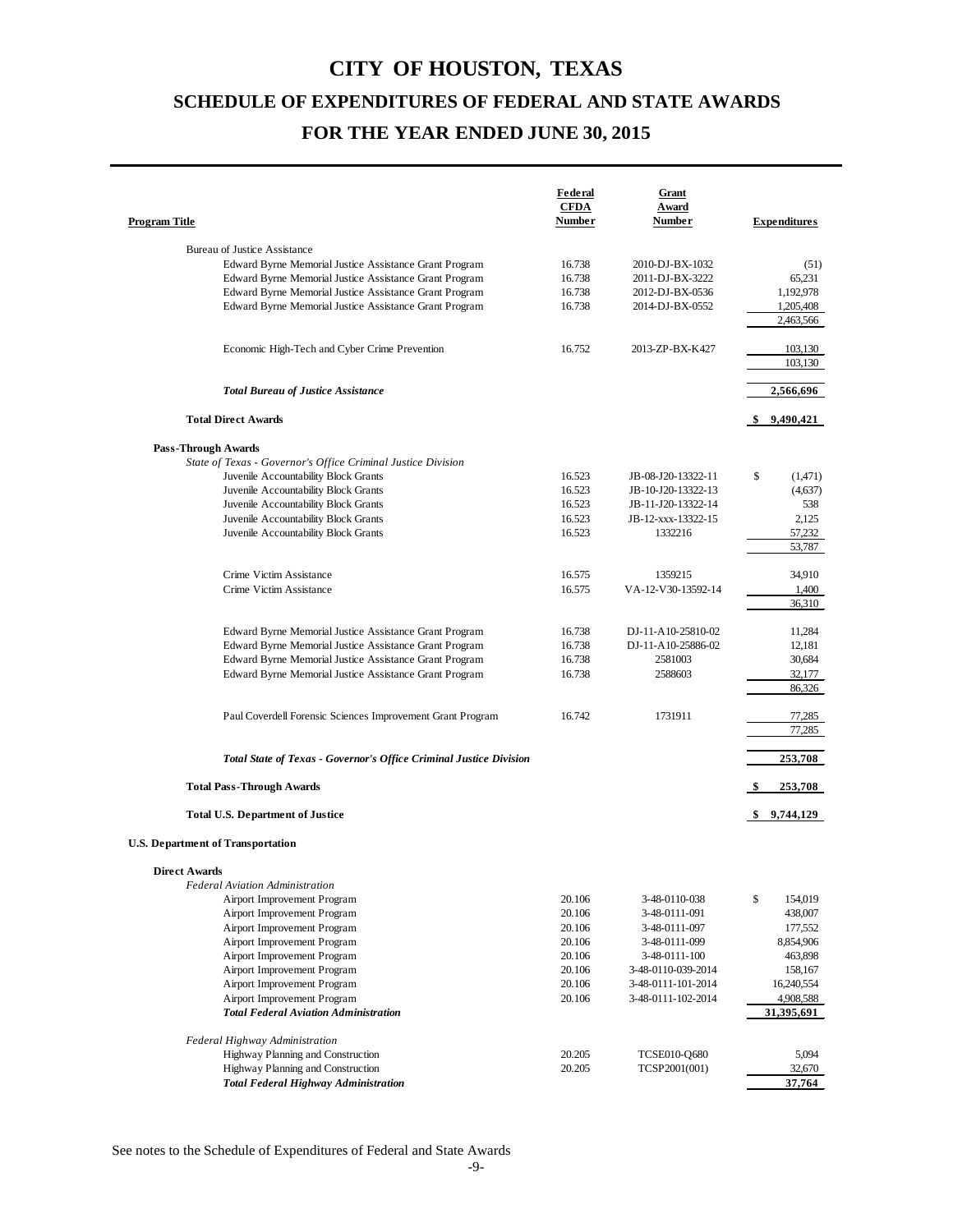| <b>Program Title</b>                                                                                                                                                                                                                                                                                                                                                                                                                                                                                                                                                                                                                                              | Federal<br><b>CFDA</b><br><b>Number</b>                                                                                                                      | Grant<br>Award<br><b>Number</b>                                                                                                                                                                                                                                            | <b>Expenditures</b>                                                                                                                                                                                            |
|-------------------------------------------------------------------------------------------------------------------------------------------------------------------------------------------------------------------------------------------------------------------------------------------------------------------------------------------------------------------------------------------------------------------------------------------------------------------------------------------------------------------------------------------------------------------------------------------------------------------------------------------------------------------|--------------------------------------------------------------------------------------------------------------------------------------------------------------|----------------------------------------------------------------------------------------------------------------------------------------------------------------------------------------------------------------------------------------------------------------------------|----------------------------------------------------------------------------------------------------------------------------------------------------------------------------------------------------------------|
| <b>Federal Motor Carrier Safety Administration</b><br>National Motor Carrier Safety<br>National Motor Carrier Safety<br><b>Total Federal Motor Carrier Safety Administration</b>                                                                                                                                                                                                                                                                                                                                                                                                                                                                                  | 20.218<br>20.218                                                                                                                                             | FM-MHP-0129-13-01-01<br>FM-MHP-0187-14-01-00                                                                                                                                                                                                                               | 63,398<br>177,628<br>241,026                                                                                                                                                                                   |
| <b>Federal Transit Administration</b><br>Alternative Analysis<br><b>Total Federal Transit Administration</b>                                                                                                                                                                                                                                                                                                                                                                                                                                                                                                                                                      | 20.522                                                                                                                                                       | TX-39-0006-00                                                                                                                                                                                                                                                              | 33,043<br>33,043                                                                                                                                                                                               |
| Office of the Secretary (OST) Administration Secretariate<br>National Infrastructure Investments<br>Office of the Secretary (OST) Administration Secretariate                                                                                                                                                                                                                                                                                                                                                                                                                                                                                                     | 20.933                                                                                                                                                       | DTFH61-13-G-00004                                                                                                                                                                                                                                                          | 7.999,441<br>7,999,441                                                                                                                                                                                         |
| <b>Total Direct Awards</b>                                                                                                                                                                                                                                                                                                                                                                                                                                                                                                                                                                                                                                        |                                                                                                                                                              |                                                                                                                                                                                                                                                                            | \$39,706,965                                                                                                                                                                                                   |
| <b>Pass-Through Awards</b>                                                                                                                                                                                                                                                                                                                                                                                                                                                                                                                                                                                                                                        |                                                                                                                                                              |                                                                                                                                                                                                                                                                            |                                                                                                                                                                                                                |
| State of Texas - Department of Transportation<br>Highway Planning and Construction<br>Highway Planning and Construction<br>Highway Planning and Construction<br>Highway Planning and Construction<br>Highway Planning and Construction<br>Highway Planning and Construction<br>Highway Planning and Construction<br>Highway Planning and Construction<br>Highway Planning and Construction<br>Highway Planning and Construction<br>State and Community Highway Safety<br>State and Community Highway Safety<br>State and Community Highway Safety<br>State and Community Highway Safety<br>National Priority Safety Programs<br>National Priority Safety Programs | 20.205<br>20.205<br>20.205<br>20.205<br>20.205<br>20.205<br>20.205<br>20.205<br>20.205<br>20.205<br>20.600<br>20.600<br>20.600<br>20.600<br>20.616<br>20.616 | CSJ 0912-00-421<br>CSJ 0912-00-447<br>CSJ 0912-70-064<br>CSJ 0912-70-065<br>CSJ 0912-71-459<br>CSJ 0912-72-004<br>CSJ 0912-72-046<br>CSJ 0912-72-195<br>CSJ 0912-72-276<br>CSJ 0912-72-309<br>583EGF6018<br>584EGF6019<br>585EG139<br>585EG140<br>585EGF6363<br>585EGF6470 | \$<br>14,709<br>450<br>2,962,870<br>718,988<br>279,360<br>198,219<br>359,576<br>864,886<br>40,000<br>731,812<br>6,170,870<br>160,557<br>66,965<br>538,545<br>219,098<br>985,165<br>51,246<br>59,364<br>110,610 |
| Alcohol Impaired Driving Countermeasures Incentive Grants                                                                                                                                                                                                                                                                                                                                                                                                                                                                                                                                                                                                         | 20.601                                                                                                                                                       | 2014-HOUSTONPD-IDM-0012                                                                                                                                                                                                                                                    | 59,708<br>59,708                                                                                                                                                                                               |
| <b>Total State of Texas Department of Transportation</b>                                                                                                                                                                                                                                                                                                                                                                                                                                                                                                                                                                                                          |                                                                                                                                                              |                                                                                                                                                                                                                                                                            | 7,326,353                                                                                                                                                                                                      |
| Department of Transportation Federal Transit Administration<br>Public Transportation Research, Technical Assistance, and Training<br><b>Total Department of Transportation Federal Transit Administration</b>                                                                                                                                                                                                                                                                                                                                                                                                                                                     | 20.514                                                                                                                                                       | 2015-N4A-15                                                                                                                                                                                                                                                                | 19,993<br>19.993                                                                                                                                                                                               |
| <b>Total Pass-Through Awards</b>                                                                                                                                                                                                                                                                                                                                                                                                                                                                                                                                                                                                                                  |                                                                                                                                                              |                                                                                                                                                                                                                                                                            | \$7,346,346                                                                                                                                                                                                    |
| <b>Total U.S. Department of Transportation</b>                                                                                                                                                                                                                                                                                                                                                                                                                                                                                                                                                                                                                    |                                                                                                                                                              |                                                                                                                                                                                                                                                                            | \$47,053,311                                                                                                                                                                                                   |
| <b>U.S. Department of Treasury</b>                                                                                                                                                                                                                                                                                                                                                                                                                                                                                                                                                                                                                                |                                                                                                                                                              |                                                                                                                                                                                                                                                                            |                                                                                                                                                                                                                |
| <b>Shared Forfeiture Property - Treasury</b>                                                                                                                                                                                                                                                                                                                                                                                                                                                                                                                                                                                                                      | 21.000                                                                                                                                                       |                                                                                                                                                                                                                                                                            | 509,876<br>\$                                                                                                                                                                                                  |
| Total U.S. Department of Treasury                                                                                                                                                                                                                                                                                                                                                                                                                                                                                                                                                                                                                                 |                                                                                                                                                              |                                                                                                                                                                                                                                                                            | 509,876                                                                                                                                                                                                        |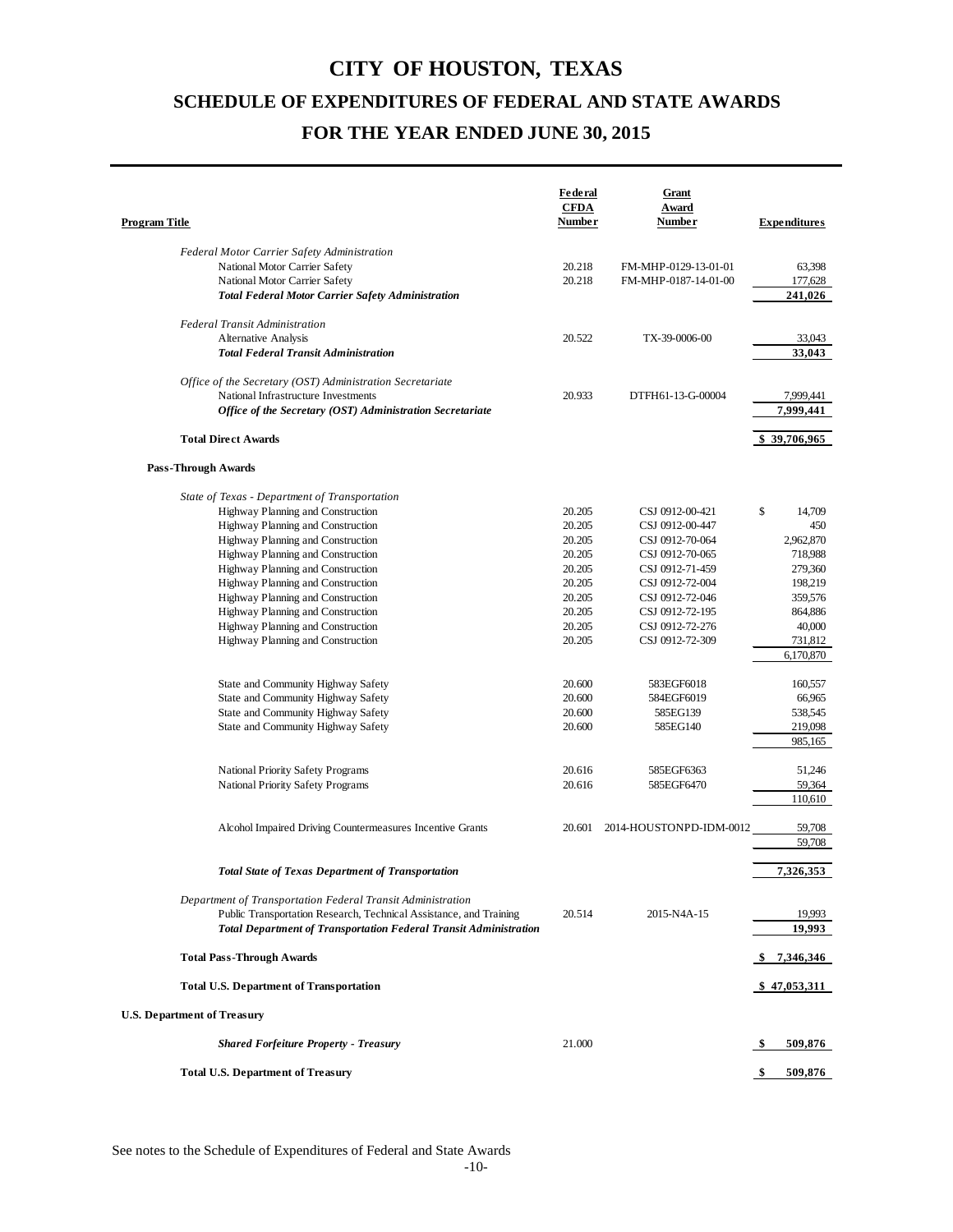| <u>Program Title</u>                                                                                                       | Federal<br><b>CFDA</b><br><b>Number</b> | Grant<br>Award<br><b>Number</b> | <b>Expenditures</b>     |
|----------------------------------------------------------------------------------------------------------------------------|-----------------------------------------|---------------------------------|-------------------------|
| <b>U.S. Institute of Museum and Library Services</b>                                                                       |                                         |                                 |                         |
| <b>Direct Awards</b>                                                                                                       |                                         |                                 |                         |
| Institute of Museum and Library Services                                                                                   |                                         |                                 |                         |
| National Leadership Grants                                                                                                 | 45.312                                  | LG-30-12-0685-12                | 116,907<br>S,           |
| <b>Total Institute of Museum and Library Services</b>                                                                      |                                         |                                 | 116,907                 |
| <b>Total Direct Awards</b>                                                                                                 |                                         |                                 | 116,907<br>\$           |
| <b>Pass-Through Awards</b>                                                                                                 |                                         |                                 |                         |
| Texas State Library and Archive Commission                                                                                 |                                         |                                 |                         |
| <b>Grants</b> to States<br><b>Grants</b> to States                                                                         | 45.310<br>45.310                        | 479-15007<br>723-15007          | \$<br>33,858<br>16,456  |
| <b>Total Texas State Library and Archive Commission</b>                                                                    |                                         |                                 | 50,314                  |
| <b>Total Pass-Through Awards</b>                                                                                           |                                         |                                 | 50,314<br>\$            |
| <b>Total U.S. Institute of Museum and Library Services</b>                                                                 |                                         |                                 | 167,221<br>\$           |
| <b>U.S. Environmental Protection Agency</b>                                                                                |                                         |                                 |                         |
|                                                                                                                            |                                         |                                 |                         |
| <b>Direct Awards</b><br>Office of Chemical Safety and Pollution Prevention                                                 |                                         |                                 |                         |
| Research, Development, Monitoring, Public Education, Training,                                                             | 66.716                                  | X8-00F30801                     | \$<br>(5,389)           |
| Demonstrations, and Studies                                                                                                |                                         |                                 |                         |
| Total Office of Chemical Safety and Pollution Prevention                                                                   |                                         |                                 | (5, 389)                |
| Office of Solid Waste and Emergency Response                                                                               |                                         |                                 |                         |
| Brownfields Assessment and Cleanup Cooperative Agreements                                                                  | 66.818                                  | 00F94701                        | 572                     |
| Brownfields Assessment and Cleanup Cooperative Agreements<br><b>Total Office of Solid Waste and Emergency Response</b>     | 66.818                                  | 00F94801                        | 572<br>1,144            |
|                                                                                                                            |                                         |                                 |                         |
| <b>Total Direct Awards</b>                                                                                                 |                                         |                                 | (4,245)                 |
| <b>Pass-Through Awards</b>                                                                                                 |                                         |                                 |                         |
| Texas Commission on Environmental Quality                                                                                  |                                         |                                 |                         |
| Surveys, Studies, Research, Investigations, Demonstrations,<br>and Special Purpose Activites Relating to the Clean Air Act | 66.034                                  | 582-15-86422                    | \$<br>13,743            |
| Surveys, Studies, Research, Investigations, Demonstrations,                                                                | 66.034                                  | 582-15-50041                    | 67,576                  |
| and Special Purpose Activites Relating to the Clean Air Act                                                                |                                         |                                 |                         |
|                                                                                                                            |                                         |                                 | 81,319                  |
| Nonpoint Source Implementation Grants                                                                                      | 66.460                                  | 582-10-90464                    | 11,281                  |
| Nonpoint Source Implementation Grants                                                                                      | 66.460                                  | 582-10-90464                    | (9,806)                 |
|                                                                                                                            |                                         |                                 | 1,475                   |
| Performance Partnership Grants                                                                                             | 66.605                                  | 582-12-40054                    | 398,875                 |
|                                                                                                                            |                                         |                                 | 398,875                 |
| <b>Total Texas Commission on Environmental Quality</b>                                                                     |                                         |                                 | 481,669                 |
| Texas Water Development Board                                                                                              |                                         |                                 |                         |
| Capitalization Grants for Clean Water State Revolving Funds                                                                | 66.458                                  | L110062                         | 3,320,423               |
| Capitalization Grants for Clean Water State Revolving Funds                                                                | 66.458                                  | L120030                         | 15,895,448              |
| Capitalization Grants for Clean Water State Revolving Funds<br>Capitalization Grants for Clean Water State Revolving Funds | 66.458<br>66.458                        | L1000149<br>L1000223            | 22,182,922<br>2,137,471 |
|                                                                                                                            |                                         |                                 | 43,536,264              |
| Capitalization Grants for Drinking Water State Revolving Funds                                                             | 66.468                                  | L1000222                        | 2,442,694               |
|                                                                                                                            |                                         |                                 | 2,442,694               |
| <b>Total Texas Water Development Board</b>                                                                                 |                                         |                                 | 45,978,958              |
| <b>Total Pass-Through Awards</b>                                                                                           |                                         |                                 | 46,460,627<br>S         |
| <b>Total U.S. Environmental Protection Agency</b>                                                                          |                                         |                                 | \$<br>46,456,382        |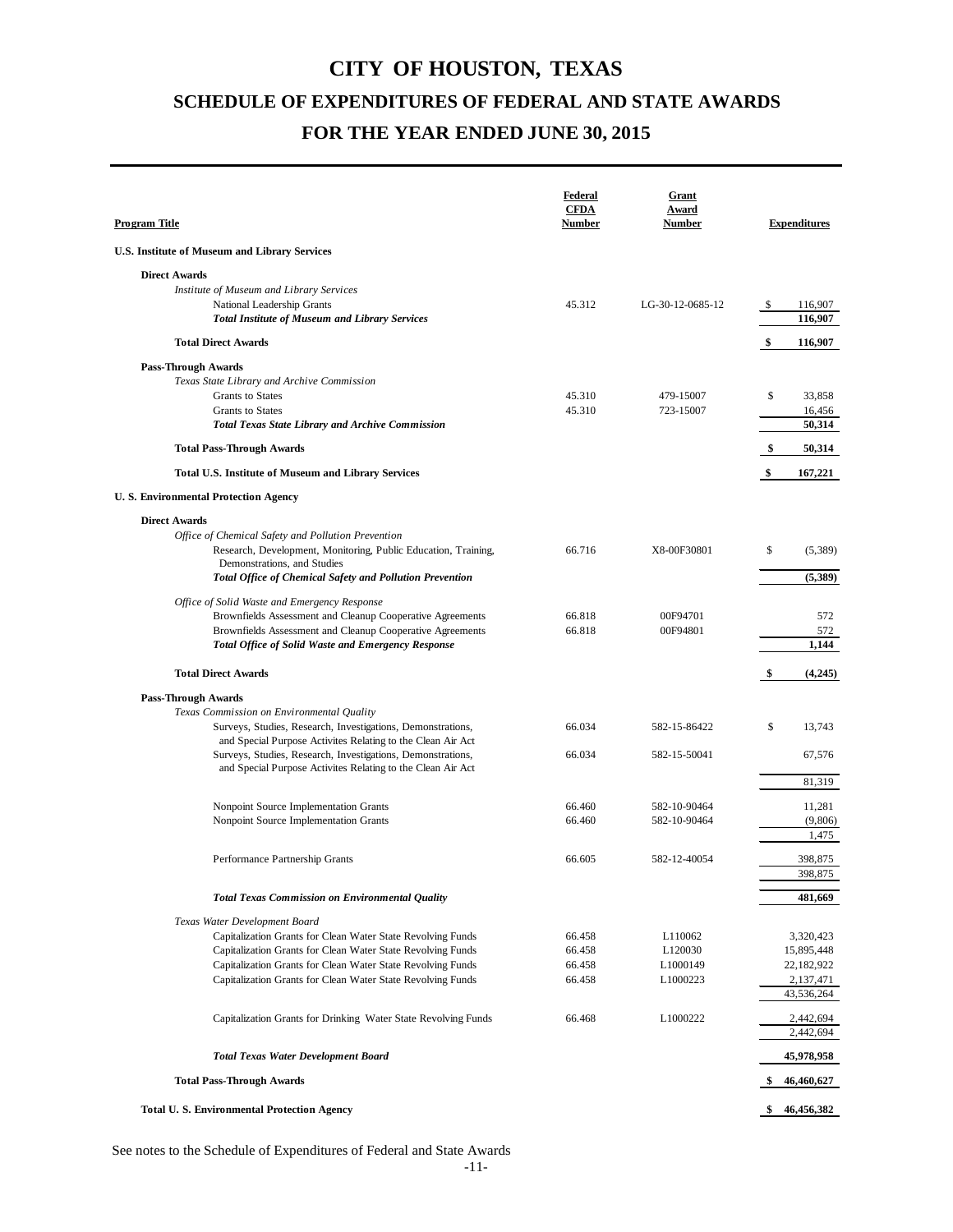| <b>Program Title</b>                                                                                                         | Federal<br><b>CFDA</b><br><b>Number</b> | Grant<br>Award<br><b>Number</b> | <b>Expenditures</b> |
|------------------------------------------------------------------------------------------------------------------------------|-----------------------------------------|---------------------------------|---------------------|
| U.S. Department Of Health and Human Services                                                                                 |                                         |                                 |                     |
| <b>Direct Awards</b>                                                                                                         |                                         |                                 |                     |
| Centers for Disease Control and Prevention<br>Project Grants and Cooperative Agreements for<br>Tuberculosis Control Programs | 93.116                                  | PS600445-30                     | \$<br>475           |
| Project Grants and Cooperative Agreements for<br>Tuberculosis Control Programs                                               | 93.116                                  | PS600445-31                     | (338)               |
| Project Grants and Cooperative Agreements for<br>Tuberculosis Control Programs                                               | 93.116                                  | PS600445-32                     | 6,726               |
| Project Grants and Cooperative Agreements for<br>Tuberculosis Control Programs                                               | 93.116                                  | PS600445-33                     | 881,293             |
| Project Grants and Cooperative Agreements for<br>Tuberculosis Control Programs                                               | 93.116                                  | PS6004670                       | 709,772             |
|                                                                                                                              |                                         |                                 | 1,597,928           |
| Injury Prevention and Control Research and State<br>and Community Based Programs                                             | 93.136                                  | CE002063-01                     | (684)               |
| Injury Prevention and Control Research and State<br>and Community Based Programs                                             | 93.136                                  | CE002063-02                     | (618)               |
| Injury Prevention and Control Research and State<br>and Community Based Programs                                             | 93.136                                  | CE002063-03                     | 67,241              |
| Injury Prevention and Control Research and State<br>and Community Based Programs                                             | 93.136                                  | CE002063-04                     | 149,902             |
|                                                                                                                              |                                         |                                 | 215,841             |
| <b>Immunization Cooperative Agreements</b>                                                                                   | 93.268                                  | IP62253208                      | (355)               |
| <b>Immunization Cooperative Agreements</b>                                                                                   | 93.268                                  | IP000734-01                     | 836                 |
| <b>Immunization Cooperative Agreements</b>                                                                                   | 93.268                                  | IP000734-02                     | 1,654,609           |
| <b>Immunization Cooperative Agreements</b>                                                                                   | 93.268                                  | IP000734-03                     | 1,381,550           |
| <b>Immunization Cooperative Agreements</b>                                                                                   | 93.268                                  | IP622532-09                     | 402                 |
| <b>Immunization Cooperative Agreements</b>                                                                                   | 93.268                                  | IP622532-10                     | 12                  |
| <b>Immunization Cooperative Agreements</b>                                                                                   | 93.268                                  | CCH622532A                      | 1,728,574           |
|                                                                                                                              |                                         |                                 | 4,765,628           |
| Centers for Disease Control and Prevention_Investigations<br>and Technical Assistance                                        | 93.283                                  | CK000226-01                     | 114                 |
|                                                                                                                              |                                         |                                 | 114                 |
| National Public Health Improvement Initiative                                                                                | 93.292                                  | CD001272-04                     | 199,772             |
|                                                                                                                              |                                         |                                 | 199,772             |
| Epidemiology and Laboratory Capacity for Infectious Diseases (ELC)                                                           | 93.323                                  | CK000368-01S1                   | 388,343<br>388,343  |
| PPHF National Public Health Improvement Initiative                                                                           | 93.507                                  | CD001272-01                     | (137)               |
| PPHF National Public Health Improvement Initiative                                                                           | 93.507                                  | CD001272-02                     | 137                 |
|                                                                                                                              |                                         |                                 | $\theta$            |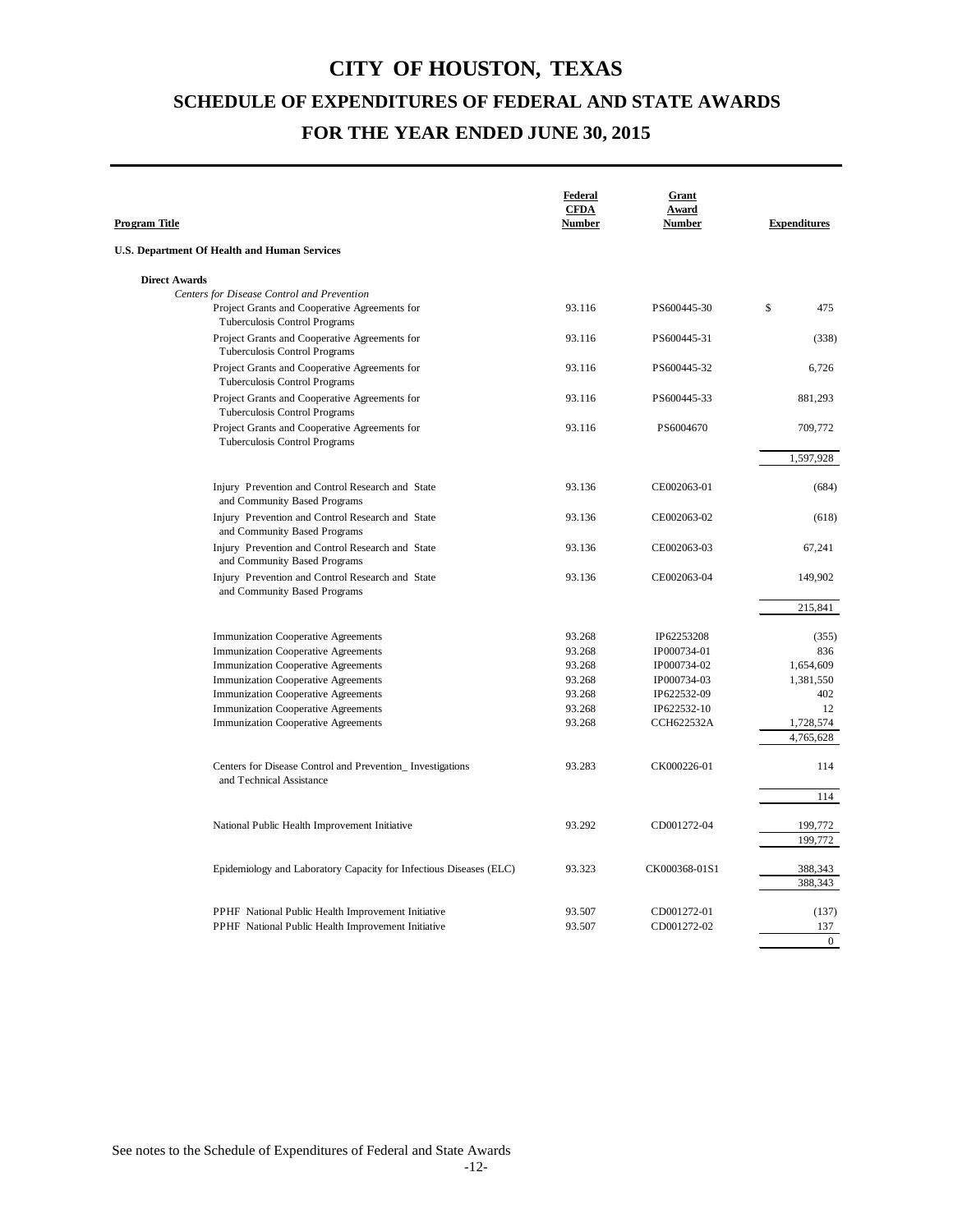| <b>Program Title</b> |                                                                                                                                                                                                                                                        | <b>Federal</b><br><b>CFDA</b><br><u>Number</u> | Grant<br><b>Award</b><br><b>Number</b> | <b>Expenditures</b>    |
|----------------------|--------------------------------------------------------------------------------------------------------------------------------------------------------------------------------------------------------------------------------------------------------|------------------------------------------------|----------------------------------------|------------------------|
|                      | The Affordable Care Act: Building Epidemiology, Laboratory, and Health<br>Information Systems Capacity in the Epidemiology and Laboratory Capacity<br>for Infectious Disease (ELC) and Emerging Infections Program (EIP)<br>Cooperative Agreements     | 93.521                                         | CI000918-02S2                          | 193,959                |
|                      | The Affordable Care Act: Building Epidemiology, Laboratory, and Health<br>Information Systems Capacity in the Epidemiology and Laboratory Capacity<br>for Infectious Disease (ELC) and Emerging Infections Program (EIP)<br>Cooperative Agreements     | 93.521                                         | CK000368-01                            | 471,589                |
|                      |                                                                                                                                                                                                                                                        |                                                |                                        | 665,548                |
|                      | The Affordable Care Act: Human Immunodeficiency Virus (HIV) Prevention<br>and Public Health Fund Activities                                                                                                                                            | 93.523                                         | PS003626-01                            | (1, 164)               |
|                      | The Affordable Care Act: Human Immunodeficiency Virus (HIV) Prevention<br>and Public Health Fund Activities                                                                                                                                            | 93.523                                         | PS003278-01                            | 379                    |
|                      |                                                                                                                                                                                                                                                        |                                                |                                        | (785)                  |
|                      | PPHF 2012: Community Transfromation Grants and National Dissemination<br>and Support for Community Transformation Grants-Financed solely by 2012<br>Prevention and Public Health Funds                                                                 | 93.531                                         | DP003528-02                            | (9,147)                |
|                      | PPHF 2012: Community Transfromation Grants and National Dissemination<br>and Support for Community Transformation Grants-Financed solely by 2012<br>Prevention and Public Health Funds                                                                 | 93.531                                         | DP003528-03                            | 276,500                |
|                      |                                                                                                                                                                                                                                                        |                                                |                                        | 267,353                |
|                      |                                                                                                                                                                                                                                                        |                                                |                                        |                        |
|                      | PPHF 2012 - Prevention and Public Health Fund (Affordable Care Act) -<br>Capacity Building Assistance to Strengthen Public Health Immunization<br>Infrastructure and Performance Financed in part by 2012 Prevention and<br><b>Public Health Funds</b> | 93.539                                         | IP000549-01                            | 42,112                 |
|                      |                                                                                                                                                                                                                                                        |                                                |                                        | 42,112                 |
|                      | Child Lead Poisoning Prevention Surveillance financed in part by Prevention<br>and Public Health (PPHF) Program                                                                                                                                        | 93.753                                         | 1259-01                                | 54,497                 |
|                      |                                                                                                                                                                                                                                                        |                                                |                                        | 54,497                 |
|                      | Domestic Ebola Supplement to the Epidemiology and Laboratory Capacity for<br>Infectious Diseases (ELC)                                                                                                                                                 | 93.815                                         | CK000368-01S2                          | 1,755                  |
|                      |                                                                                                                                                                                                                                                        |                                                |                                        | 1,755                  |
|                      | HIV Prevention Activities_Health Department Based                                                                                                                                                                                                      | 93.940                                         | PS003255-04                            | 215,946                |
|                      | HIV Prevention Activities_Health Department Based                                                                                                                                                                                                      | 93.940                                         | PS003255-05                            | 178,808                |
|                      | HIV Prevention Activities_Health Department Based                                                                                                                                                                                                      | 93.940                                         | PS003626-02                            | 237                    |
|                      | HIV Prevention Activities_Health Department Based                                                                                                                                                                                                      | 93.940                                         | PS003672-01                            | 134                    |
|                      | HIV Prevention Activities_Health Department Based                                                                                                                                                                                                      | 93.940                                         | PS003672-02                            | 2,784                  |
|                      | HIV Prevention Activities_Health Department Based<br>HIV Prevention Activities_Health Department Based                                                                                                                                                 | 93.940<br>93.940                               | PS003672-03<br>PS003672-04             | 3,346,841<br>3,063,367 |
|                      |                                                                                                                                                                                                                                                        |                                                |                                        | 6,808,117              |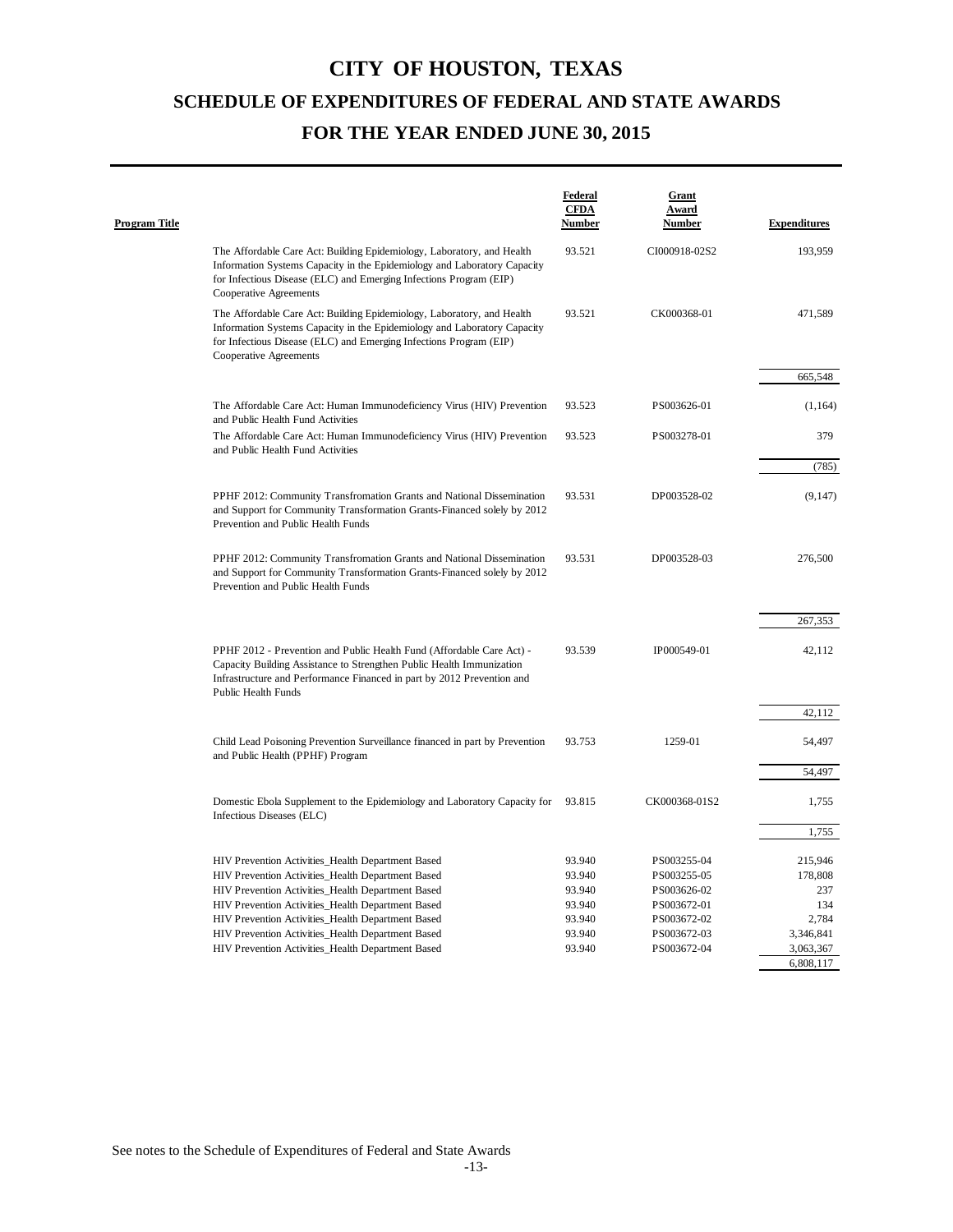| 93.944<br>PS001611-03<br>Human Immunodeficiency Virus (HIV)/Acquired<br>Immunodeficiency Virus Syndrome (AIDS) Surveillance<br>93.944<br>PS001611-04<br>Human Immunodeficiency Virus (HIV)/Acquired<br>Immunodeficiency Virus Syndrome (AIDS) Surveillance<br>Human Immunodeficiency Virus (HIV)/Acquired<br>93.944<br>PS001611-05<br>Immunodeficiency Virus Syndrome (AIDS) Surveillance | (2,665)<br>2,665<br>39<br>580,064<br>894,206<br>593,754<br>350 |
|-------------------------------------------------------------------------------------------------------------------------------------------------------------------------------------------------------------------------------------------------------------------------------------------------------------------------------------------------------------------------------------------|----------------------------------------------------------------|
|                                                                                                                                                                                                                                                                                                                                                                                           |                                                                |
|                                                                                                                                                                                                                                                                                                                                                                                           |                                                                |
|                                                                                                                                                                                                                                                                                                                                                                                           |                                                                |
|                                                                                                                                                                                                                                                                                                                                                                                           |                                                                |
| Human Immunodeficiency Virus (HIV)/Acquired<br>93.944<br>PS001611-06<br>Immunodeficiency Virus Syndrome (AIDS) Surveillance                                                                                                                                                                                                                                                               |                                                                |
| Human Immunodeficiency Virus (HIV)/Acquired<br>93.944<br>PS004027-02<br>Immunodeficiency Virus Syndrome (AIDS) Surveillance                                                                                                                                                                                                                                                               |                                                                |
| Human Immunodeficiency Virus (HIV)/Acquired<br>93.944<br>PS004027-03<br>Immunodeficiency Virus Syndrome (AIDS) Surveillance                                                                                                                                                                                                                                                               |                                                                |
| 93.944<br>Human Immunodeficiency Virus (HIV)/Acquired<br>PS004947-01<br>Immunodeficiency Virus Syndrome (AIDS) Surveillance                                                                                                                                                                                                                                                               |                                                                |
|                                                                                                                                                                                                                                                                                                                                                                                           | 2,068,413                                                      |
| <b>Total Centers for Disease Control and Prevention</b>                                                                                                                                                                                                                                                                                                                                   | 17,074,636                                                     |
| <b>Total Direct Awards</b>                                                                                                                                                                                                                                                                                                                                                                | 17,074,636                                                     |
| <b>Pass-Through Awards</b>                                                                                                                                                                                                                                                                                                                                                                |                                                                |
| Texas Department of Aging and Disability Services                                                                                                                                                                                                                                                                                                                                         |                                                                |
| 93.041<br>\$<br>Special Programs for the Aging_Title VII, Chapter 3_Programs<br>2015-EAP-15<br>for Prevention of Elder Abuse, Neglect, and Exploitation                                                                                                                                                                                                                                   | 39,151                                                         |
|                                                                                                                                                                                                                                                                                                                                                                                           | 39,151                                                         |
| 93.042<br>Special Programs for the Aging_Title VII, Chapter 2_<br>2015-OAG-15<br>Long Term Care Ombudsman Servives for Older Individuals                                                                                                                                                                                                                                                  | 111,561                                                        |
|                                                                                                                                                                                                                                                                                                                                                                                           | 111,561                                                        |
| Special Programs for the Aging_Title III, Part D_Disease<br>93.043<br>2014-3D-14<br>Prevention and Health Promotion Services                                                                                                                                                                                                                                                              | 39,953                                                         |
| Special Programs for the Aging_Title III, Part D_Disease<br>93.043<br>2015-3D-15<br>Prevention and Health Promotion Services                                                                                                                                                                                                                                                              | 90,766                                                         |
|                                                                                                                                                                                                                                                                                                                                                                                           | 130,719                                                        |
| Special Programs for the Aging_Title III, Part B_Grants for<br>93.044<br>2014-3B-13<br>Supportive Services and Senior Centers                                                                                                                                                                                                                                                             | 1,178,809                                                      |
| Special Programs for the Aging_Title III, Part B_Grants for<br>93.044<br>2015-3B-15<br>Supportive Services and Senior Centers                                                                                                                                                                                                                                                             | 2,555,580                                                      |
| 2014-3B-VISTA<br>Special Programs for the Aging_Title III, Part B_Grants for<br>93.044<br>Supportive Services and Senior Centers                                                                                                                                                                                                                                                          | 611                                                            |
| 93.044<br>Special Programs for the Aging_Title III, Part B_Grants for<br>2014-ADM-14<br>Supportive Services and Senior Centers                                                                                                                                                                                                                                                            | 261,818                                                        |
| 93.044<br>Special Programs for the Aging_Title III, Part B_Grants for<br>2015-ADM-15<br>Supportive Services and Senior Centers                                                                                                                                                                                                                                                            | 701,601                                                        |
| Special Programs for the Aging_Title III, Part B_Grants for<br>93.044<br>2014-3B-AWLW-14<br>Supportive Services and Senior Centers                                                                                                                                                                                                                                                        | 9,680                                                          |
|                                                                                                                                                                                                                                                                                                                                                                                           | 4,708,099                                                      |
| Special Programs for the Aging_Title III, Part C_Nutrition Services<br>93.045<br>2012-3C2-13                                                                                                                                                                                                                                                                                              | (1)                                                            |
| Special Programs for the Aging_Title III, Part C_Nutrition Services<br>93.045<br>2014-3C1-14                                                                                                                                                                                                                                                                                              | 485,349                                                        |
| Special Programs for the Aging_Title III, Part C_Nutrition Services<br>93.045<br>2014-3C2-14                                                                                                                                                                                                                                                                                              | 78,666                                                         |
| Special Programs for the Aging_Title III, Part C_Nutrition Services<br>93.045<br>2015-3C1-15                                                                                                                                                                                                                                                                                              | 1,342,333                                                      |
| Special Programs for the Aging_Title III, Part C_Nutrition Services<br>93.045<br>2015-3C2-15                                                                                                                                                                                                                                                                                              | 1,648,983<br>3,555,330                                         |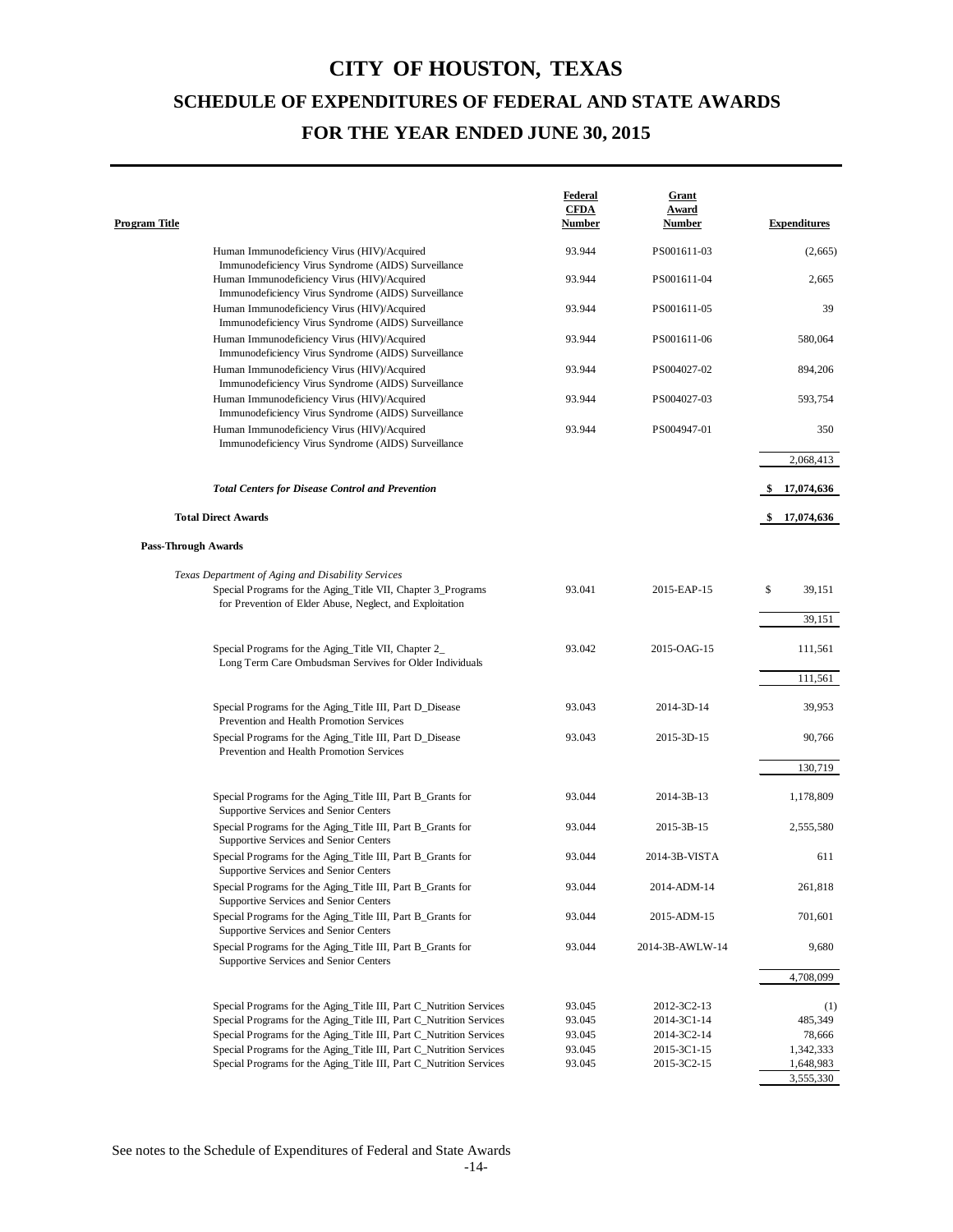| Special Programs for the Aging_Title IV_<br>93.048<br>2014-ADRCDP-14<br>1,100<br>and Title II_Discretionary Projects<br>Special Programs for the Aging_Title IV_<br>3,500<br>93.048<br>2015-ADRCNWD-15<br>and Title II_Discretionary Projects<br>4,600<br>National Family Caregiver Support, Title III, Part E<br>93.052<br>301,892<br>2014-3E-14<br>National Family Caregiver Support, Title III, Part E<br>93.052<br>818,271<br>2015-3E-15<br>1,120,163<br>93.053<br>2014-NSIP-14<br>Nutrition Services Incentive Program<br>1,061,662<br>Nutrition Services Incentive Program<br>93.053<br>2015-NSIP-15<br>1,278,007<br>2,339,669<br>93.071<br>2015-MIPPA3-15<br>17,985<br>Medicare Enrollment Assistance Program<br>93.071<br>Medicare Enrollment Assistance Program<br>2015-ACA-MIPPA2<br>6,340<br>93.071<br>Medicare Enrollment Assistance Program<br>23,071<br>2014-ACA-MIPPA3<br>Medicare Enrollment Assistance Program<br>93.071<br>2014-ACA-MIPPA2<br>28,606<br>76,002<br>State Health Insurance Assistance Program<br>93.324<br>2015-CMS-17<br>111,960<br>State Health Insurance Assistance Program<br>93.324<br>2016-CMS-17<br>38,795<br>150,755<br>93.778<br>2014CMS-MFP-14<br>(1,027)<br>Medical Assistance Program<br>270,062<br>Medical Assistance Program<br>93.778<br>ADRC-MFP-14<br>Medical Assistance Program<br>93.778<br>416,393<br><b>ADRC OPER MFP-15</b><br>685,428<br>Centers for Medicare and Medicaid Services(CMS) Research,<br>93.779<br>2014-CMS-16<br>(2, 419)<br>Demonstration and Evaluations<br>(2, 419)<br>Money Follows the Person Rebalancing Demonstration<br>93.791<br>2011-ADRC-13<br>(126)<br>Money Follows the Person Rebalancing Demonstration<br>93.791<br>2012-MFPD-13<br>(1)<br>Money Follows the Person Rebalancing Demonstration<br>93.791<br>4,613<br>2014-MFPD-14<br>Money Follows the Person Rebalancing Demonstration<br>93.791<br>2015-MFPD-15<br>11,460<br>Money Follows the Person Rebalancing Demonstration<br>93.791<br>TX ADRC HNP/ACL-15<br>38,579<br>Money Follows the Person Rebalancing Demonstration<br>93.791<br>ADRC-SGR/ACL-14<br>75,780<br>130,305<br>National Bioterrorism Hospital Preparedness Program<br>93.889<br>2013-041160-001<br>60<br>National Bioterrorism Hospital Preparedness Program<br>93.889<br>2014-001196<br>5,078<br>5,138<br><b>Total Texas Department of Aging &amp; Disability Services</b><br>13,054,501<br>Texas Department of State Health Services<br>Public Health Emergency Preparedness<br>93.069<br>2009-032263-001<br>(6)<br>Public Health Emergency Preparedness<br>93.069<br>2010-035655<br>(85)<br><b>Public Health Emergency Preparedness</b><br>93.069<br>2011-038795<br>(267)<br>Public Health Emergency Preparedness<br>93.069<br>2011-038940<br>163<br>Public Health Emergency Preparedness<br>93.069<br>2013-041160-004<br>(4,034)<br>Public Health Emergency Preparedness<br>93.069<br>2013-041160-007<br>(16)<br>264,763<br><b>Public Health Emergency Preparedness</b><br>93.069<br>2014-001219<br>34,823<br>Public Health Emergency Preparedness<br>93.069<br>2014-001159<br>Public Health Emergency Preparedness<br>93.069<br>2014-045397<br>65,971<br>Public Health Emergency Preparedness<br>93.069<br>81,883<br>2014-001208<br>Public Health Emergency Preparedness<br>93.069<br>2015-001208<br>389,398<br>1,016,186<br>Public Health Emergency Preparedness<br>93.069<br>2015-001219<br>Public Health Emergency Preparedness<br>93.069<br>199,155<br>2015-001159<br>Public Health Emergency Preparedness<br>93.069<br>2015-047249<br>607,275<br>Public Health Emergency Preparedness<br>93.069<br>2015-047409<br>123,762<br>2,778,971 | <b>Program Title</b> | Federal<br><b>CFDA</b><br><b>Number</b> | <b>Grant</b><br><b>Award</b><br><b>Number</b> | <b>Expenditures</b> |
|-------------------------------------------------------------------------------------------------------------------------------------------------------------------------------------------------------------------------------------------------------------------------------------------------------------------------------------------------------------------------------------------------------------------------------------------------------------------------------------------------------------------------------------------------------------------------------------------------------------------------------------------------------------------------------------------------------------------------------------------------------------------------------------------------------------------------------------------------------------------------------------------------------------------------------------------------------------------------------------------------------------------------------------------------------------------------------------------------------------------------------------------------------------------------------------------------------------------------------------------------------------------------------------------------------------------------------------------------------------------------------------------------------------------------------------------------------------------------------------------------------------------------------------------------------------------------------------------------------------------------------------------------------------------------------------------------------------------------------------------------------------------------------------------------------------------------------------------------------------------------------------------------------------------------------------------------------------------------------------------------------------------------------------------------------------------------------------------------------------------------------------------------------------------------------------------------------------------------------------------------------------------------------------------------------------------------------------------------------------------------------------------------------------------------------------------------------------------------------------------------------------------------------------------------------------------------------------------------------------------------------------------------------------------------------------------------------------------------------------------------------------------------------------------------------------------------------------------------------------------------------------------------------------------------------------------------------------------------------------------------------------------------------------------------------------------------------------------------------------------------------------------------------------------------------------------------------------------------------------------------------------------------------------------------------------------------------------------------------------------------------------------------------------------------------------------------------------------------------------------------------------------------------------------------------------------------------------------------------------------------------------------------------------|----------------------|-----------------------------------------|-----------------------------------------------|---------------------|
|                                                                                                                                                                                                                                                                                                                                                                                                                                                                                                                                                                                                                                                                                                                                                                                                                                                                                                                                                                                                                                                                                                                                                                                                                                                                                                                                                                                                                                                                                                                                                                                                                                                                                                                                                                                                                                                                                                                                                                                                                                                                                                                                                                                                                                                                                                                                                                                                                                                                                                                                                                                                                                                                                                                                                                                                                                                                                                                                                                                                                                                                                                                                                                                                                                                                                                                                                                                                                                                                                                                                                                                                                                                             |                      |                                         |                                               |                     |
|                                                                                                                                                                                                                                                                                                                                                                                                                                                                                                                                                                                                                                                                                                                                                                                                                                                                                                                                                                                                                                                                                                                                                                                                                                                                                                                                                                                                                                                                                                                                                                                                                                                                                                                                                                                                                                                                                                                                                                                                                                                                                                                                                                                                                                                                                                                                                                                                                                                                                                                                                                                                                                                                                                                                                                                                                                                                                                                                                                                                                                                                                                                                                                                                                                                                                                                                                                                                                                                                                                                                                                                                                                                             |                      |                                         |                                               |                     |
|                                                                                                                                                                                                                                                                                                                                                                                                                                                                                                                                                                                                                                                                                                                                                                                                                                                                                                                                                                                                                                                                                                                                                                                                                                                                                                                                                                                                                                                                                                                                                                                                                                                                                                                                                                                                                                                                                                                                                                                                                                                                                                                                                                                                                                                                                                                                                                                                                                                                                                                                                                                                                                                                                                                                                                                                                                                                                                                                                                                                                                                                                                                                                                                                                                                                                                                                                                                                                                                                                                                                                                                                                                                             |                      |                                         |                                               |                     |
|                                                                                                                                                                                                                                                                                                                                                                                                                                                                                                                                                                                                                                                                                                                                                                                                                                                                                                                                                                                                                                                                                                                                                                                                                                                                                                                                                                                                                                                                                                                                                                                                                                                                                                                                                                                                                                                                                                                                                                                                                                                                                                                                                                                                                                                                                                                                                                                                                                                                                                                                                                                                                                                                                                                                                                                                                                                                                                                                                                                                                                                                                                                                                                                                                                                                                                                                                                                                                                                                                                                                                                                                                                                             |                      |                                         |                                               |                     |
|                                                                                                                                                                                                                                                                                                                                                                                                                                                                                                                                                                                                                                                                                                                                                                                                                                                                                                                                                                                                                                                                                                                                                                                                                                                                                                                                                                                                                                                                                                                                                                                                                                                                                                                                                                                                                                                                                                                                                                                                                                                                                                                                                                                                                                                                                                                                                                                                                                                                                                                                                                                                                                                                                                                                                                                                                                                                                                                                                                                                                                                                                                                                                                                                                                                                                                                                                                                                                                                                                                                                                                                                                                                             |                      |                                         |                                               |                     |
|                                                                                                                                                                                                                                                                                                                                                                                                                                                                                                                                                                                                                                                                                                                                                                                                                                                                                                                                                                                                                                                                                                                                                                                                                                                                                                                                                                                                                                                                                                                                                                                                                                                                                                                                                                                                                                                                                                                                                                                                                                                                                                                                                                                                                                                                                                                                                                                                                                                                                                                                                                                                                                                                                                                                                                                                                                                                                                                                                                                                                                                                                                                                                                                                                                                                                                                                                                                                                                                                                                                                                                                                                                                             |                      |                                         |                                               |                     |
|                                                                                                                                                                                                                                                                                                                                                                                                                                                                                                                                                                                                                                                                                                                                                                                                                                                                                                                                                                                                                                                                                                                                                                                                                                                                                                                                                                                                                                                                                                                                                                                                                                                                                                                                                                                                                                                                                                                                                                                                                                                                                                                                                                                                                                                                                                                                                                                                                                                                                                                                                                                                                                                                                                                                                                                                                                                                                                                                                                                                                                                                                                                                                                                                                                                                                                                                                                                                                                                                                                                                                                                                                                                             |                      |                                         |                                               |                     |
|                                                                                                                                                                                                                                                                                                                                                                                                                                                                                                                                                                                                                                                                                                                                                                                                                                                                                                                                                                                                                                                                                                                                                                                                                                                                                                                                                                                                                                                                                                                                                                                                                                                                                                                                                                                                                                                                                                                                                                                                                                                                                                                                                                                                                                                                                                                                                                                                                                                                                                                                                                                                                                                                                                                                                                                                                                                                                                                                                                                                                                                                                                                                                                                                                                                                                                                                                                                                                                                                                                                                                                                                                                                             |                      |                                         |                                               |                     |
|                                                                                                                                                                                                                                                                                                                                                                                                                                                                                                                                                                                                                                                                                                                                                                                                                                                                                                                                                                                                                                                                                                                                                                                                                                                                                                                                                                                                                                                                                                                                                                                                                                                                                                                                                                                                                                                                                                                                                                                                                                                                                                                                                                                                                                                                                                                                                                                                                                                                                                                                                                                                                                                                                                                                                                                                                                                                                                                                                                                                                                                                                                                                                                                                                                                                                                                                                                                                                                                                                                                                                                                                                                                             |                      |                                         |                                               |                     |
|                                                                                                                                                                                                                                                                                                                                                                                                                                                                                                                                                                                                                                                                                                                                                                                                                                                                                                                                                                                                                                                                                                                                                                                                                                                                                                                                                                                                                                                                                                                                                                                                                                                                                                                                                                                                                                                                                                                                                                                                                                                                                                                                                                                                                                                                                                                                                                                                                                                                                                                                                                                                                                                                                                                                                                                                                                                                                                                                                                                                                                                                                                                                                                                                                                                                                                                                                                                                                                                                                                                                                                                                                                                             |                      |                                         |                                               |                     |
|                                                                                                                                                                                                                                                                                                                                                                                                                                                                                                                                                                                                                                                                                                                                                                                                                                                                                                                                                                                                                                                                                                                                                                                                                                                                                                                                                                                                                                                                                                                                                                                                                                                                                                                                                                                                                                                                                                                                                                                                                                                                                                                                                                                                                                                                                                                                                                                                                                                                                                                                                                                                                                                                                                                                                                                                                                                                                                                                                                                                                                                                                                                                                                                                                                                                                                                                                                                                                                                                                                                                                                                                                                                             |                      |                                         |                                               |                     |
|                                                                                                                                                                                                                                                                                                                                                                                                                                                                                                                                                                                                                                                                                                                                                                                                                                                                                                                                                                                                                                                                                                                                                                                                                                                                                                                                                                                                                                                                                                                                                                                                                                                                                                                                                                                                                                                                                                                                                                                                                                                                                                                                                                                                                                                                                                                                                                                                                                                                                                                                                                                                                                                                                                                                                                                                                                                                                                                                                                                                                                                                                                                                                                                                                                                                                                                                                                                                                                                                                                                                                                                                                                                             |                      |                                         |                                               |                     |
|                                                                                                                                                                                                                                                                                                                                                                                                                                                                                                                                                                                                                                                                                                                                                                                                                                                                                                                                                                                                                                                                                                                                                                                                                                                                                                                                                                                                                                                                                                                                                                                                                                                                                                                                                                                                                                                                                                                                                                                                                                                                                                                                                                                                                                                                                                                                                                                                                                                                                                                                                                                                                                                                                                                                                                                                                                                                                                                                                                                                                                                                                                                                                                                                                                                                                                                                                                                                                                                                                                                                                                                                                                                             |                      |                                         |                                               |                     |
|                                                                                                                                                                                                                                                                                                                                                                                                                                                                                                                                                                                                                                                                                                                                                                                                                                                                                                                                                                                                                                                                                                                                                                                                                                                                                                                                                                                                                                                                                                                                                                                                                                                                                                                                                                                                                                                                                                                                                                                                                                                                                                                                                                                                                                                                                                                                                                                                                                                                                                                                                                                                                                                                                                                                                                                                                                                                                                                                                                                                                                                                                                                                                                                                                                                                                                                                                                                                                                                                                                                                                                                                                                                             |                      |                                         |                                               |                     |
|                                                                                                                                                                                                                                                                                                                                                                                                                                                                                                                                                                                                                                                                                                                                                                                                                                                                                                                                                                                                                                                                                                                                                                                                                                                                                                                                                                                                                                                                                                                                                                                                                                                                                                                                                                                                                                                                                                                                                                                                                                                                                                                                                                                                                                                                                                                                                                                                                                                                                                                                                                                                                                                                                                                                                                                                                                                                                                                                                                                                                                                                                                                                                                                                                                                                                                                                                                                                                                                                                                                                                                                                                                                             |                      |                                         |                                               |                     |
|                                                                                                                                                                                                                                                                                                                                                                                                                                                                                                                                                                                                                                                                                                                                                                                                                                                                                                                                                                                                                                                                                                                                                                                                                                                                                                                                                                                                                                                                                                                                                                                                                                                                                                                                                                                                                                                                                                                                                                                                                                                                                                                                                                                                                                                                                                                                                                                                                                                                                                                                                                                                                                                                                                                                                                                                                                                                                                                                                                                                                                                                                                                                                                                                                                                                                                                                                                                                                                                                                                                                                                                                                                                             |                      |                                         |                                               |                     |
|                                                                                                                                                                                                                                                                                                                                                                                                                                                                                                                                                                                                                                                                                                                                                                                                                                                                                                                                                                                                                                                                                                                                                                                                                                                                                                                                                                                                                                                                                                                                                                                                                                                                                                                                                                                                                                                                                                                                                                                                                                                                                                                                                                                                                                                                                                                                                                                                                                                                                                                                                                                                                                                                                                                                                                                                                                                                                                                                                                                                                                                                                                                                                                                                                                                                                                                                                                                                                                                                                                                                                                                                                                                             |                      |                                         |                                               |                     |
|                                                                                                                                                                                                                                                                                                                                                                                                                                                                                                                                                                                                                                                                                                                                                                                                                                                                                                                                                                                                                                                                                                                                                                                                                                                                                                                                                                                                                                                                                                                                                                                                                                                                                                                                                                                                                                                                                                                                                                                                                                                                                                                                                                                                                                                                                                                                                                                                                                                                                                                                                                                                                                                                                                                                                                                                                                                                                                                                                                                                                                                                                                                                                                                                                                                                                                                                                                                                                                                                                                                                                                                                                                                             |                      |                                         |                                               |                     |
|                                                                                                                                                                                                                                                                                                                                                                                                                                                                                                                                                                                                                                                                                                                                                                                                                                                                                                                                                                                                                                                                                                                                                                                                                                                                                                                                                                                                                                                                                                                                                                                                                                                                                                                                                                                                                                                                                                                                                                                                                                                                                                                                                                                                                                                                                                                                                                                                                                                                                                                                                                                                                                                                                                                                                                                                                                                                                                                                                                                                                                                                                                                                                                                                                                                                                                                                                                                                                                                                                                                                                                                                                                                             |                      |                                         |                                               |                     |
|                                                                                                                                                                                                                                                                                                                                                                                                                                                                                                                                                                                                                                                                                                                                                                                                                                                                                                                                                                                                                                                                                                                                                                                                                                                                                                                                                                                                                                                                                                                                                                                                                                                                                                                                                                                                                                                                                                                                                                                                                                                                                                                                                                                                                                                                                                                                                                                                                                                                                                                                                                                                                                                                                                                                                                                                                                                                                                                                                                                                                                                                                                                                                                                                                                                                                                                                                                                                                                                                                                                                                                                                                                                             |                      |                                         |                                               |                     |
|                                                                                                                                                                                                                                                                                                                                                                                                                                                                                                                                                                                                                                                                                                                                                                                                                                                                                                                                                                                                                                                                                                                                                                                                                                                                                                                                                                                                                                                                                                                                                                                                                                                                                                                                                                                                                                                                                                                                                                                                                                                                                                                                                                                                                                                                                                                                                                                                                                                                                                                                                                                                                                                                                                                                                                                                                                                                                                                                                                                                                                                                                                                                                                                                                                                                                                                                                                                                                                                                                                                                                                                                                                                             |                      |                                         |                                               |                     |
|                                                                                                                                                                                                                                                                                                                                                                                                                                                                                                                                                                                                                                                                                                                                                                                                                                                                                                                                                                                                                                                                                                                                                                                                                                                                                                                                                                                                                                                                                                                                                                                                                                                                                                                                                                                                                                                                                                                                                                                                                                                                                                                                                                                                                                                                                                                                                                                                                                                                                                                                                                                                                                                                                                                                                                                                                                                                                                                                                                                                                                                                                                                                                                                                                                                                                                                                                                                                                                                                                                                                                                                                                                                             |                      |                                         |                                               |                     |
|                                                                                                                                                                                                                                                                                                                                                                                                                                                                                                                                                                                                                                                                                                                                                                                                                                                                                                                                                                                                                                                                                                                                                                                                                                                                                                                                                                                                                                                                                                                                                                                                                                                                                                                                                                                                                                                                                                                                                                                                                                                                                                                                                                                                                                                                                                                                                                                                                                                                                                                                                                                                                                                                                                                                                                                                                                                                                                                                                                                                                                                                                                                                                                                                                                                                                                                                                                                                                                                                                                                                                                                                                                                             |                      |                                         |                                               |                     |
|                                                                                                                                                                                                                                                                                                                                                                                                                                                                                                                                                                                                                                                                                                                                                                                                                                                                                                                                                                                                                                                                                                                                                                                                                                                                                                                                                                                                                                                                                                                                                                                                                                                                                                                                                                                                                                                                                                                                                                                                                                                                                                                                                                                                                                                                                                                                                                                                                                                                                                                                                                                                                                                                                                                                                                                                                                                                                                                                                                                                                                                                                                                                                                                                                                                                                                                                                                                                                                                                                                                                                                                                                                                             |                      |                                         |                                               |                     |
|                                                                                                                                                                                                                                                                                                                                                                                                                                                                                                                                                                                                                                                                                                                                                                                                                                                                                                                                                                                                                                                                                                                                                                                                                                                                                                                                                                                                                                                                                                                                                                                                                                                                                                                                                                                                                                                                                                                                                                                                                                                                                                                                                                                                                                                                                                                                                                                                                                                                                                                                                                                                                                                                                                                                                                                                                                                                                                                                                                                                                                                                                                                                                                                                                                                                                                                                                                                                                                                                                                                                                                                                                                                             |                      |                                         |                                               |                     |
|                                                                                                                                                                                                                                                                                                                                                                                                                                                                                                                                                                                                                                                                                                                                                                                                                                                                                                                                                                                                                                                                                                                                                                                                                                                                                                                                                                                                                                                                                                                                                                                                                                                                                                                                                                                                                                                                                                                                                                                                                                                                                                                                                                                                                                                                                                                                                                                                                                                                                                                                                                                                                                                                                                                                                                                                                                                                                                                                                                                                                                                                                                                                                                                                                                                                                                                                                                                                                                                                                                                                                                                                                                                             |                      |                                         |                                               |                     |
|                                                                                                                                                                                                                                                                                                                                                                                                                                                                                                                                                                                                                                                                                                                                                                                                                                                                                                                                                                                                                                                                                                                                                                                                                                                                                                                                                                                                                                                                                                                                                                                                                                                                                                                                                                                                                                                                                                                                                                                                                                                                                                                                                                                                                                                                                                                                                                                                                                                                                                                                                                                                                                                                                                                                                                                                                                                                                                                                                                                                                                                                                                                                                                                                                                                                                                                                                                                                                                                                                                                                                                                                                                                             |                      |                                         |                                               |                     |
|                                                                                                                                                                                                                                                                                                                                                                                                                                                                                                                                                                                                                                                                                                                                                                                                                                                                                                                                                                                                                                                                                                                                                                                                                                                                                                                                                                                                                                                                                                                                                                                                                                                                                                                                                                                                                                                                                                                                                                                                                                                                                                                                                                                                                                                                                                                                                                                                                                                                                                                                                                                                                                                                                                                                                                                                                                                                                                                                                                                                                                                                                                                                                                                                                                                                                                                                                                                                                                                                                                                                                                                                                                                             |                      |                                         |                                               |                     |
|                                                                                                                                                                                                                                                                                                                                                                                                                                                                                                                                                                                                                                                                                                                                                                                                                                                                                                                                                                                                                                                                                                                                                                                                                                                                                                                                                                                                                                                                                                                                                                                                                                                                                                                                                                                                                                                                                                                                                                                                                                                                                                                                                                                                                                                                                                                                                                                                                                                                                                                                                                                                                                                                                                                                                                                                                                                                                                                                                                                                                                                                                                                                                                                                                                                                                                                                                                                                                                                                                                                                                                                                                                                             |                      |                                         |                                               |                     |
|                                                                                                                                                                                                                                                                                                                                                                                                                                                                                                                                                                                                                                                                                                                                                                                                                                                                                                                                                                                                                                                                                                                                                                                                                                                                                                                                                                                                                                                                                                                                                                                                                                                                                                                                                                                                                                                                                                                                                                                                                                                                                                                                                                                                                                                                                                                                                                                                                                                                                                                                                                                                                                                                                                                                                                                                                                                                                                                                                                                                                                                                                                                                                                                                                                                                                                                                                                                                                                                                                                                                                                                                                                                             |                      |                                         |                                               |                     |
|                                                                                                                                                                                                                                                                                                                                                                                                                                                                                                                                                                                                                                                                                                                                                                                                                                                                                                                                                                                                                                                                                                                                                                                                                                                                                                                                                                                                                                                                                                                                                                                                                                                                                                                                                                                                                                                                                                                                                                                                                                                                                                                                                                                                                                                                                                                                                                                                                                                                                                                                                                                                                                                                                                                                                                                                                                                                                                                                                                                                                                                                                                                                                                                                                                                                                                                                                                                                                                                                                                                                                                                                                                                             |                      |                                         |                                               |                     |
|                                                                                                                                                                                                                                                                                                                                                                                                                                                                                                                                                                                                                                                                                                                                                                                                                                                                                                                                                                                                                                                                                                                                                                                                                                                                                                                                                                                                                                                                                                                                                                                                                                                                                                                                                                                                                                                                                                                                                                                                                                                                                                                                                                                                                                                                                                                                                                                                                                                                                                                                                                                                                                                                                                                                                                                                                                                                                                                                                                                                                                                                                                                                                                                                                                                                                                                                                                                                                                                                                                                                                                                                                                                             |                      |                                         |                                               |                     |
|                                                                                                                                                                                                                                                                                                                                                                                                                                                                                                                                                                                                                                                                                                                                                                                                                                                                                                                                                                                                                                                                                                                                                                                                                                                                                                                                                                                                                                                                                                                                                                                                                                                                                                                                                                                                                                                                                                                                                                                                                                                                                                                                                                                                                                                                                                                                                                                                                                                                                                                                                                                                                                                                                                                                                                                                                                                                                                                                                                                                                                                                                                                                                                                                                                                                                                                                                                                                                                                                                                                                                                                                                                                             |                      |                                         |                                               |                     |
|                                                                                                                                                                                                                                                                                                                                                                                                                                                                                                                                                                                                                                                                                                                                                                                                                                                                                                                                                                                                                                                                                                                                                                                                                                                                                                                                                                                                                                                                                                                                                                                                                                                                                                                                                                                                                                                                                                                                                                                                                                                                                                                                                                                                                                                                                                                                                                                                                                                                                                                                                                                                                                                                                                                                                                                                                                                                                                                                                                                                                                                                                                                                                                                                                                                                                                                                                                                                                                                                                                                                                                                                                                                             |                      |                                         |                                               |                     |
|                                                                                                                                                                                                                                                                                                                                                                                                                                                                                                                                                                                                                                                                                                                                                                                                                                                                                                                                                                                                                                                                                                                                                                                                                                                                                                                                                                                                                                                                                                                                                                                                                                                                                                                                                                                                                                                                                                                                                                                                                                                                                                                                                                                                                                                                                                                                                                                                                                                                                                                                                                                                                                                                                                                                                                                                                                                                                                                                                                                                                                                                                                                                                                                                                                                                                                                                                                                                                                                                                                                                                                                                                                                             |                      |                                         |                                               |                     |
|                                                                                                                                                                                                                                                                                                                                                                                                                                                                                                                                                                                                                                                                                                                                                                                                                                                                                                                                                                                                                                                                                                                                                                                                                                                                                                                                                                                                                                                                                                                                                                                                                                                                                                                                                                                                                                                                                                                                                                                                                                                                                                                                                                                                                                                                                                                                                                                                                                                                                                                                                                                                                                                                                                                                                                                                                                                                                                                                                                                                                                                                                                                                                                                                                                                                                                                                                                                                                                                                                                                                                                                                                                                             |                      |                                         |                                               |                     |
|                                                                                                                                                                                                                                                                                                                                                                                                                                                                                                                                                                                                                                                                                                                                                                                                                                                                                                                                                                                                                                                                                                                                                                                                                                                                                                                                                                                                                                                                                                                                                                                                                                                                                                                                                                                                                                                                                                                                                                                                                                                                                                                                                                                                                                                                                                                                                                                                                                                                                                                                                                                                                                                                                                                                                                                                                                                                                                                                                                                                                                                                                                                                                                                                                                                                                                                                                                                                                                                                                                                                                                                                                                                             |                      |                                         |                                               |                     |
|                                                                                                                                                                                                                                                                                                                                                                                                                                                                                                                                                                                                                                                                                                                                                                                                                                                                                                                                                                                                                                                                                                                                                                                                                                                                                                                                                                                                                                                                                                                                                                                                                                                                                                                                                                                                                                                                                                                                                                                                                                                                                                                                                                                                                                                                                                                                                                                                                                                                                                                                                                                                                                                                                                                                                                                                                                                                                                                                                                                                                                                                                                                                                                                                                                                                                                                                                                                                                                                                                                                                                                                                                                                             |                      |                                         |                                               |                     |
|                                                                                                                                                                                                                                                                                                                                                                                                                                                                                                                                                                                                                                                                                                                                                                                                                                                                                                                                                                                                                                                                                                                                                                                                                                                                                                                                                                                                                                                                                                                                                                                                                                                                                                                                                                                                                                                                                                                                                                                                                                                                                                                                                                                                                                                                                                                                                                                                                                                                                                                                                                                                                                                                                                                                                                                                                                                                                                                                                                                                                                                                                                                                                                                                                                                                                                                                                                                                                                                                                                                                                                                                                                                             |                      |                                         |                                               |                     |
|                                                                                                                                                                                                                                                                                                                                                                                                                                                                                                                                                                                                                                                                                                                                                                                                                                                                                                                                                                                                                                                                                                                                                                                                                                                                                                                                                                                                                                                                                                                                                                                                                                                                                                                                                                                                                                                                                                                                                                                                                                                                                                                                                                                                                                                                                                                                                                                                                                                                                                                                                                                                                                                                                                                                                                                                                                                                                                                                                                                                                                                                                                                                                                                                                                                                                                                                                                                                                                                                                                                                                                                                                                                             |                      |                                         |                                               |                     |
|                                                                                                                                                                                                                                                                                                                                                                                                                                                                                                                                                                                                                                                                                                                                                                                                                                                                                                                                                                                                                                                                                                                                                                                                                                                                                                                                                                                                                                                                                                                                                                                                                                                                                                                                                                                                                                                                                                                                                                                                                                                                                                                                                                                                                                                                                                                                                                                                                                                                                                                                                                                                                                                                                                                                                                                                                                                                                                                                                                                                                                                                                                                                                                                                                                                                                                                                                                                                                                                                                                                                                                                                                                                             |                      |                                         |                                               |                     |
|                                                                                                                                                                                                                                                                                                                                                                                                                                                                                                                                                                                                                                                                                                                                                                                                                                                                                                                                                                                                                                                                                                                                                                                                                                                                                                                                                                                                                                                                                                                                                                                                                                                                                                                                                                                                                                                                                                                                                                                                                                                                                                                                                                                                                                                                                                                                                                                                                                                                                                                                                                                                                                                                                                                                                                                                                                                                                                                                                                                                                                                                                                                                                                                                                                                                                                                                                                                                                                                                                                                                                                                                                                                             |                      |                                         |                                               |                     |
|                                                                                                                                                                                                                                                                                                                                                                                                                                                                                                                                                                                                                                                                                                                                                                                                                                                                                                                                                                                                                                                                                                                                                                                                                                                                                                                                                                                                                                                                                                                                                                                                                                                                                                                                                                                                                                                                                                                                                                                                                                                                                                                                                                                                                                                                                                                                                                                                                                                                                                                                                                                                                                                                                                                                                                                                                                                                                                                                                                                                                                                                                                                                                                                                                                                                                                                                                                                                                                                                                                                                                                                                                                                             |                      |                                         |                                               |                     |
|                                                                                                                                                                                                                                                                                                                                                                                                                                                                                                                                                                                                                                                                                                                                                                                                                                                                                                                                                                                                                                                                                                                                                                                                                                                                                                                                                                                                                                                                                                                                                                                                                                                                                                                                                                                                                                                                                                                                                                                                                                                                                                                                                                                                                                                                                                                                                                                                                                                                                                                                                                                                                                                                                                                                                                                                                                                                                                                                                                                                                                                                                                                                                                                                                                                                                                                                                                                                                                                                                                                                                                                                                                                             |                      |                                         |                                               |                     |
|                                                                                                                                                                                                                                                                                                                                                                                                                                                                                                                                                                                                                                                                                                                                                                                                                                                                                                                                                                                                                                                                                                                                                                                                                                                                                                                                                                                                                                                                                                                                                                                                                                                                                                                                                                                                                                                                                                                                                                                                                                                                                                                                                                                                                                                                                                                                                                                                                                                                                                                                                                                                                                                                                                                                                                                                                                                                                                                                                                                                                                                                                                                                                                                                                                                                                                                                                                                                                                                                                                                                                                                                                                                             |                      |                                         |                                               |                     |
|                                                                                                                                                                                                                                                                                                                                                                                                                                                                                                                                                                                                                                                                                                                                                                                                                                                                                                                                                                                                                                                                                                                                                                                                                                                                                                                                                                                                                                                                                                                                                                                                                                                                                                                                                                                                                                                                                                                                                                                                                                                                                                                                                                                                                                                                                                                                                                                                                                                                                                                                                                                                                                                                                                                                                                                                                                                                                                                                                                                                                                                                                                                                                                                                                                                                                                                                                                                                                                                                                                                                                                                                                                                             |                      |                                         |                                               |                     |
|                                                                                                                                                                                                                                                                                                                                                                                                                                                                                                                                                                                                                                                                                                                                                                                                                                                                                                                                                                                                                                                                                                                                                                                                                                                                                                                                                                                                                                                                                                                                                                                                                                                                                                                                                                                                                                                                                                                                                                                                                                                                                                                                                                                                                                                                                                                                                                                                                                                                                                                                                                                                                                                                                                                                                                                                                                                                                                                                                                                                                                                                                                                                                                                                                                                                                                                                                                                                                                                                                                                                                                                                                                                             |                      |                                         |                                               |                     |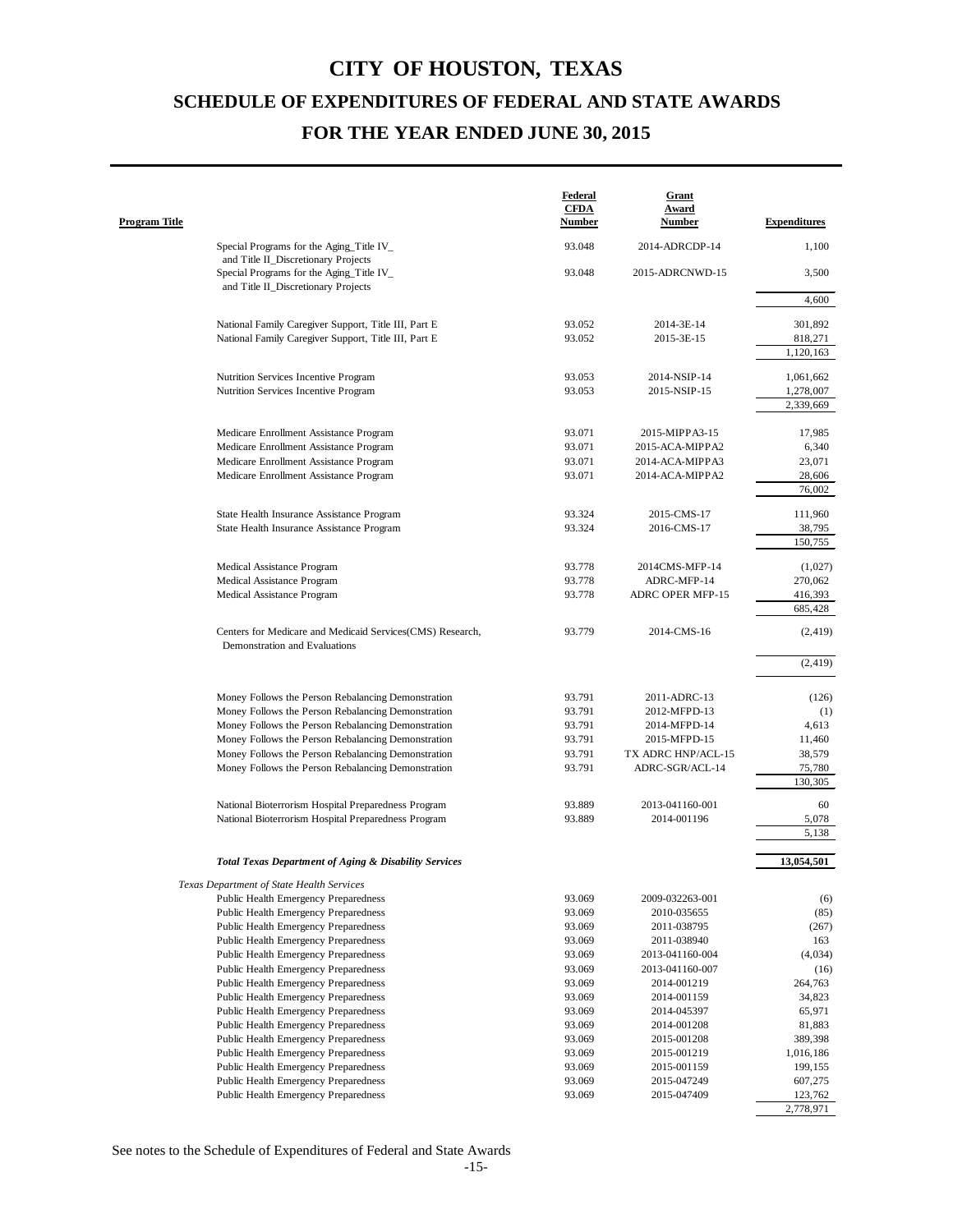| <b>Program Title</b> |                                                                                                                                                                                              | Federal<br><b>CFDA</b><br><b>Number</b> | Grant<br>Award<br><u>Number</u> | <b>Expenditures</b> |
|----------------------|----------------------------------------------------------------------------------------------------------------------------------------------------------------------------------------------|-----------------------------------------|---------------------------------|---------------------|
|                      | Hansen's Disease National Ambulatory Care Program                                                                                                                                            | 93.215                                  | 2011-037574                     | (1, 512)            |
|                      | Hansen's Disease National Ambulatory Care Program                                                                                                                                            | 93.215                                  | 2013-041160-009                 | 57                  |
|                      | Hansen's Disease National Ambulatory Care Program                                                                                                                                            | 93.215                                  | 2014-001077                     | 11,052              |
|                      | Hansen's Disease National Ambulatory Care Program                                                                                                                                            | 93.215                                  | 2015-001077                     | 83,909              |
|                      |                                                                                                                                                                                              |                                         |                                 | 93,506              |
|                      |                                                                                                                                                                                              |                                         |                                 |                     |
|                      | <b>Immunization Cooperative Grants</b>                                                                                                                                                       | 93.268                                  | 2014-001078                     | 276,825             |
|                      | <b>Immunization Cooperative Grants</b>                                                                                                                                                       | 93.268                                  | 2015-001078                     | 1,186,704           |
|                      |                                                                                                                                                                                              |                                         |                                 | 1,463,529           |
|                      | Preventive Health Services_Sexually Transmitted Diseases Control Grants                                                                                                                      | 93.977                                  | 201-001348                      | 1,403,621           |
|                      | Preventive Health Services_Sexually Transmitted Diseases Control Grants                                                                                                                      | 93.977                                  | 2013-041160-012                 | (836)               |
|                      | Preventive Health Services_Sexually Transmitted Diseases Control Grants                                                                                                                      | 93.977                                  | 2014-001348                     | 315,452             |
|                      |                                                                                                                                                                                              |                                         |                                 | 1,718,237           |
|                      | Preventive Health and Health Services Block Grant                                                                                                                                            | 93.991                                  | 2015-047243                     | 20,909              |
|                      |                                                                                                                                                                                              |                                         |                                 | 20,909              |
|                      |                                                                                                                                                                                              |                                         |                                 |                     |
|                      | Maternal and Child Health Services Block Grant to the States                                                                                                                                 | 93.994                                  | 2011-035909                     | (478)               |
|                      | Maternal and Child Health Services Block Grant to the States                                                                                                                                 | 93.994                                  | 2012-039475                     | 181                 |
|                      | Maternal and Child Health Services Block Grant to the States                                                                                                                                 | 93.994                                  | 2012-038975                     | (5,251)             |
|                      | Maternal and Child Health Services Block Grant to the States                                                                                                                                 | 93.994                                  | 2014-044575                     | 2,992               |
|                      | Maternal and Child Health Services Block Grant to the States                                                                                                                                 | 93.994                                  | 2014-044628                     | 25,375              |
|                      | Maternal and Child Health Services Block Grant to the States                                                                                                                                 | 93.994                                  | 2014001490                      | 37,516              |
|                      | Maternal and Child Health Services Block Grant to the States                                                                                                                                 | 93.994                                  | 2015-047142                     | 117,895             |
|                      | Maternal and Child Health Services Block Grant to the States                                                                                                                                 | 93.994                                  | 2015-046150                     | 135,088             |
|                      |                                                                                                                                                                                              |                                         |                                 | 313,318             |
|                      | <b>Texas Department of State Health Services</b>                                                                                                                                             |                                         |                                 | 6,388,470           |
|                      | Houston-Galveston Area Council<br>Special Programs for the Aging_Title III, Part D_Disease Prevention and<br><b>Health Promotion Services</b><br><b>Total Houston-Galveston Area Council</b> | 93.043                                  | AG1229                          | 4,942<br>4.942      |
|                      | The State of Nevada Division of Public and Behavioral Health<br>Public Health Emergency Preparedness<br>Total State of Nevada Division of Public and Behavioral Health                       | 93.069                                  | HD-14879                        | 17,601<br>17,601    |
|                      | The University of Texas Health Science                                                                                                                                                       |                                         |                                 |                     |
|                      | <b>Environmental Health</b>                                                                                                                                                                  | 93.113                                  | 0010389A                        | 86,376              |
|                      | <b>Total University of Texas Health Science</b>                                                                                                                                              |                                         |                                 | 86,376              |
|                      | Women's Family Planning and Health Association                                                                                                                                               |                                         |                                 |                     |
|                      | Family Planning_Services                                                                                                                                                                     | 93.217                                  | WHFPT13                         | (20, 875)           |
|                      | Family Planning_Services                                                                                                                                                                     | 93.217                                  | WHFPT14                         | 179,022             |
|                      | Family Planning_Services                                                                                                                                                                     | 93.217                                  | WHFPT15                         | 509,370             |
|                      | Total Women's Family Planning and Health Association                                                                                                                                         |                                         |                                 | 667,517             |
|                      |                                                                                                                                                                                              |                                         |                                 |                     |
|                      | Centers for Medicare and Medicaid Services<br>Cooperative Agreement to Support Navigators in Federally-facillitated and<br><b>State Partnership Marketplaces</b>                             | 93.332                                  | NAVCA140138-01                  | 1,343,143           |
|                      | <b>Total Centers for Medicare and Medicaid Services</b>                                                                                                                                      |                                         |                                 | 1,343,143           |
|                      | Council of State and Territorial Epidemiologists                                                                                                                                             |                                         |                                 |                     |
|                      | NON-ACA/PPHF-Building Capacity of the Public Health System to Improve<br>Population Health through National Nonprofit Organizations                                                          | 93.424                                  | <b>CSTE-2015</b>                | 1,018               |
|                      | <b>Total Council of State and Territorial Epidemiologists</b>                                                                                                                                |                                         |                                 | 1,018               |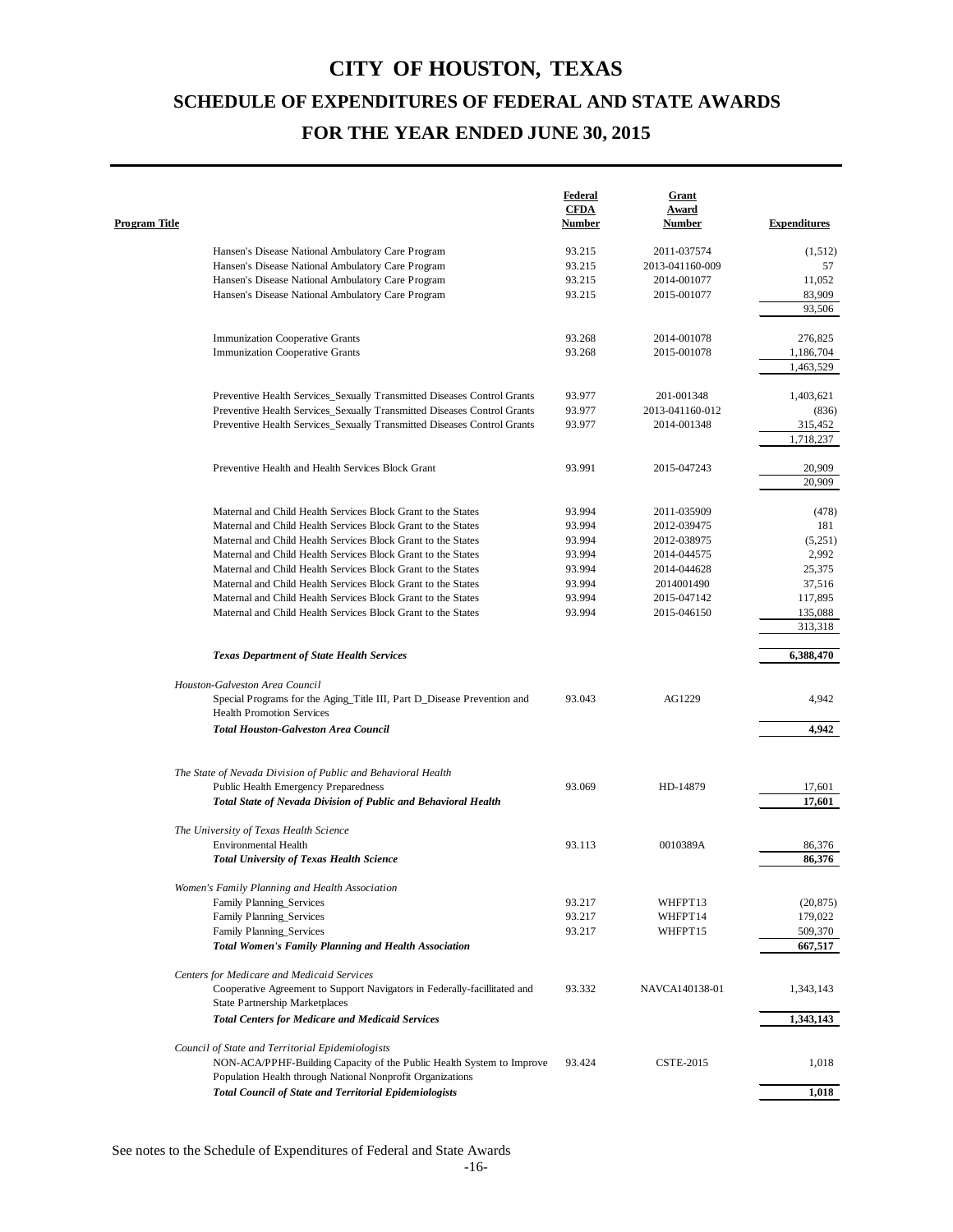| Program Title                                                                                                                                                                                       | Federal<br><b>CFDA</b><br>Number | Grant<br>Award<br>Number | <b>Expenditures</b> |
|-----------------------------------------------------------------------------------------------------------------------------------------------------------------------------------------------------|----------------------------------|--------------------------|---------------------|
| Gulf Coast Workforce Board                                                                                                                                                                          |                                  |                          |                     |
| Child Care Mandatory and Matching Funds of the Child Care and                                                                                                                                       | 93.596                           | 06260C07FY14             | 8,998               |
| Development Fund                                                                                                                                                                                    |                                  |                          |                     |
| <b>Total Gulf Coast Workforce Board</b>                                                                                                                                                             |                                  |                          | 8,998               |
| University of California UCLA Fielding School of Public Health<br>PPHF 2012: Racial and Ethnic Approaches to Community Health Program<br>financed solely by 2012 Public Prevention and Health Funds | 93.738                           | 1916GRA237               | 171,818             |
| Total University of California UCLA Fielding School of Public Health                                                                                                                                |                                  |                          | 171,818             |
|                                                                                                                                                                                                     |                                  |                          |                     |
| United Way of Tarrant County<br>PPHF 2013: Cooperative Agreement to Support Navigators in Federally<br>Facilitated and State Partnership Exchanges                                                  | 93.750                           | CHIMES-14                | 268,324             |
| <b>Total United Way of Tarrant County</b>                                                                                                                                                           |                                  |                          | 268,324             |
|                                                                                                                                                                                                     |                                  |                          |                     |
| Community Health Care<br>Centers for Medicare and Medicaid Services(CMS) Research, Demonstration<br>and Evaluation                                                                                  | 93.779                           | 371100027001             | (650)               |
| <b>Total Community Health Care</b>                                                                                                                                                                  |                                  |                          | (650)               |
| Harris County Public Health Environment Services                                                                                                                                                    |                                  |                          |                     |
| <b>HIV Emergency Relief Project Grants</b>                                                                                                                                                          | 93.914                           | 13GEN0040                | (807)               |
| <b>HIV Emergency Relief Project Grants</b>                                                                                                                                                          | 93.914                           | 14GEN0072, 14GEN00573    | 107,639             |
| <b>HIV Emergency Relief Project Grants</b>                                                                                                                                                          | 93.914                           | 15GEN0051                | 51,462              |
| <b>Total Harris County Public Health Environment Services</b>                                                                                                                                       |                                  |                          | 158,294             |
| National Association of County and City Health Officials                                                                                                                                            |                                  |                          |                     |
| Cooperative Agreements to Support Comprehensive School Health Programs<br>to prevent the spread of HIV and other Important health Problems                                                          | 93.938                           | 2008-102201              | (1, 828)            |
| Cooperative Agreements to Support Comprehensive School Health Programs<br>to prevent the spread of HIV and other Important health Problems                                                          | 93.938                           | 2010-102702              | (196)               |
| <b>Total National Association of County and City Health Officials</b>                                                                                                                               |                                  |                          | (2,024)             |
| <b>Total Pass-Through Awards</b>                                                                                                                                                                    |                                  |                          | \$22,168,328        |
| Total U.S. Department Of Health and Human Services                                                                                                                                                  |                                  |                          | 39,242,964<br>\$    |
| <b>Corporation for National and Community Service</b>                                                                                                                                               |                                  |                          |                     |
| <b>Direct Awards</b>                                                                                                                                                                                |                                  |                          |                     |
| Social Innovation Fund                                                                                                                                                                              | 94.019                           | 11SIHDC001               | \$<br>115,680       |
| <b>Total Corporation for National and Community Service</b>                                                                                                                                         |                                  |                          | \$<br>115,680       |
| <b>Office of National Drug Control Policy</b>                                                                                                                                                       |                                  |                          |                     |
| <b>Direct Awards</b>                                                                                                                                                                                |                                  |                          |                     |
| Office of National Drug Control Policy                                                                                                                                                              | 95.000                           | G09HN0001A               | \$<br>(3)           |
| Office of National Drug Control Policy                                                                                                                                                              | 95.000                           | G09HN0001A               | (2)                 |
|                                                                                                                                                                                                     |                                  |                          |                     |
| <b>Total Office of National Drug Control Policy</b>                                                                                                                                                 |                                  |                          | \$<br>(5)           |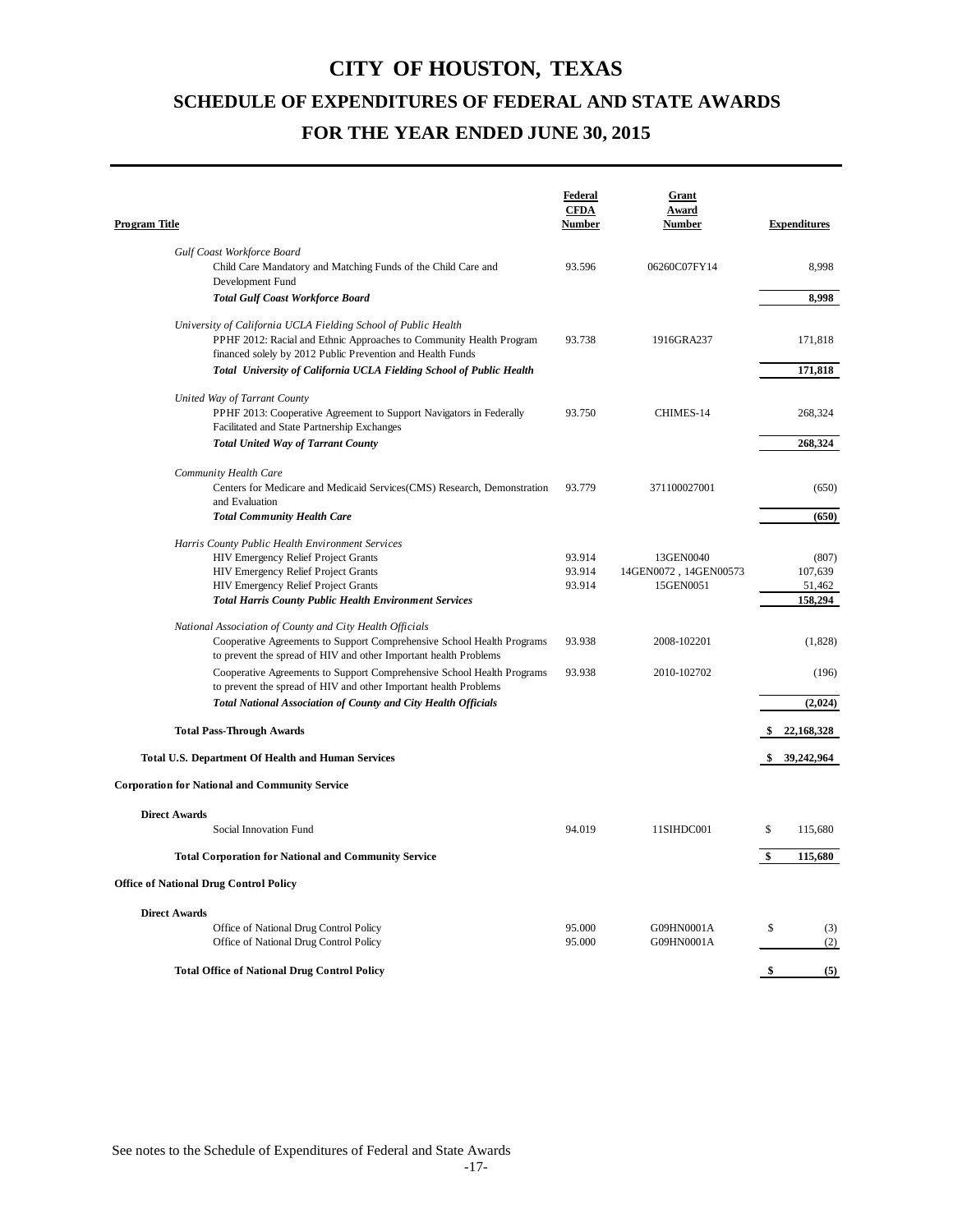| <b>Executive Office of the President</b><br><b>Direct Awards</b><br>High Intensity Drug Trafficking Areas Program<br>\$<br>95.001<br>High Intensity Drug Trafficking Areas Program<br>G13HN0001A<br>15,555<br>High Intensity Drug Trafficking Areas Program<br>95.001<br>(42, 603)<br>G13HN0001A<br>High Intensity Drug Trafficking Areas Program<br>95.001<br>G13HN0001A<br>(16,030)<br>High Intensity Drug Trafficking Areas Program<br>95.001<br>G13HN0001A<br>(6,078)<br>High Intensity Drug Trafficking Areas Program<br>95.001<br>G13HN0001A<br>(5, 739)<br>High Intensity Drug Trafficking Areas Program<br>95.001<br>G13HN0001A<br>(4, 783)<br>High Intensity Drug Trafficking Areas Program<br>95.001<br>G13HN0001A<br>(287)<br>High Intensity Drug Trafficking Areas Program<br>2,227<br>95.001<br>G13HN0001A<br>High Intensity Drug Trafficking Areas Program<br>15,336<br>95.001<br>G14HN0001A<br>177,840<br>High Intensity Drug Trafficking Areas Program<br>95.001<br>G14HN0001A<br>95.001<br>177,430<br>High Intensity Drug Trafficking Areas Program<br>G14HN0001A<br>230,325<br>High Intensity Drug Trafficking Areas Program<br>95.001<br>G14HN0001A<br>363,148<br>High Intensity Drug Trafficking Areas Program<br>95.001<br>G14HN0001A<br>460,725<br>High Intensity Drug Trafficking Areas Program<br>95.001<br>G14HN0001A<br>95.001<br>700,785<br>High Intensity Drug Trafficking Areas Program<br>G14HN0001A<br>High Intensity Drug Trafficking Areas Program<br>95.001<br>G14HN0001A<br>895,385<br>2,963,236<br><b>Total High Intensity Drug Trafficking Areas Program</b><br><b>Total Executive Office of the President</b><br>2,963,231<br><b>U.S. Department of Homeland Security</b><br><b>Direct Awards</b><br>Department of Homeland Security<br>Port Security Grant Program<br>97.056<br>\$<br>808,459<br>EMW-2012-PU-00285-S01<br>Port Security Grant Program<br>97.056<br>247,432<br>EMW-2013-PU-00259-S01<br>Port Security Grant Program<br>97.056<br>239,356<br>EMW-2014-PU-00192-S01<br>1,295,247<br><b>Total Department of Homeland Security</b><br><b>Total Direct Awards</b><br>1,295,247<br><b>Pass-Through Awards</b><br>Governor's Division of Emergency Management<br>97.008<br>Non-Profit Security Program<br>09-SR 35000-05<br>\$<br>(6,200)<br><b>Total Governor's Division of Emergency Management</b><br>(6,200)<br>Harris County<br>97.056<br>Port Security Grant Program<br>2010-PU-T0-K002<br>(18, 618)<br>Port Security Grant Program<br>97.056<br>EMW-2011-PU-K00146<br>592,575<br>573,957<br><b>Total Harris County</b><br>Texas Department of Public Safety<br>97.042<br><b>Emergency Management Performance Grants</b><br>14TX-EMPG-0357<br>212,779<br>212,779<br>Homeland Security Grant Program<br>97.067<br>3,806<br>10-SR 35000-01<br>Homeland Security Grant Program<br>97.067<br>10-SR 35000-01<br>4,574<br>Homeland Security Grant Program<br>97.067<br>1,350,879<br>11-SR 35000-02<br>Homeland Security Grant Program<br>97.067<br>2,507,935<br>12-SR 35000-01<br>Homeland Security Grant Program<br>50,043<br>97.067<br>13-SR 35000-01<br>9,547,763<br>Homeland Security Grant Program<br>97.067<br>13-SR 35000-02<br>Homeland Security Grant Program<br>3,227,432<br>97.067<br>13-SR 35000-02&35000-3<br>Homeland Security Grant Program<br>97.067<br>168,805<br>13-SR 35000-05<br>97.067<br>Homeland Security Grant Program<br>14-SR 35000-01<br>62<br>Homeland Security Grant Program<br>97.067<br>49,964<br>14-SR 35000-04<br>16,911,263 | <b>Program Title</b> | Federal<br><b>CFDA</b><br>Number | Grant<br>Award<br><b>Number</b> | <b>Expenditures</b> |
|--------------------------------------------------------------------------------------------------------------------------------------------------------------------------------------------------------------------------------------------------------------------------------------------------------------------------------------------------------------------------------------------------------------------------------------------------------------------------------------------------------------------------------------------------------------------------------------------------------------------------------------------------------------------------------------------------------------------------------------------------------------------------------------------------------------------------------------------------------------------------------------------------------------------------------------------------------------------------------------------------------------------------------------------------------------------------------------------------------------------------------------------------------------------------------------------------------------------------------------------------------------------------------------------------------------------------------------------------------------------------------------------------------------------------------------------------------------------------------------------------------------------------------------------------------------------------------------------------------------------------------------------------------------------------------------------------------------------------------------------------------------------------------------------------------------------------------------------------------------------------------------------------------------------------------------------------------------------------------------------------------------------------------------------------------------------------------------------------------------------------------------------------------------------------------------------------------------------------------------------------------------------------------------------------------------------------------------------------------------------------------------------------------------------------------------------------------------------------------------------------------------------------------------------------------------------------------------------------------------------------------------------------------------------------------------------------------------------------------------------------------------------------------------------------------------------------------------------------------------------------------------------------------------------------------------------------------------------------------------------------------------------------------------------------------------------------------------------------------------------------------------------------------------------------------------------------------------------------------------------------------------------------------------------------------------------------------------------------------------------------------------------------------------------------------------------------------------------------------------------------------------|----------------------|----------------------------------|---------------------------------|---------------------|
|                                                                                                                                                                                                                                                                                                                                                                                                                                                                                                                                                                                                                                                                                                                                                                                                                                                                                                                                                                                                                                                                                                                                                                                                                                                                                                                                                                                                                                                                                                                                                                                                                                                                                                                                                                                                                                                                                                                                                                                                                                                                                                                                                                                                                                                                                                                                                                                                                                                                                                                                                                                                                                                                                                                                                                                                                                                                                                                                                                                                                                                                                                                                                                                                                                                                                                                                                                                                                                                                                                              |                      |                                  |                                 |                     |
|                                                                                                                                                                                                                                                                                                                                                                                                                                                                                                                                                                                                                                                                                                                                                                                                                                                                                                                                                                                                                                                                                                                                                                                                                                                                                                                                                                                                                                                                                                                                                                                                                                                                                                                                                                                                                                                                                                                                                                                                                                                                                                                                                                                                                                                                                                                                                                                                                                                                                                                                                                                                                                                                                                                                                                                                                                                                                                                                                                                                                                                                                                                                                                                                                                                                                                                                                                                                                                                                                                              |                      |                                  |                                 |                     |
|                                                                                                                                                                                                                                                                                                                                                                                                                                                                                                                                                                                                                                                                                                                                                                                                                                                                                                                                                                                                                                                                                                                                                                                                                                                                                                                                                                                                                                                                                                                                                                                                                                                                                                                                                                                                                                                                                                                                                                                                                                                                                                                                                                                                                                                                                                                                                                                                                                                                                                                                                                                                                                                                                                                                                                                                                                                                                                                                                                                                                                                                                                                                                                                                                                                                                                                                                                                                                                                                                                              |                      |                                  |                                 |                     |
|                                                                                                                                                                                                                                                                                                                                                                                                                                                                                                                                                                                                                                                                                                                                                                                                                                                                                                                                                                                                                                                                                                                                                                                                                                                                                                                                                                                                                                                                                                                                                                                                                                                                                                                                                                                                                                                                                                                                                                                                                                                                                                                                                                                                                                                                                                                                                                                                                                                                                                                                                                                                                                                                                                                                                                                                                                                                                                                                                                                                                                                                                                                                                                                                                                                                                                                                                                                                                                                                                                              |                      |                                  |                                 |                     |
|                                                                                                                                                                                                                                                                                                                                                                                                                                                                                                                                                                                                                                                                                                                                                                                                                                                                                                                                                                                                                                                                                                                                                                                                                                                                                                                                                                                                                                                                                                                                                                                                                                                                                                                                                                                                                                                                                                                                                                                                                                                                                                                                                                                                                                                                                                                                                                                                                                                                                                                                                                                                                                                                                                                                                                                                                                                                                                                                                                                                                                                                                                                                                                                                                                                                                                                                                                                                                                                                                                              |                      |                                  |                                 |                     |
|                                                                                                                                                                                                                                                                                                                                                                                                                                                                                                                                                                                                                                                                                                                                                                                                                                                                                                                                                                                                                                                                                                                                                                                                                                                                                                                                                                                                                                                                                                                                                                                                                                                                                                                                                                                                                                                                                                                                                                                                                                                                                                                                                                                                                                                                                                                                                                                                                                                                                                                                                                                                                                                                                                                                                                                                                                                                                                                                                                                                                                                                                                                                                                                                                                                                                                                                                                                                                                                                                                              |                      |                                  |                                 |                     |
|                                                                                                                                                                                                                                                                                                                                                                                                                                                                                                                                                                                                                                                                                                                                                                                                                                                                                                                                                                                                                                                                                                                                                                                                                                                                                                                                                                                                                                                                                                                                                                                                                                                                                                                                                                                                                                                                                                                                                                                                                                                                                                                                                                                                                                                                                                                                                                                                                                                                                                                                                                                                                                                                                                                                                                                                                                                                                                                                                                                                                                                                                                                                                                                                                                                                                                                                                                                                                                                                                                              |                      |                                  |                                 |                     |
|                                                                                                                                                                                                                                                                                                                                                                                                                                                                                                                                                                                                                                                                                                                                                                                                                                                                                                                                                                                                                                                                                                                                                                                                                                                                                                                                                                                                                                                                                                                                                                                                                                                                                                                                                                                                                                                                                                                                                                                                                                                                                                                                                                                                                                                                                                                                                                                                                                                                                                                                                                                                                                                                                                                                                                                                                                                                                                                                                                                                                                                                                                                                                                                                                                                                                                                                                                                                                                                                                                              |                      |                                  |                                 |                     |
|                                                                                                                                                                                                                                                                                                                                                                                                                                                                                                                                                                                                                                                                                                                                                                                                                                                                                                                                                                                                                                                                                                                                                                                                                                                                                                                                                                                                                                                                                                                                                                                                                                                                                                                                                                                                                                                                                                                                                                                                                                                                                                                                                                                                                                                                                                                                                                                                                                                                                                                                                                                                                                                                                                                                                                                                                                                                                                                                                                                                                                                                                                                                                                                                                                                                                                                                                                                                                                                                                                              |                      |                                  |                                 |                     |
|                                                                                                                                                                                                                                                                                                                                                                                                                                                                                                                                                                                                                                                                                                                                                                                                                                                                                                                                                                                                                                                                                                                                                                                                                                                                                                                                                                                                                                                                                                                                                                                                                                                                                                                                                                                                                                                                                                                                                                                                                                                                                                                                                                                                                                                                                                                                                                                                                                                                                                                                                                                                                                                                                                                                                                                                                                                                                                                                                                                                                                                                                                                                                                                                                                                                                                                                                                                                                                                                                                              |                      |                                  |                                 |                     |
|                                                                                                                                                                                                                                                                                                                                                                                                                                                                                                                                                                                                                                                                                                                                                                                                                                                                                                                                                                                                                                                                                                                                                                                                                                                                                                                                                                                                                                                                                                                                                                                                                                                                                                                                                                                                                                                                                                                                                                                                                                                                                                                                                                                                                                                                                                                                                                                                                                                                                                                                                                                                                                                                                                                                                                                                                                                                                                                                                                                                                                                                                                                                                                                                                                                                                                                                                                                                                                                                                                              |                      |                                  |                                 |                     |
|                                                                                                                                                                                                                                                                                                                                                                                                                                                                                                                                                                                                                                                                                                                                                                                                                                                                                                                                                                                                                                                                                                                                                                                                                                                                                                                                                                                                                                                                                                                                                                                                                                                                                                                                                                                                                                                                                                                                                                                                                                                                                                                                                                                                                                                                                                                                                                                                                                                                                                                                                                                                                                                                                                                                                                                                                                                                                                                                                                                                                                                                                                                                                                                                                                                                                                                                                                                                                                                                                                              |                      |                                  |                                 |                     |
|                                                                                                                                                                                                                                                                                                                                                                                                                                                                                                                                                                                                                                                                                                                                                                                                                                                                                                                                                                                                                                                                                                                                                                                                                                                                                                                                                                                                                                                                                                                                                                                                                                                                                                                                                                                                                                                                                                                                                                                                                                                                                                                                                                                                                                                                                                                                                                                                                                                                                                                                                                                                                                                                                                                                                                                                                                                                                                                                                                                                                                                                                                                                                                                                                                                                                                                                                                                                                                                                                                              |                      |                                  |                                 |                     |
|                                                                                                                                                                                                                                                                                                                                                                                                                                                                                                                                                                                                                                                                                                                                                                                                                                                                                                                                                                                                                                                                                                                                                                                                                                                                                                                                                                                                                                                                                                                                                                                                                                                                                                                                                                                                                                                                                                                                                                                                                                                                                                                                                                                                                                                                                                                                                                                                                                                                                                                                                                                                                                                                                                                                                                                                                                                                                                                                                                                                                                                                                                                                                                                                                                                                                                                                                                                                                                                                                                              |                      |                                  |                                 |                     |
|                                                                                                                                                                                                                                                                                                                                                                                                                                                                                                                                                                                                                                                                                                                                                                                                                                                                                                                                                                                                                                                                                                                                                                                                                                                                                                                                                                                                                                                                                                                                                                                                                                                                                                                                                                                                                                                                                                                                                                                                                                                                                                                                                                                                                                                                                                                                                                                                                                                                                                                                                                                                                                                                                                                                                                                                                                                                                                                                                                                                                                                                                                                                                                                                                                                                                                                                                                                                                                                                                                              |                      |                                  |                                 |                     |
|                                                                                                                                                                                                                                                                                                                                                                                                                                                                                                                                                                                                                                                                                                                                                                                                                                                                                                                                                                                                                                                                                                                                                                                                                                                                                                                                                                                                                                                                                                                                                                                                                                                                                                                                                                                                                                                                                                                                                                                                                                                                                                                                                                                                                                                                                                                                                                                                                                                                                                                                                                                                                                                                                                                                                                                                                                                                                                                                                                                                                                                                                                                                                                                                                                                                                                                                                                                                                                                                                                              |                      |                                  |                                 |                     |
|                                                                                                                                                                                                                                                                                                                                                                                                                                                                                                                                                                                                                                                                                                                                                                                                                                                                                                                                                                                                                                                                                                                                                                                                                                                                                                                                                                                                                                                                                                                                                                                                                                                                                                                                                                                                                                                                                                                                                                                                                                                                                                                                                                                                                                                                                                                                                                                                                                                                                                                                                                                                                                                                                                                                                                                                                                                                                                                                                                                                                                                                                                                                                                                                                                                                                                                                                                                                                                                                                                              |                      |                                  |                                 |                     |
|                                                                                                                                                                                                                                                                                                                                                                                                                                                                                                                                                                                                                                                                                                                                                                                                                                                                                                                                                                                                                                                                                                                                                                                                                                                                                                                                                                                                                                                                                                                                                                                                                                                                                                                                                                                                                                                                                                                                                                                                                                                                                                                                                                                                                                                                                                                                                                                                                                                                                                                                                                                                                                                                                                                                                                                                                                                                                                                                                                                                                                                                                                                                                                                                                                                                                                                                                                                                                                                                                                              |                      |                                  |                                 |                     |
|                                                                                                                                                                                                                                                                                                                                                                                                                                                                                                                                                                                                                                                                                                                                                                                                                                                                                                                                                                                                                                                                                                                                                                                                                                                                                                                                                                                                                                                                                                                                                                                                                                                                                                                                                                                                                                                                                                                                                                                                                                                                                                                                                                                                                                                                                                                                                                                                                                                                                                                                                                                                                                                                                                                                                                                                                                                                                                                                                                                                                                                                                                                                                                                                                                                                                                                                                                                                                                                                                                              |                      |                                  |                                 |                     |
|                                                                                                                                                                                                                                                                                                                                                                                                                                                                                                                                                                                                                                                                                                                                                                                                                                                                                                                                                                                                                                                                                                                                                                                                                                                                                                                                                                                                                                                                                                                                                                                                                                                                                                                                                                                                                                                                                                                                                                                                                                                                                                                                                                                                                                                                                                                                                                                                                                                                                                                                                                                                                                                                                                                                                                                                                                                                                                                                                                                                                                                                                                                                                                                                                                                                                                                                                                                                                                                                                                              |                      |                                  |                                 |                     |
|                                                                                                                                                                                                                                                                                                                                                                                                                                                                                                                                                                                                                                                                                                                                                                                                                                                                                                                                                                                                                                                                                                                                                                                                                                                                                                                                                                                                                                                                                                                                                                                                                                                                                                                                                                                                                                                                                                                                                                                                                                                                                                                                                                                                                                                                                                                                                                                                                                                                                                                                                                                                                                                                                                                                                                                                                                                                                                                                                                                                                                                                                                                                                                                                                                                                                                                                                                                                                                                                                                              |                      |                                  |                                 |                     |
|                                                                                                                                                                                                                                                                                                                                                                                                                                                                                                                                                                                                                                                                                                                                                                                                                                                                                                                                                                                                                                                                                                                                                                                                                                                                                                                                                                                                                                                                                                                                                                                                                                                                                                                                                                                                                                                                                                                                                                                                                                                                                                                                                                                                                                                                                                                                                                                                                                                                                                                                                                                                                                                                                                                                                                                                                                                                                                                                                                                                                                                                                                                                                                                                                                                                                                                                                                                                                                                                                                              |                      |                                  |                                 |                     |
|                                                                                                                                                                                                                                                                                                                                                                                                                                                                                                                                                                                                                                                                                                                                                                                                                                                                                                                                                                                                                                                                                                                                                                                                                                                                                                                                                                                                                                                                                                                                                                                                                                                                                                                                                                                                                                                                                                                                                                                                                                                                                                                                                                                                                                                                                                                                                                                                                                                                                                                                                                                                                                                                                                                                                                                                                                                                                                                                                                                                                                                                                                                                                                                                                                                                                                                                                                                                                                                                                                              |                      |                                  |                                 |                     |
|                                                                                                                                                                                                                                                                                                                                                                                                                                                                                                                                                                                                                                                                                                                                                                                                                                                                                                                                                                                                                                                                                                                                                                                                                                                                                                                                                                                                                                                                                                                                                                                                                                                                                                                                                                                                                                                                                                                                                                                                                                                                                                                                                                                                                                                                                                                                                                                                                                                                                                                                                                                                                                                                                                                                                                                                                                                                                                                                                                                                                                                                                                                                                                                                                                                                                                                                                                                                                                                                                                              |                      |                                  |                                 |                     |
|                                                                                                                                                                                                                                                                                                                                                                                                                                                                                                                                                                                                                                                                                                                                                                                                                                                                                                                                                                                                                                                                                                                                                                                                                                                                                                                                                                                                                                                                                                                                                                                                                                                                                                                                                                                                                                                                                                                                                                                                                                                                                                                                                                                                                                                                                                                                                                                                                                                                                                                                                                                                                                                                                                                                                                                                                                                                                                                                                                                                                                                                                                                                                                                                                                                                                                                                                                                                                                                                                                              |                      |                                  |                                 |                     |
|                                                                                                                                                                                                                                                                                                                                                                                                                                                                                                                                                                                                                                                                                                                                                                                                                                                                                                                                                                                                                                                                                                                                                                                                                                                                                                                                                                                                                                                                                                                                                                                                                                                                                                                                                                                                                                                                                                                                                                                                                                                                                                                                                                                                                                                                                                                                                                                                                                                                                                                                                                                                                                                                                                                                                                                                                                                                                                                                                                                                                                                                                                                                                                                                                                                                                                                                                                                                                                                                                                              |                      |                                  |                                 |                     |
|                                                                                                                                                                                                                                                                                                                                                                                                                                                                                                                                                                                                                                                                                                                                                                                                                                                                                                                                                                                                                                                                                                                                                                                                                                                                                                                                                                                                                                                                                                                                                                                                                                                                                                                                                                                                                                                                                                                                                                                                                                                                                                                                                                                                                                                                                                                                                                                                                                                                                                                                                                                                                                                                                                                                                                                                                                                                                                                                                                                                                                                                                                                                                                                                                                                                                                                                                                                                                                                                                                              |                      |                                  |                                 |                     |
|                                                                                                                                                                                                                                                                                                                                                                                                                                                                                                                                                                                                                                                                                                                                                                                                                                                                                                                                                                                                                                                                                                                                                                                                                                                                                                                                                                                                                                                                                                                                                                                                                                                                                                                                                                                                                                                                                                                                                                                                                                                                                                                                                                                                                                                                                                                                                                                                                                                                                                                                                                                                                                                                                                                                                                                                                                                                                                                                                                                                                                                                                                                                                                                                                                                                                                                                                                                                                                                                                                              |                      |                                  |                                 |                     |
|                                                                                                                                                                                                                                                                                                                                                                                                                                                                                                                                                                                                                                                                                                                                                                                                                                                                                                                                                                                                                                                                                                                                                                                                                                                                                                                                                                                                                                                                                                                                                                                                                                                                                                                                                                                                                                                                                                                                                                                                                                                                                                                                                                                                                                                                                                                                                                                                                                                                                                                                                                                                                                                                                                                                                                                                                                                                                                                                                                                                                                                                                                                                                                                                                                                                                                                                                                                                                                                                                                              |                      |                                  |                                 |                     |
|                                                                                                                                                                                                                                                                                                                                                                                                                                                                                                                                                                                                                                                                                                                                                                                                                                                                                                                                                                                                                                                                                                                                                                                                                                                                                                                                                                                                                                                                                                                                                                                                                                                                                                                                                                                                                                                                                                                                                                                                                                                                                                                                                                                                                                                                                                                                                                                                                                                                                                                                                                                                                                                                                                                                                                                                                                                                                                                                                                                                                                                                                                                                                                                                                                                                                                                                                                                                                                                                                                              |                      |                                  |                                 |                     |
|                                                                                                                                                                                                                                                                                                                                                                                                                                                                                                                                                                                                                                                                                                                                                                                                                                                                                                                                                                                                                                                                                                                                                                                                                                                                                                                                                                                                                                                                                                                                                                                                                                                                                                                                                                                                                                                                                                                                                                                                                                                                                                                                                                                                                                                                                                                                                                                                                                                                                                                                                                                                                                                                                                                                                                                                                                                                                                                                                                                                                                                                                                                                                                                                                                                                                                                                                                                                                                                                                                              |                      |                                  |                                 |                     |
|                                                                                                                                                                                                                                                                                                                                                                                                                                                                                                                                                                                                                                                                                                                                                                                                                                                                                                                                                                                                                                                                                                                                                                                                                                                                                                                                                                                                                                                                                                                                                                                                                                                                                                                                                                                                                                                                                                                                                                                                                                                                                                                                                                                                                                                                                                                                                                                                                                                                                                                                                                                                                                                                                                                                                                                                                                                                                                                                                                                                                                                                                                                                                                                                                                                                                                                                                                                                                                                                                                              |                      |                                  |                                 |                     |
|                                                                                                                                                                                                                                                                                                                                                                                                                                                                                                                                                                                                                                                                                                                                                                                                                                                                                                                                                                                                                                                                                                                                                                                                                                                                                                                                                                                                                                                                                                                                                                                                                                                                                                                                                                                                                                                                                                                                                                                                                                                                                                                                                                                                                                                                                                                                                                                                                                                                                                                                                                                                                                                                                                                                                                                                                                                                                                                                                                                                                                                                                                                                                                                                                                                                                                                                                                                                                                                                                                              |                      |                                  |                                 |                     |
|                                                                                                                                                                                                                                                                                                                                                                                                                                                                                                                                                                                                                                                                                                                                                                                                                                                                                                                                                                                                                                                                                                                                                                                                                                                                                                                                                                                                                                                                                                                                                                                                                                                                                                                                                                                                                                                                                                                                                                                                                                                                                                                                                                                                                                                                                                                                                                                                                                                                                                                                                                                                                                                                                                                                                                                                                                                                                                                                                                                                                                                                                                                                                                                                                                                                                                                                                                                                                                                                                                              |                      |                                  |                                 |                     |
|                                                                                                                                                                                                                                                                                                                                                                                                                                                                                                                                                                                                                                                                                                                                                                                                                                                                                                                                                                                                                                                                                                                                                                                                                                                                                                                                                                                                                                                                                                                                                                                                                                                                                                                                                                                                                                                                                                                                                                                                                                                                                                                                                                                                                                                                                                                                                                                                                                                                                                                                                                                                                                                                                                                                                                                                                                                                                                                                                                                                                                                                                                                                                                                                                                                                                                                                                                                                                                                                                                              |                      |                                  |                                 |                     |
|                                                                                                                                                                                                                                                                                                                                                                                                                                                                                                                                                                                                                                                                                                                                                                                                                                                                                                                                                                                                                                                                                                                                                                                                                                                                                                                                                                                                                                                                                                                                                                                                                                                                                                                                                                                                                                                                                                                                                                                                                                                                                                                                                                                                                                                                                                                                                                                                                                                                                                                                                                                                                                                                                                                                                                                                                                                                                                                                                                                                                                                                                                                                                                                                                                                                                                                                                                                                                                                                                                              |                      |                                  |                                 |                     |
|                                                                                                                                                                                                                                                                                                                                                                                                                                                                                                                                                                                                                                                                                                                                                                                                                                                                                                                                                                                                                                                                                                                                                                                                                                                                                                                                                                                                                                                                                                                                                                                                                                                                                                                                                                                                                                                                                                                                                                                                                                                                                                                                                                                                                                                                                                                                                                                                                                                                                                                                                                                                                                                                                                                                                                                                                                                                                                                                                                                                                                                                                                                                                                                                                                                                                                                                                                                                                                                                                                              |                      |                                  |                                 |                     |
|                                                                                                                                                                                                                                                                                                                                                                                                                                                                                                                                                                                                                                                                                                                                                                                                                                                                                                                                                                                                                                                                                                                                                                                                                                                                                                                                                                                                                                                                                                                                                                                                                                                                                                                                                                                                                                                                                                                                                                                                                                                                                                                                                                                                                                                                                                                                                                                                                                                                                                                                                                                                                                                                                                                                                                                                                                                                                                                                                                                                                                                                                                                                                                                                                                                                                                                                                                                                                                                                                                              |                      |                                  |                                 |                     |
|                                                                                                                                                                                                                                                                                                                                                                                                                                                                                                                                                                                                                                                                                                                                                                                                                                                                                                                                                                                                                                                                                                                                                                                                                                                                                                                                                                                                                                                                                                                                                                                                                                                                                                                                                                                                                                                                                                                                                                                                                                                                                                                                                                                                                                                                                                                                                                                                                                                                                                                                                                                                                                                                                                                                                                                                                                                                                                                                                                                                                                                                                                                                                                                                                                                                                                                                                                                                                                                                                                              |                      |                                  |                                 |                     |
|                                                                                                                                                                                                                                                                                                                                                                                                                                                                                                                                                                                                                                                                                                                                                                                                                                                                                                                                                                                                                                                                                                                                                                                                                                                                                                                                                                                                                                                                                                                                                                                                                                                                                                                                                                                                                                                                                                                                                                                                                                                                                                                                                                                                                                                                                                                                                                                                                                                                                                                                                                                                                                                                                                                                                                                                                                                                                                                                                                                                                                                                                                                                                                                                                                                                                                                                                                                                                                                                                                              |                      |                                  |                                 |                     |
|                                                                                                                                                                                                                                                                                                                                                                                                                                                                                                                                                                                                                                                                                                                                                                                                                                                                                                                                                                                                                                                                                                                                                                                                                                                                                                                                                                                                                                                                                                                                                                                                                                                                                                                                                                                                                                                                                                                                                                                                                                                                                                                                                                                                                                                                                                                                                                                                                                                                                                                                                                                                                                                                                                                                                                                                                                                                                                                                                                                                                                                                                                                                                                                                                                                                                                                                                                                                                                                                                                              |                      |                                  |                                 |                     |
|                                                                                                                                                                                                                                                                                                                                                                                                                                                                                                                                                                                                                                                                                                                                                                                                                                                                                                                                                                                                                                                                                                                                                                                                                                                                                                                                                                                                                                                                                                                                                                                                                                                                                                                                                                                                                                                                                                                                                                                                                                                                                                                                                                                                                                                                                                                                                                                                                                                                                                                                                                                                                                                                                                                                                                                                                                                                                                                                                                                                                                                                                                                                                                                                                                                                                                                                                                                                                                                                                                              |                      |                                  |                                 |                     |
|                                                                                                                                                                                                                                                                                                                                                                                                                                                                                                                                                                                                                                                                                                                                                                                                                                                                                                                                                                                                                                                                                                                                                                                                                                                                                                                                                                                                                                                                                                                                                                                                                                                                                                                                                                                                                                                                                                                                                                                                                                                                                                                                                                                                                                                                                                                                                                                                                                                                                                                                                                                                                                                                                                                                                                                                                                                                                                                                                                                                                                                                                                                                                                                                                                                                                                                                                                                                                                                                                                              |                      |                                  |                                 |                     |
|                                                                                                                                                                                                                                                                                                                                                                                                                                                                                                                                                                                                                                                                                                                                                                                                                                                                                                                                                                                                                                                                                                                                                                                                                                                                                                                                                                                                                                                                                                                                                                                                                                                                                                                                                                                                                                                                                                                                                                                                                                                                                                                                                                                                                                                                                                                                                                                                                                                                                                                                                                                                                                                                                                                                                                                                                                                                                                                                                                                                                                                                                                                                                                                                                                                                                                                                                                                                                                                                                                              |                      |                                  |                                 |                     |
|                                                                                                                                                                                                                                                                                                                                                                                                                                                                                                                                                                                                                                                                                                                                                                                                                                                                                                                                                                                                                                                                                                                                                                                                                                                                                                                                                                                                                                                                                                                                                                                                                                                                                                                                                                                                                                                                                                                                                                                                                                                                                                                                                                                                                                                                                                                                                                                                                                                                                                                                                                                                                                                                                                                                                                                                                                                                                                                                                                                                                                                                                                                                                                                                                                                                                                                                                                                                                                                                                                              |                      |                                  |                                 |                     |
|                                                                                                                                                                                                                                                                                                                                                                                                                                                                                                                                                                                                                                                                                                                                                                                                                                                                                                                                                                                                                                                                                                                                                                                                                                                                                                                                                                                                                                                                                                                                                                                                                                                                                                                                                                                                                                                                                                                                                                                                                                                                                                                                                                                                                                                                                                                                                                                                                                                                                                                                                                                                                                                                                                                                                                                                                                                                                                                                                                                                                                                                                                                                                                                                                                                                                                                                                                                                                                                                                                              |                      |                                  |                                 |                     |
|                                                                                                                                                                                                                                                                                                                                                                                                                                                                                                                                                                                                                                                                                                                                                                                                                                                                                                                                                                                                                                                                                                                                                                                                                                                                                                                                                                                                                                                                                                                                                                                                                                                                                                                                                                                                                                                                                                                                                                                                                                                                                                                                                                                                                                                                                                                                                                                                                                                                                                                                                                                                                                                                                                                                                                                                                                                                                                                                                                                                                                                                                                                                                                                                                                                                                                                                                                                                                                                                                                              |                      |                                  |                                 |                     |
|                                                                                                                                                                                                                                                                                                                                                                                                                                                                                                                                                                                                                                                                                                                                                                                                                                                                                                                                                                                                                                                                                                                                                                                                                                                                                                                                                                                                                                                                                                                                                                                                                                                                                                                                                                                                                                                                                                                                                                                                                                                                                                                                                                                                                                                                                                                                                                                                                                                                                                                                                                                                                                                                                                                                                                                                                                                                                                                                                                                                                                                                                                                                                                                                                                                                                                                                                                                                                                                                                                              |                      |                                  |                                 |                     |
|                                                                                                                                                                                                                                                                                                                                                                                                                                                                                                                                                                                                                                                                                                                                                                                                                                                                                                                                                                                                                                                                                                                                                                                                                                                                                                                                                                                                                                                                                                                                                                                                                                                                                                                                                                                                                                                                                                                                                                                                                                                                                                                                                                                                                                                                                                                                                                                                                                                                                                                                                                                                                                                                                                                                                                                                                                                                                                                                                                                                                                                                                                                                                                                                                                                                                                                                                                                                                                                                                                              |                      |                                  |                                 |                     |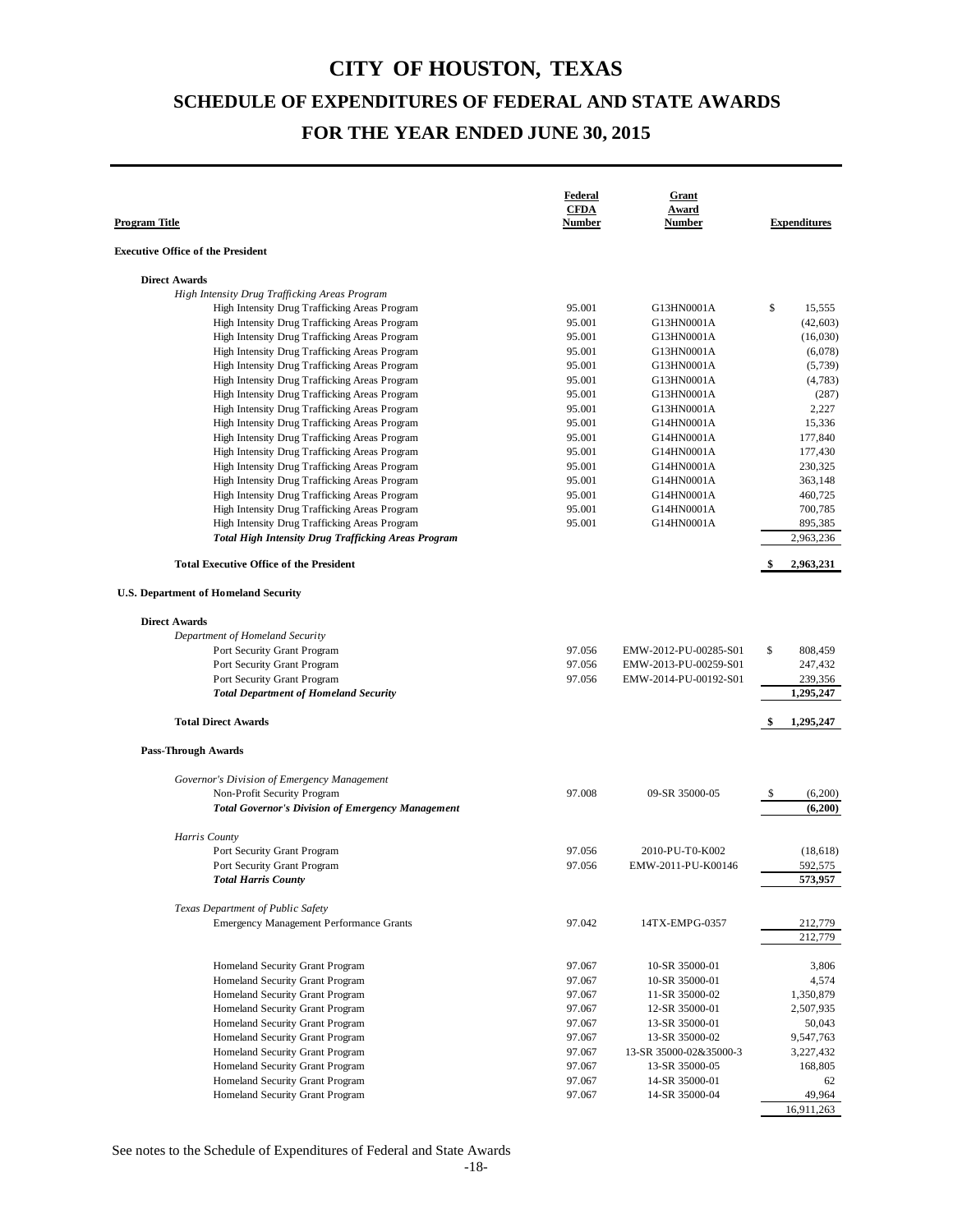| <b>Program Title</b>                                                                                                                                                                                                                                                                                                      | <b>Federal</b><br><b>CFDA</b><br><b>Number</b> | Grant<br>Award<br><b>Number</b> |          | <b>Expenditures</b>                                                  |
|---------------------------------------------------------------------------------------------------------------------------------------------------------------------------------------------------------------------------------------------------------------------------------------------------------------------------|------------------------------------------------|---------------------------------|----------|----------------------------------------------------------------------|
| Metropolitan Medical Response System                                                                                                                                                                                                                                                                                      | 97.071                                         | 10-SR-35000-01                  |          | (550)<br>(550)                                                       |
| Regional Catastrophic Preparedness Grant Program (RCPGP)<br>Regional Catastrophic Preparedness Grant Program (RCPGP)                                                                                                                                                                                                      | 97.111<br>97.111                               | 10-SR35000-01<br>11-SR35000-01  |          | 621,331<br>706,269<br>1,327,600                                      |
| <b>Total Texas Department of Public Safety</b>                                                                                                                                                                                                                                                                            |                                                |                                 |          | 18,451,092                                                           |
| Texas Commission on Environmental Quality<br>Homeland Security Biowatch Program<br>Homeland Security Biowatch Program<br><b>Total Texas Commission on Environmental Quality</b><br><b>Total Pass-Through Awards</b><br><b>Total U.S. Department of Homeland Security</b><br>TOTAL EXPENDITURES OF FEDERAL NON-ARRA AWARDS | 97.091<br>97.091                               | 582-10-86407<br>582-13-30019    | S<br>-S  | 8<br>844,536<br>844,544<br>19,863,393<br>21,158,640<br>\$254,584,547 |
| <b>American Recovery and Reinvestment Act</b>                                                                                                                                                                                                                                                                             | <b>ARRA</b>                                    |                                 |          |                                                                      |
| <b>U.S. Department of Commerce</b>                                                                                                                                                                                                                                                                                        |                                                |                                 |          |                                                                      |
| <b>Pass-Through Awards</b><br>Texas State Library and Archive Community<br>Broadband Technology Opportunities Program<br><b>Total U.S. Department of Commerce</b>                                                                                                                                                         | 11.557                                         | 461-11018                       | \$<br>\$ | 2,462<br>2,462                                                       |
| U.S. Department of Housing and Urban Development                                                                                                                                                                                                                                                                          |                                                |                                 |          |                                                                      |
| <b>Pass-Through Awards</b><br>Child Care Council of Greater Houston<br>Homelessness Prevention and Rapid Re-Housing Program (Recovery Act<br>Funded)                                                                                                                                                                      | 14.257                                         | 4600009462                      | \$       | 2,419                                                                |
| Total U.S. Department of Housing and Urban Development                                                                                                                                                                                                                                                                    |                                                |                                 | -S       | 2,419                                                                |
| <b>U.S. Department of Energy</b>                                                                                                                                                                                                                                                                                          |                                                |                                 |          |                                                                      |
| <b>Direct Awards</b><br>Energy Efficiency and Conservation Block Grant Program (EECBG)<br><b>Total U.S. Department of Energy</b>                                                                                                                                                                                          | 81.128                                         | DE-EE0000965                    | \$       | 378<br>378                                                           |
| TOTAL EXPENDITURES OF FEDERAL ARRA AWARDS                                                                                                                                                                                                                                                                                 |                                                |                                 |          | 5,259                                                                |
| TOTAL EXPENDITURES OF FEDERAL AWARDS                                                                                                                                                                                                                                                                                      |                                                |                                 |          | \$254,589,806                                                        |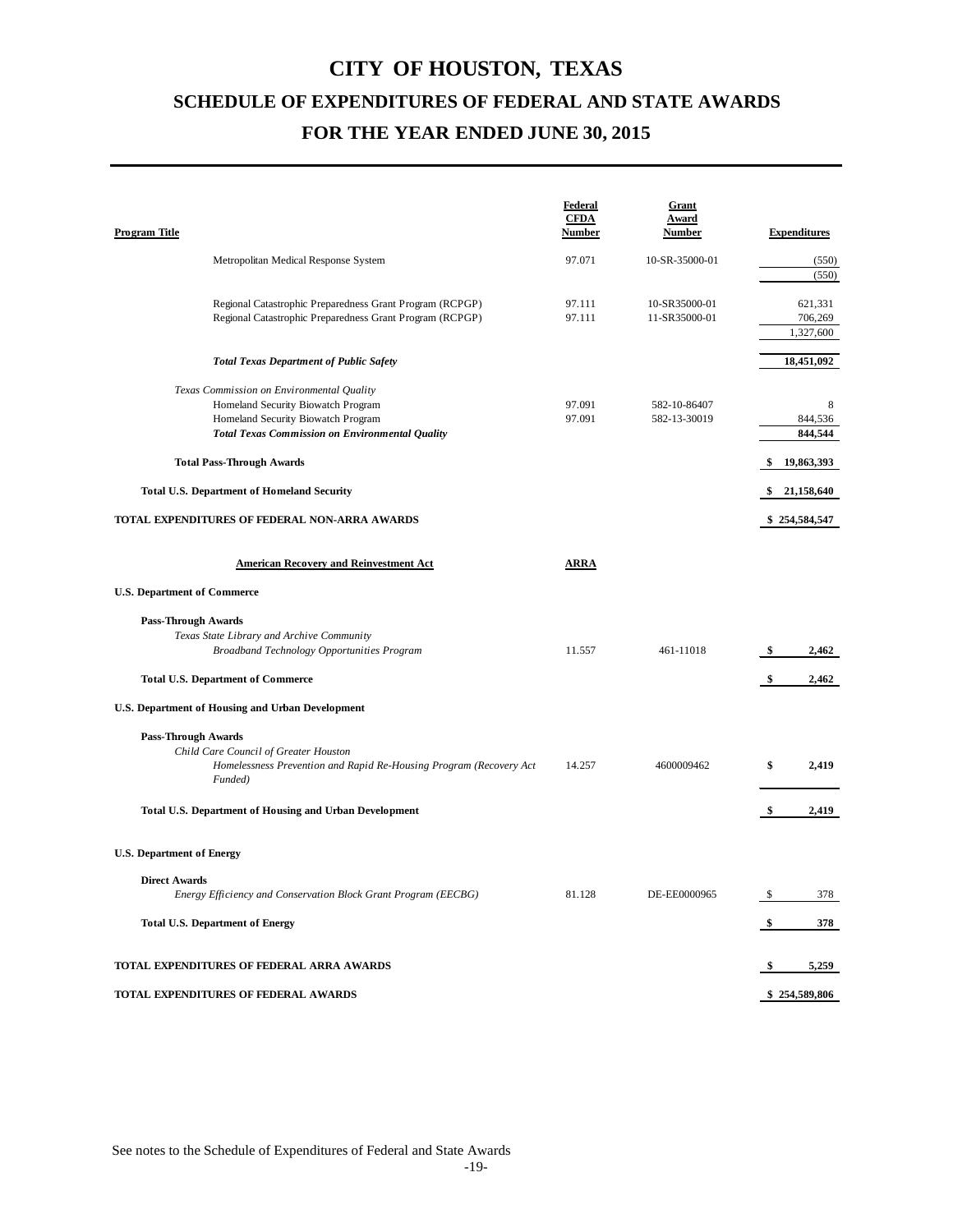#### **STATE AWARDS**

| <b>Program Title</b>                                           | <b>Grant Award Number</b> | <b>Expenditures</b> |
|----------------------------------------------------------------|---------------------------|---------------------|
| <b>Direct Award</b>                                            |                           |                     |
| Office of the Attorney General                                 |                           |                     |
| Victim Coordinator Liaison                                     | OAG-1442391               | \$<br>3,553         |
| Victim Coordinator Liaison                                     | OAG-1553759               | 30,820              |
| <b>Total Office of the Attorney General</b>                    |                           | 34.373              |
| Office of the Governor Criminal Justice Division               |                           |                     |
| A.S.A.P.                                                       | 06260C07FY06              | 19                  |
| <b>Asset Forfeiture</b>                                        | <b>NA</b>                 | 4,981,966           |
| CJD Gang Reduction                                             | SF-13-J20-24646-02        | 11,034              |
| CJD Gang Reduction                                             | SF-14-J20-24646-03        | 295                 |
| Internet Crimes A/C-T/F                                        | IC-14-A10-27452-01        | 335,336             |
| <b>JCMP</b>                                                    | SF-13-J20-26861-01        | 29,507              |
| <b>JCMP</b>                                                    | 2686102                   | 72,745              |
| Total Office of the Governor Criminal Justice Division         |                           | 5,430,902           |
| State Energy Conservation Office                               |                           |                     |
| ALT Fuel and Hybrid                                            | CM1128                    | 200                 |
|                                                                |                           | 200                 |
| <b>Total State Energy Conservation Office</b>                  |                           |                     |
| Texas Automobile Theft Prevention Authority                    |                           |                     |
| HACTF/22                                                       | SA-T-04-10054-22          | 174,401             |
| HACTF/23                                                       | 2015-T01-CITY OF-00024    | 835,635             |
| <b>Total Texas Automobile Theft Prevention Authority</b>       |                           | 1,010,036           |
| Texas Department of Aging and Disability Services              |                           |                     |
| <b>ADRC</b> Promoting Independence                             | 2015-PI-15                | 5,300               |
| Lifespan Resp Care Program                                     | 539-14-0190               | 165,768             |
| <b>State General Revenue</b>                                   | 2014-SGR-14               | 34,474              |
| <b>State General Revenue</b>                                   | 2015-SGR-15               | 592,262             |
| <b>Total Texas Department of Aging and Disability Services</b> |                           | 797,804             |
| Texas Department of Housing and Community Affair               |                           |                     |
| Homeless Housing and Service Program Barrier Removal Program   | 65130001611               | 262                 |
| Homeless Housing and Service Program General Revenue           | 63140001773               | 1,387,595           |
| Homeless Housing and Service Program General Revenue 2         | 63150002043               | 137,037             |
| Homeless Housing and Service Program HTF                       | 66120001333               | 449                 |
| Homeless Housing and Service Program HTF 2                     | 66130001661               | 355                 |
| Amy Young Barrier Removal Program                              | 1001995                   | 50,515              |
| <b>Total Texas Department of Housing and Community Affair</b>  |                           | 1,576,213           |
|                                                                |                           |                     |
| Texas Health and Human Services Commission                     |                           |                     |
| Nurse Family Partnership                                       | HHSC 529-08-0110-00012A   | (552)               |
| Nurse Family Partnership                                       | HHSC 529-08-0110-00012A   | 552                 |
| Nurse Family Partnership                                       | 529-08-0110-00012B        | (549)               |
| Nurse Family Partnership                                       | 529-08-0110-00012C        | 93,182              |
| Nurse Family Partnership                                       | 529-08-0110-00012D        | 450,118             |
| <b>Total Texas Health and Human Services Commission</b>        |                           | 542,751             |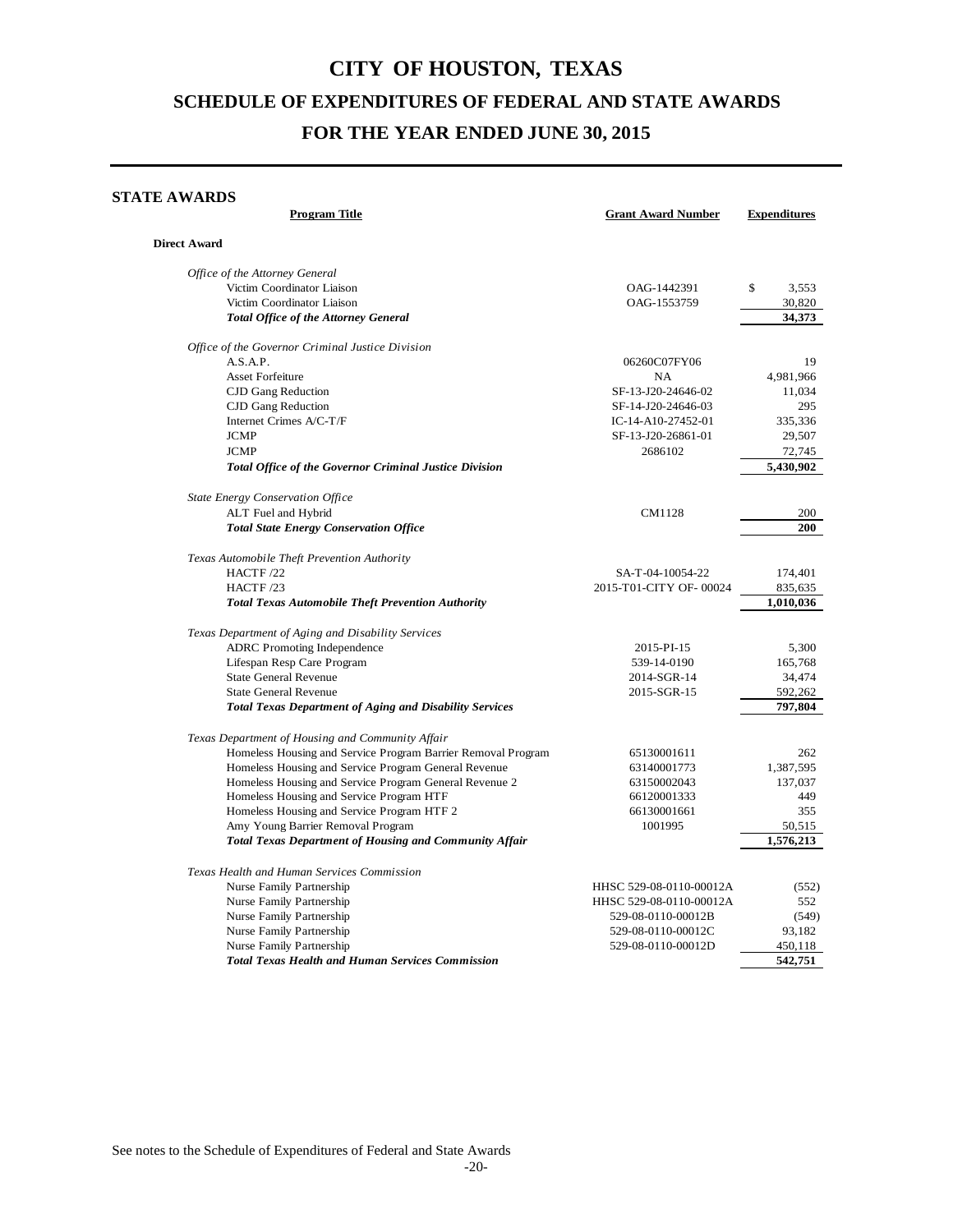| <b>Program Title</b>                                   | <b>Grant Award Number</b> | <b>Expenditures</b> |
|--------------------------------------------------------|---------------------------|---------------------|
| Texas Department of State Health Services              |                           |                     |
| CHS TTL V Prenatal Dental                              | 2015-046010               | 2,176               |
| <b>HIV Rapid Testing</b>                               | 2010-034649               | 10                  |
| <b>HIV Rapid Testing</b>                               | 2011-035183               | (10)                |
| <b>HIV Rapid Testing</b>                               | 2014-001355               | 128,376             |
| <b>HIV Rapid Testing</b>                               | 2015-001355               | 239,237             |
| <b>IDCU FLU-Lab</b>                                    | 2014-001097               | 1,776               |
| <b>IDCU FLU-Lab</b>                                    | 2015-001097               | 1,693               |
| <b>IDCU</b> Foodborne                                  | 2014-045527-001           | 17,360              |
| <b>IDCU</b> Foodborne                                  | 2015-046169               | 80,269              |
| <b>Local Public Health Services</b>                    | 2012-039507               | 26                  |
| Local Public Health Services                           | 2013-041160-011           | (2,077)             |
| Local Public Health Services                           | 2014-001186               | 57,583              |
| Local Public Health Services                           | 2015-001186               | 259,823             |
| Milk and Dairy                                         | 2011-035204               | (1,738)             |
| Milk and Dairy                                         | 2014-044058               | 6,884               |
| Milk and Dairy                                         | 2015-046345               | 45,433              |
| Syndromic Surveillance                                 | 2014-045084               | 61,916              |
| Tuberculosis Elimination                               | 2014-001451               | 308,802             |
| Tuberculosis Elimination                               | 2015-001451               | 1,377,642           |
| <b>Total Texas Department of State Health Services</b> |                           | 2,585,181           |
| Texas Parks and Wildlife Department                    |                           |                     |
| <b>Emancipation Park</b>                               | 55-000019                 | 680,441             |
| <b>Houston PK Adventure</b>                            | 52-000385                 | (1,663)             |
| <b>Houston PK Adventure</b>                            | 52-000528                 | 3,735               |
| TPWD (COOP)                                            | 52-000586                 | 3,656               |
| <b>Total Texas Parks and Wildlife Department</b>       |                           | 686,169             |
| Texas State University                                 |                           |                     |
| Tobacco Sting /3                                       | C74992                    | 37,619              |
| Tobacco Sting /4                                       |                           | 83,757              |
| <b>Total Texas State University</b>                    |                           | 121,376             |
| <b>Total Direct Awards</b>                             |                           | \$12,785,005        |
| <b>Pass-Through Awards</b>                             |                           |                     |
| Harris County                                          |                           |                     |
| CYD Campo DEL SOL                                      | C75786                    | \$<br>27,973        |
| CYD United Minds                                       | C74877                    | (1,737)             |
| CYD United Minds                                       | C74877                    | 12,777              |
| CYD United Minds                                       | C74877                    | 27,360              |
| <b>Total Harris County</b>                             |                           | 66,373              |
| Houston-Galveston Area Council                         |                           |                     |
| <b>H-GAC Solid Waste</b>                               | 15-16-G02                 | 50,053              |
| <b>HGAC-Clean Rivers</b>                               | C-74366                   | 15,042              |
| <b>HGAC-Clean Rivers</b>                               | C75404-NCA                | 62,668              |
| <b>Total Houston - Galveston Area Council</b>          |                           | 127,763             |
| <b>Total Pass-Through Awards</b>                       |                           | 194,136<br>\$       |
|                                                        |                           |                     |
| <b>TOTAL EXPENDITURES OF STATE AWARDS</b>              |                           | \$12,979,141        |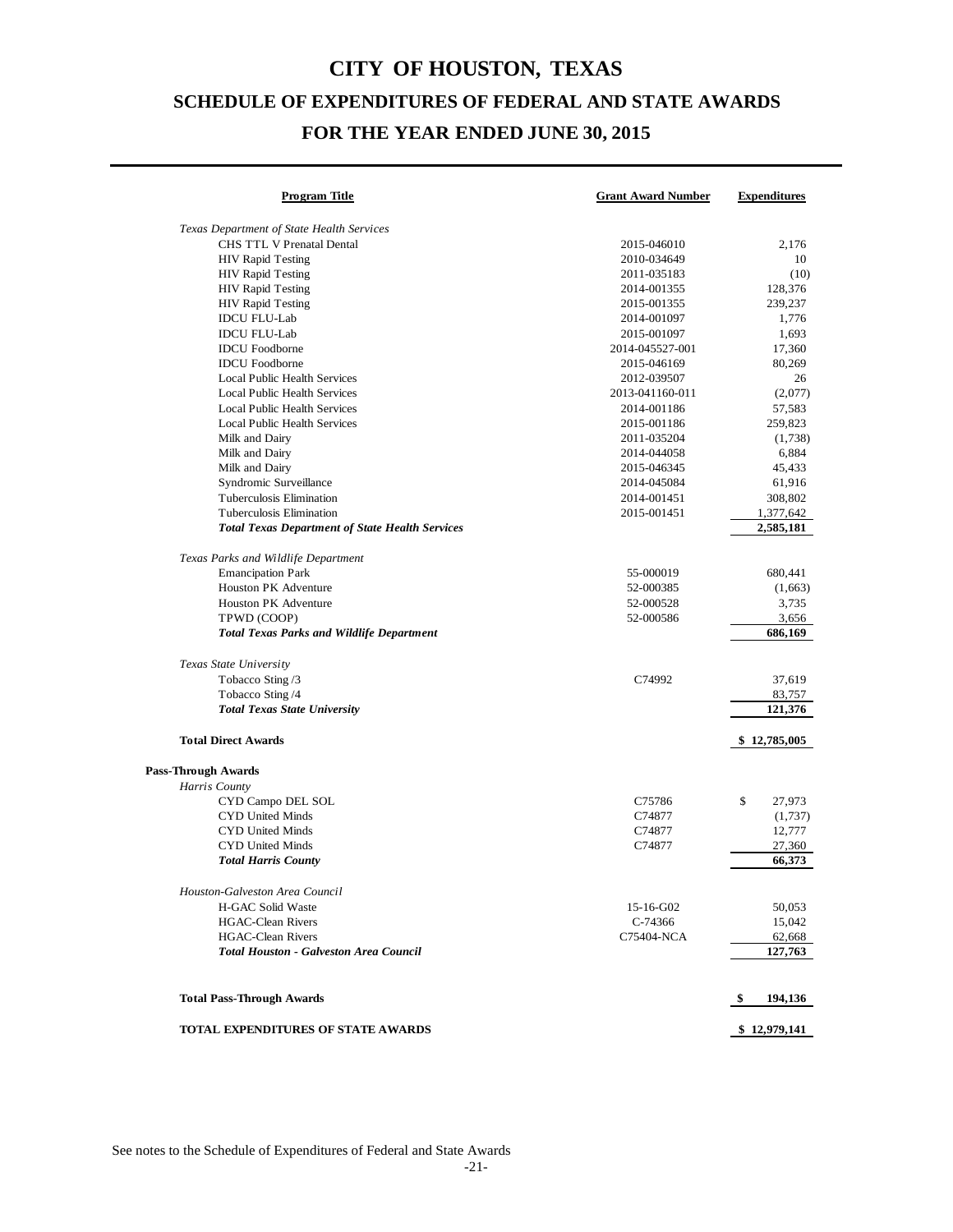# **CITY OF HOUSTON, TEXAS NOTES TO THE SCHEDULE OF EXPENDITURES OF FEDERAL AND STATE AWARDS**

### **FOR THE YEAR ENDED JUNE 30, 2015**

1. The accompanying schedule of expenditures of federal and state awards includes the federal and state grant activities of the City of Houston, Texas (the "City") and is presented on the modified accrual basis of accounting for the governmental funds and the accrual basis of accounting for the enterprise funds, which is described in Note 1 to the City's financial statement. The information in this schedule is presented in accordance with the requirements of U.S. Office of Management and Budget Circular A-133, *Audits of States, Local Governments, and Non-Profit Organizations* (OMB A-133) and the State of Texas *Uniform Grant Management Standards* (UGMS). Therefore, some amounts presented in this schedule may differ from amounts presented in, or used in, the preparation of the basic financial statements.

Federal and state awards provided to subrecipients are treated as expenditure when the City is notified by the subrecipient of the expenditure.

2. Federal and state awards are reported in the City's Comprehensive Annual Financial Report (CAFR) as follows (in thousands):

|                                                            |   | Federal | <b>State</b> |
|------------------------------------------------------------|---|---------|--------------|
| <b>Grant Funds</b>                                         |   | 172,230 | \$<br>7.997  |
| FEMA Assistance Grant - Hurricane IKE                      |   | 125     |              |
| Flood 2015                                                 |   | 1,938   |              |
| <b>Capital Projects Funds</b>                              |   | 345     |              |
| Asset Forfeiture (Special Revenue Funds)                   |   | 2,577   | 4,982        |
| Enterprise Fund - Combined Utility System (TX Water Board) |   | 45,979  |              |
| Enterprise Fund - Airport System Fund                      |   | 31,396  |              |
| Total                                                      | S | 254,590 | 12.979       |

- 3. Amounts reported in the schedule of expenditures of federal and state awards may not agree with the amounts reported in the related financial reports filed with grantor agencies because of accruals, which would be included in the next report filed with the agencies.
- 4. **Contingencies**  The City receives various grants to cover costs of specified programs. Final determination of eligibility of costs will be made by the grantors. Should any costs be found ineligible, the City will be responsible for reimbursing the grantors for these amounts.
- 5. **Noncash Awards** Certain federal financial award programs do not involve cash awards to the City. These programs include donated vaccines for the year ended June 30, 2015 as follows:

|                                               | <b>CFDA</b> Number | Amount        |           |
|-----------------------------------------------|--------------------|---------------|-----------|
| U.S. Department of Health and Human Services: |                    |               |           |
| Value of vaccines issued                      | 93.268             | $\mathcal{S}$ | 1.728.574 |
| Value of vaccines on hand                     | 93.268             |               | 95.691    |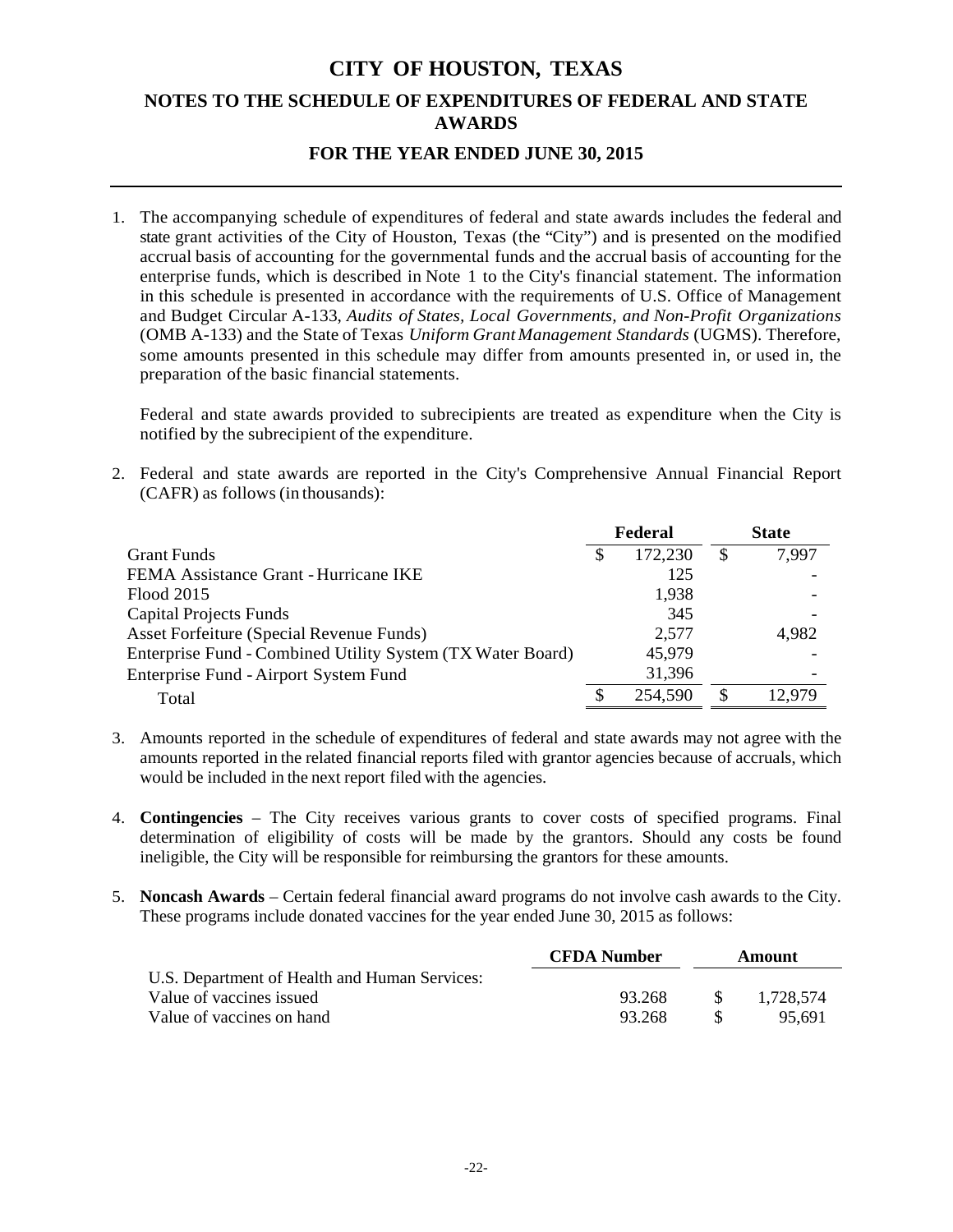### **NOTES TO THE SCHEDULE OF EXPENDITURES OF FEDERAL AND STATE AWARDS**

### **FOR THE YEAR ENDED JUNE 30, 2015**

6. **Loans Outstanding** – The City had the following loan balances outstanding at June 30, 2015. Loans made during the year are included in the federal expenditures presented in the schedule.

|                                                          | <b>CFDA</b>   |             | <b>Amount</b> |
|----------------------------------------------------------|---------------|-------------|---------------|
| <b>Program Title</b>                                     | <b>Number</b> | Outstanding |               |
| <b>Community Development Block Grant</b>                 | 14.218        | \$          | 24,385,501    |
| <b>HOME</b> Investment Partnerships Program              | 14.239        | \$          | 12,300,471    |
| Section 108 Guaranteed Loan Program                      | 14.248        | S           | 1,904,696     |
| Capitalization Grants for Clean Water State Revolving    |               |             |               |
| <b>Funds</b>                                             | 66.458        |             | 161,691,206   |
| Capitalization Grants for Drinking Water State Revolving |               |             |               |
| <b>Funds</b>                                             | 66.468        | S           | 45,772,210    |

7. The following isthe federal subrecipient cash disbursements for the year ended June 30, 2015:

| <b>Program Title</b>                                                                                                     | <b>Federal</b><br><b>CFDA</b><br><b>Number</b> | <b>Amount</b><br><b>Provided to</b><br>Subrecipient |
|--------------------------------------------------------------------------------------------------------------------------|------------------------------------------------|-----------------------------------------------------|
| Community Development Block Grants/Entitlement Grants                                                                    | 14.218                                         | \$<br>2,656,729                                     |
| <b>Emergency Solutions Grant Program</b>                                                                                 | 14.231                                         | 1,706,885                                           |
| Housing Opportunities for Persons with AIDS                                                                              | 14.241                                         | 9,282,388                                           |
| Edward Byrne Memorial Justice Assistance Grant Program                                                                   | 16.738                                         | 1,205,408                                           |
| Special Programs for the Aging Title VII, Chapter 3_Programs for<br>Prevention of Elder Abuse, Neglect, and Exploitation | 93.041                                         | 39,151                                              |
| Special Programs for the Aging Title VII, Chapter 2_Long TermCare<br><b>Ombudsman Services for Older Individuals</b>     | 93.042                                         | 111,561                                             |
| Special Programs for the Aging Title III, Part D_Disease Prevention<br>and Health Promotion Services                     | 93.043                                         | 143,032                                             |
| Special Programs for the Aging Title III, Part B_Grants for Supportive<br>Services and Senior Centers                    | 93.044                                         | 435,969                                             |
| Special Programs for the Aging Title III, Part C_Nutrition Services                                                      | 93.045                                         | 3,909,741                                           |
| National Family Caregiver Support, Title III, Part E                                                                     | 93.052                                         | 380,507                                             |
| Nutrition Services Incentive Program                                                                                     | 93.053                                         | 2,820,097                                           |
| Cooperative Agreement to Support Navigators in Federally-facilitated<br>and State Partnership Marketplaces               | 93.332                                         | 159,346                                             |
| Money Follows the Person Rebalancing Demonstration                                                                       | 93.791                                         | 19,897                                              |
| HIV Prevention Activities-Health Department Based                                                                        | 93.940                                         | 2,689,190                                           |
| Preventive Health Services_Sexually Transmitted Diseases Control Grants                                                  | 93.977                                         | 32,182                                              |
| Total                                                                                                                    |                                                | \$<br>25,592,083                                    |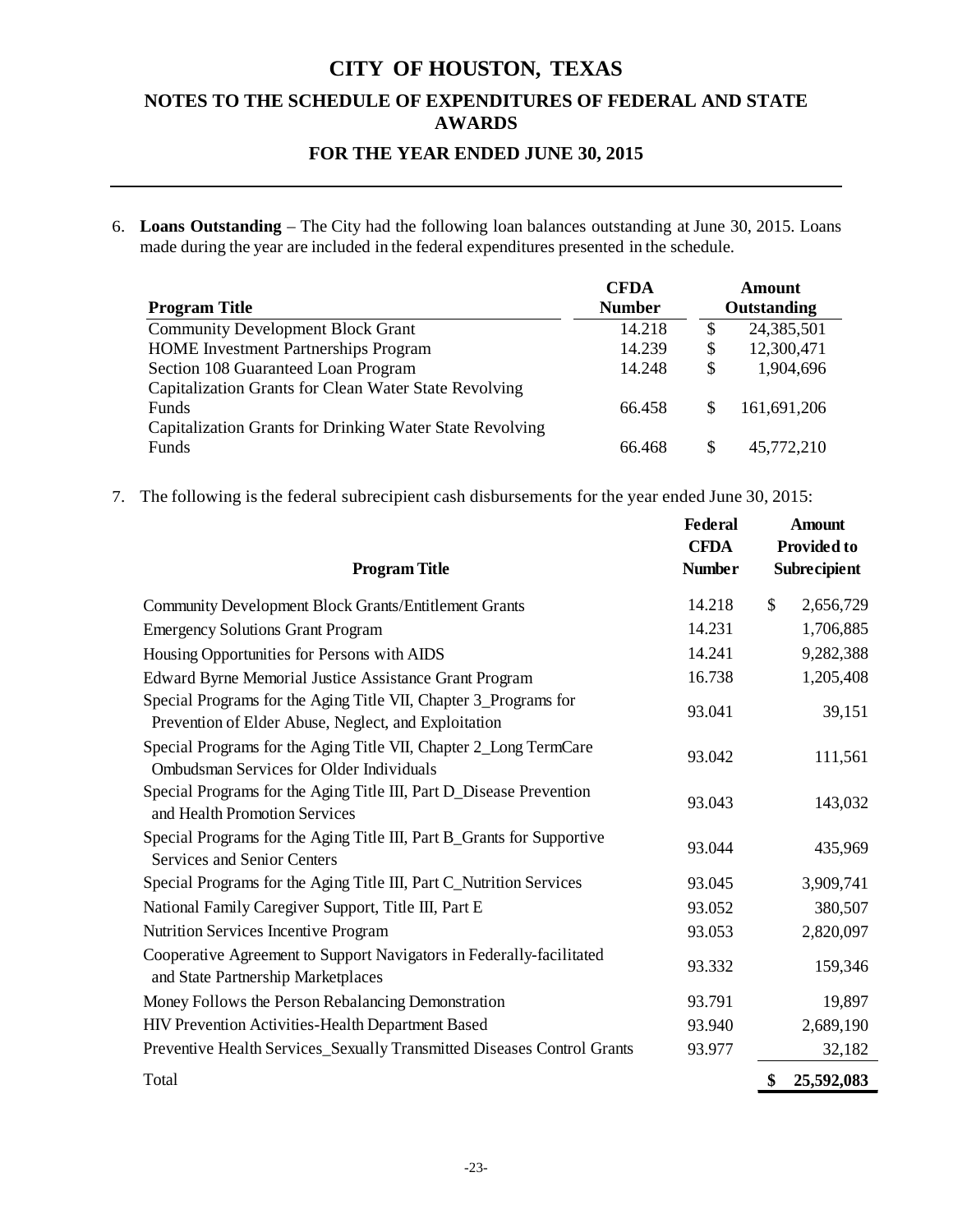### **NOTES TO THE SCHEDULE OF EXPENDITURES OF FEDERAL AND STATE AWARDS**

### **FOR THE YEAR ENDED JUNE 30, 2015**

8. The following is the state subrecipient cash disbursements for the year ended June 30, 2015:

|                              |                    | Amount               |
|------------------------------|--------------------|----------------------|
|                              | <b>Grant Award</b> | <b>Provided to</b>   |
| <b>Program Title</b>         | <b>Number</b>      | <b>Subrecipients</b> |
| HHSP-GR (State)              | 63140001773        | 1,353,014<br>S       |
| <b>State General Revenue</b> | 2014-SGR-14        | 34,474               |
| <b>State General Revenue</b> | 2015-SGR-15        | 592,262              |
| Life Span Respite Care       | 539-14-0190        | 14,217               |
| <b>HIV Rapid Testing</b>     | 2014-001355        | 94,059               |
| <b>HIV Rapid Testing</b>     | 2015-001355        | 171,078              |
| Total                        |                    | 2,259,104            |

9. The following is the schedule of expenditure of federal awards for the year ended June 30, 2015 by cluster:

| <b>Cluster Title</b>                                                                | <b>Federal CFDA</b><br><b>Number</b> |    | <b>Expenditures</b> |
|-------------------------------------------------------------------------------------|--------------------------------------|----|---------------------|
| <b>CHILD NUTRITION CLUSTER</b>                                                      |                                      |    |                     |
| Summer Food Service Program for Children                                            | 10.559                               | \$ | 2,015,246           |
| <b>Total Child Nutrition Cluster</b>                                                |                                      | \$ | 2,015,246           |
| HIGHWAY PLANNING AND CONSTRUCTION CLUSTER                                           |                                      |    |                     |
| Highway Planning and Construction                                                   | 20.205                               | \$ | 6,208,634           |
| <b>Total Highway Planning and Construction Cluster</b>                              |                                      | \$ | 6,208,634           |
| <b>HIGHWAY SAFETY CLUSTER</b>                                                       |                                      |    |                     |
| State and Community Highway Safety                                                  | 20.600                               | \$ | 985,165             |
| Alcohol Traffic Safety and Drunk Driving Prevention Incentive Grants                | 20.601                               |    | 59,708              |
| National Priority Safety Program                                                    | 20.616                               |    | 110,610             |
| <b>Total Highway Safety Cluster</b>                                                 |                                      | \$ | 1,155,483           |
| CLEAN WATER STATE REVOLVING FUND CLUSTER                                            |                                      |    |                     |
| Capitalization Grants for Clean Water State Revolving Funds                         | 66.458                               | S. | 43,536,264          |
| <b>Total Clean Water State Revolving Fund Cluster</b>                               |                                      | \$ | 43,536,264          |
| DRINKING WATER STATE REVOLVING FUND CLUSTER                                         |                                      |    |                     |
| Capitalization Grants for Drinking Water State Revolving Funds                      | 66.468                               | \$ | 2,442,694           |
| <b>Total Drinking Water State Revolving Fund Cluster</b>                            |                                      | \$ | 2,442,694           |
| <b>AGING CLUSTER</b>                                                                |                                      |    |                     |
| Special Programs for the Aging_Title III, Part B_Grants for Supportive Services and |                                      |    |                     |
| <b>Senior Centers</b>                                                               | 93.044                               | \$ | 4,708,099           |
| Special Programs for the Aging_Title III, Part C_ Nutrition Services                | 93.045                               |    | 3,555,330           |
| Nutrition Services Incentive Program                                                | 93.053                               |    | 2,339,669           |
| <b>Total Aging Cluster</b>                                                          |                                      |    | \$10,603,098        |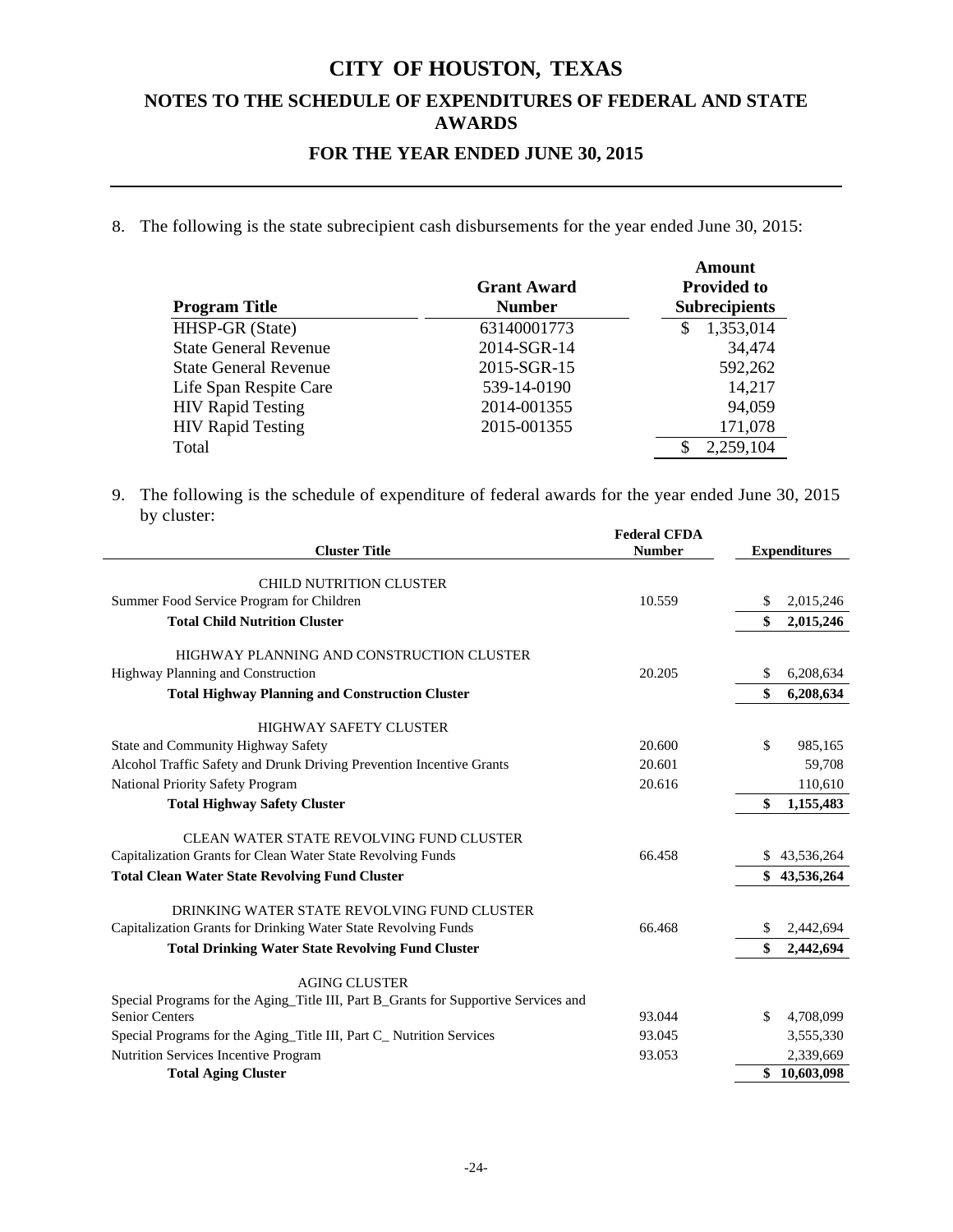### **NOTES TO THE SCHEDULE OF EXPENDITURES OF FEDERAL AND STATE AWARDS**

### **FOR THE YEAR ENDED JUNE 30, 2015**

| <b>Cluster Title</b>                                                           | <b>Federal CFDA</b><br><b>Number</b> | <b>Expenditures</b> |
|--------------------------------------------------------------------------------|--------------------------------------|---------------------|
| <b>CCDF CLUSTER</b>                                                            |                                      |                     |
| Child Care Mandatory and Matching Funds of the Child Care and Development Fund | 93.596                               | \$<br>8,998         |
| <b>Total CCDF Cluster</b>                                                      |                                      | 8,998               |
| <b>MEDICAID CLUSTER</b>                                                        |                                      |                     |
| Medical Assistance Program                                                     | 93.778                               | \$<br>685,428       |
| <b>Total Medicaid Cluster</b>                                                  |                                      | 685,428             |
| <b>Grand Total of Cluster Federal Awards</b>                                   |                                      | 66,655,845          |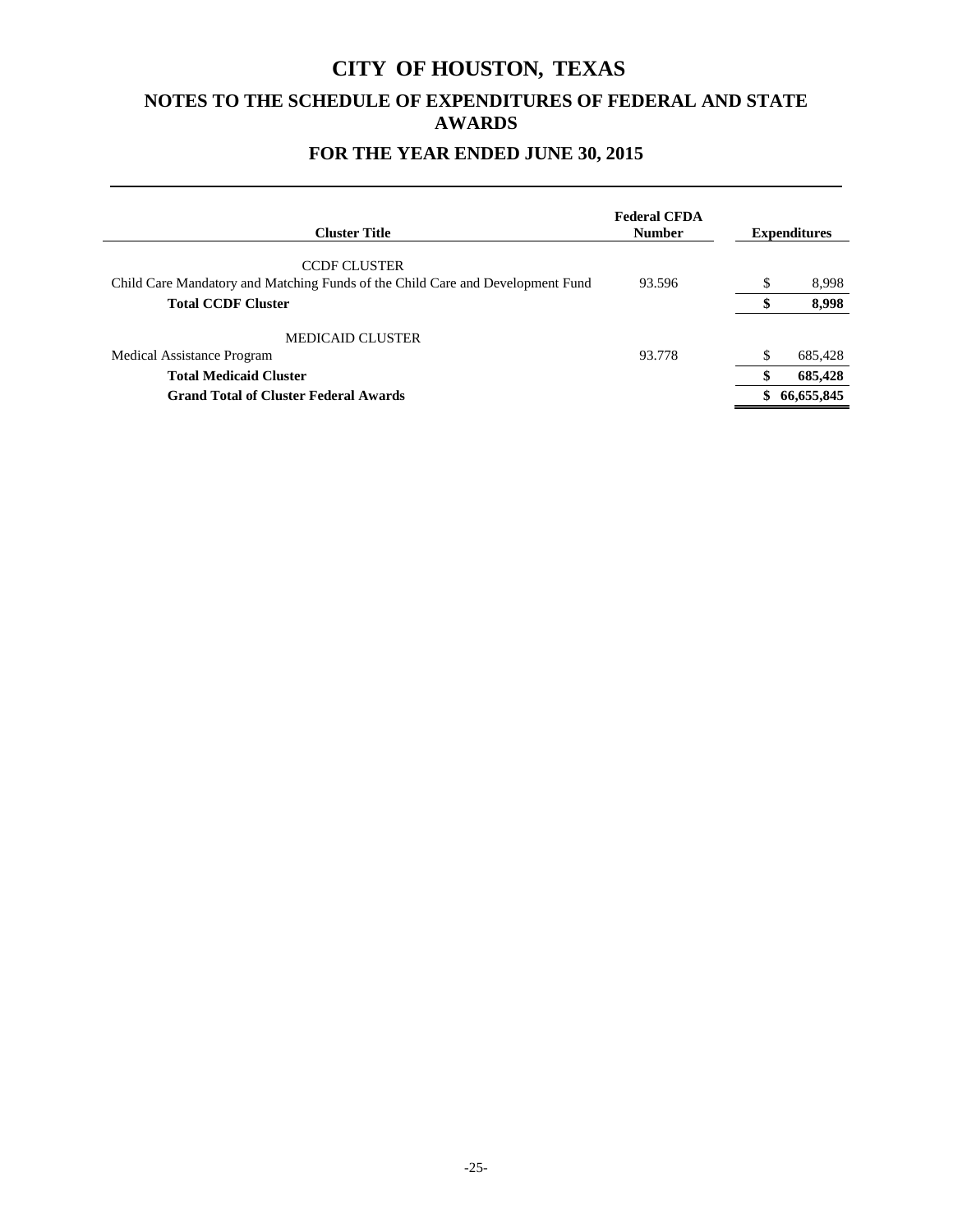### **I. SUMMARY OF AUDITORS' RESULTS**

- 1. The independent auditors' report on the basic financial statements expressed an unmodified opinion.
- 2. Significant deficiencies in internal control over financial reporting were identified. No material weaknesses in internal control over financial reporting were noted.
- 3. No instances of noncompliance considered material to the basic financial statements were disclosed in the audit.
- 4. Significant deficiencies in internal control over compliance with requirements applicable to a federal program was identified but was not considered to be a material weakness.
- 5. The independent auditors' report on compliance with requirements applicable to major federal and state award programs expressed an unmodified opinion for all major programs.
- 6. The audit disclosed a finding required to be reported by OMB Circular A-133.
- 7. The City's major programs were:

| <b>Name of Major Federal/State Programs</b>                    | <b>CFDA Number</b> |
|----------------------------------------------------------------|--------------------|
| Special Supplemental Nutrition Program for Women, Infants, and | 10.557             |
| Children                                                       |                    |
| <b>Community Development Block Grants/Entitlement Grants</b>   | 14.218             |
| Community Development Block Grants/State's program and Non-    |                    |
| Entitlement Grants in Hawaii                                   | 14.228             |
| Airport Improvement Program                                    | 20.106             |
| National Infrastructure Investments                            | 20.933             |
| Capitalization Grants for Clean Water State Revolving Funds    | 66.458             |
| <b>Asset Forfeiture</b>                                        | $N/A$ - State      |
| Homeless Housing and Services Program                          | $N/A$ - State      |
| Tuberculosis Elimination                                       | $N/A$ - State      |
|                                                                |                    |

- 8. For federal awards and state awards, a dollar threshold of \$3,000,000 and \$389,374, respectively, was used to distinguish between Type A and Type B programs, as defined in OMB Circular A-133 and State of Texas UGMS.
- 9. The City did not qualify as a low-risk auditee, as defined in OMB Circular A-133 and the State of Texas UGMS.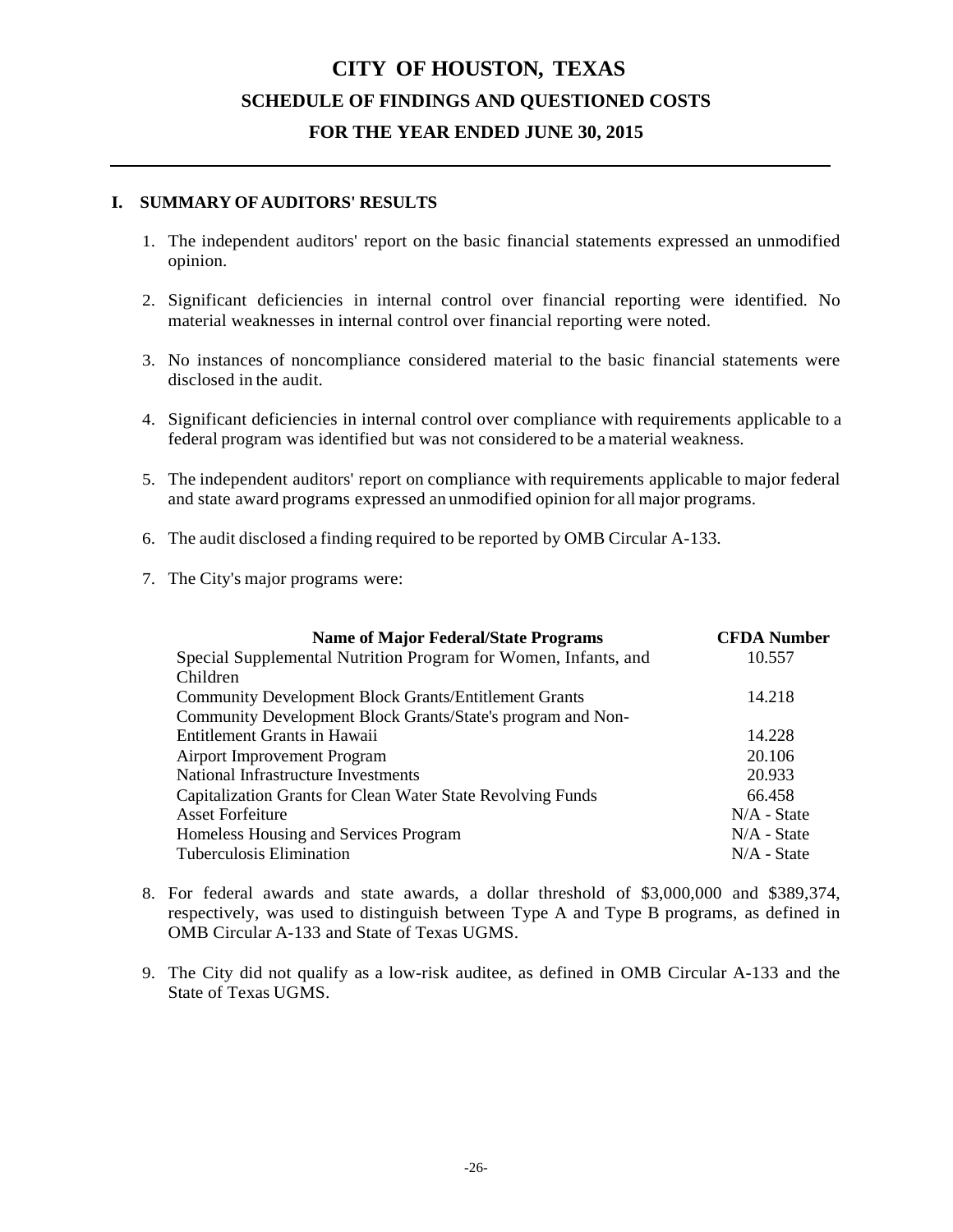### **II. FINANCIAL STATEMENT FINDINGS SECTION**

#### **FINDING NO. 2015-001 – SIGNIFICANT DEFICIENCY IN INTERNAL CONTROL OVER ACCOUNTING AND REPORTING ACTIVITIES WITHIN CASH AND INVESTMENT POOLS**

**Condition** – The City pools excess cash and investments on hand in order to maximize earnings. It reports "equity in cash and investments" in each fund participating in the respective cash and investment pools. It also maintains a "cash pool fund" and an "investment pool fund" to account for the collective cash and investment balances. Within those funds, however, the City does not properly account for or monitor the participating funds equity in the respective pools. Within the "investment pool fund", however, there are fund balance accounts amounting to \$1.9 billion.

During the course of the audit, we made inquiries of persons within the Controller's Office of Operations & Technical Services (OTS) and the Treasury Operations and within the offices of Houston Information Technology Services Department (HITS) as to the basis for determining the "equity in cash and investments" balances within each of the participating funds as well as the fund balance accounts within the "investment pool fund". We were unable to receive a complete or comprehensive explanation as to how the balances were determined.

Additionally, the City has historically defined cash and cash equivalents for purposes of the statement of cash flows for the enterprise funds to include the entire "equity in cash and investments". This definition was inconsistent with the definition of cash and cash equivalents under generally accepted accounting principles (GAAP).

In connection with the 2015 Comprehensive Annual Financial Statements (CAFR), the City included a note to the financial statements to properly report each fund's investment in the respective cash and investment pools using an allocation method; redefined cash and cash equivalents consistent with GAAP; and used a similar allocation method to properly report purchases and sales of investments in the statement of cash flows.

**Criteria –** Effective internal controls over financial reporting include processes and procedures for proper recording of transactions, timely reconciliation of general ledger account details to control accounts, proper cut-off procedures and effective supervision, review and approval processes to ensure preparation of financial statements in conformity with U.S. GAAP.

**Cause** – Inadequate and deficient controls over financial reporting processes and reconciliation of effected accounts in the general ledger.

**Effect or Potential Effect** – The absence of control policies and procedures relevant to financial reporting processes and reconciliation of the pooled cash and investment account activity increases the risk that the City's financial statements could contain misstatements.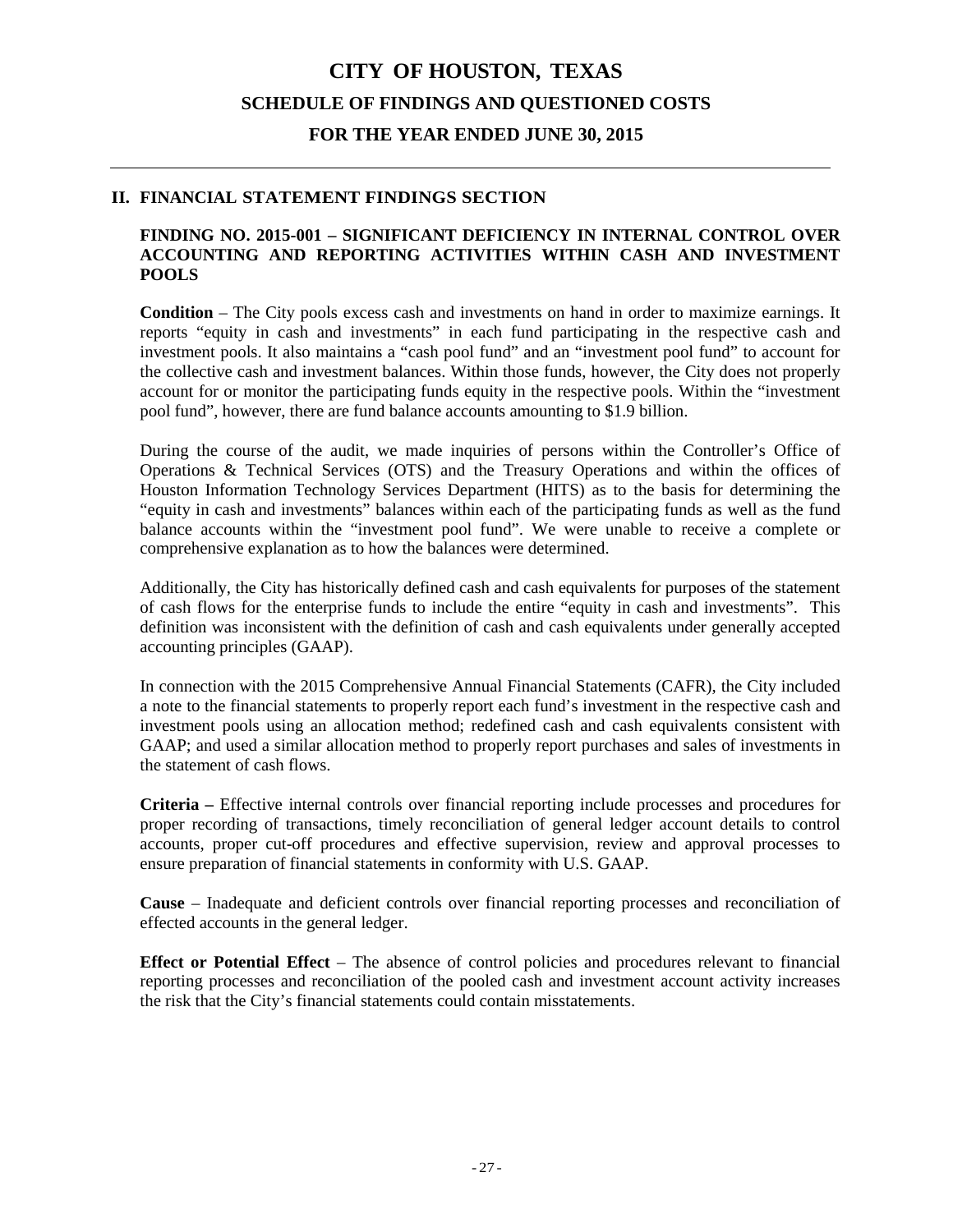**Recommendation** – While the City made the above steps to ensure more accurate reporting within its 2015 CAFR, additional steps should be taken to properly account for and monitor participating funds equity in the cash and investment pool funds. We accordingly recommend the following:

- OTS and Treasury Operations should work with HITS to utilize capabilities within SAP to create and maintain system balancing "investment" and corresponding "equity" accounts for each fund participating in the cash and investment pools. This process would include reallocating the fund balance accounts within the "investment pool fund" as part of the "equity' accounts for the participating funds.
- Ensure persons responsible for monitoring the "investment" and "equity" accounts are properly trained.
- Once created, each funds respective "investment" and "equity" accounts should be balanced as part of the regular month end close process, similar to the balancing of interfund accounts.
- Hold regular meetings with participating fund stakeholders to ensure each stakeholder is in agreement with their respective equity positions in the pools.
- Formalize and document procedures used to account for balances within the pools and to allocate earnings within the pools as well as purchases and sales of investments to participating funds.

**Views of Responsible Officials** – *Management does not disagree with this finding.*

**Corrective Action Plan** – *Controller's Office of Financial Reporting will coordinate with Controller's Investments and Operations Divisions and HITS that additional steps are taken to monitor and review participating equity in the cash and investment pool funds.*

### **Estimated Completion Date** – *June 30, 2016*

**City Contact Person** – *Deputy City Controller, Financial Reporting Division*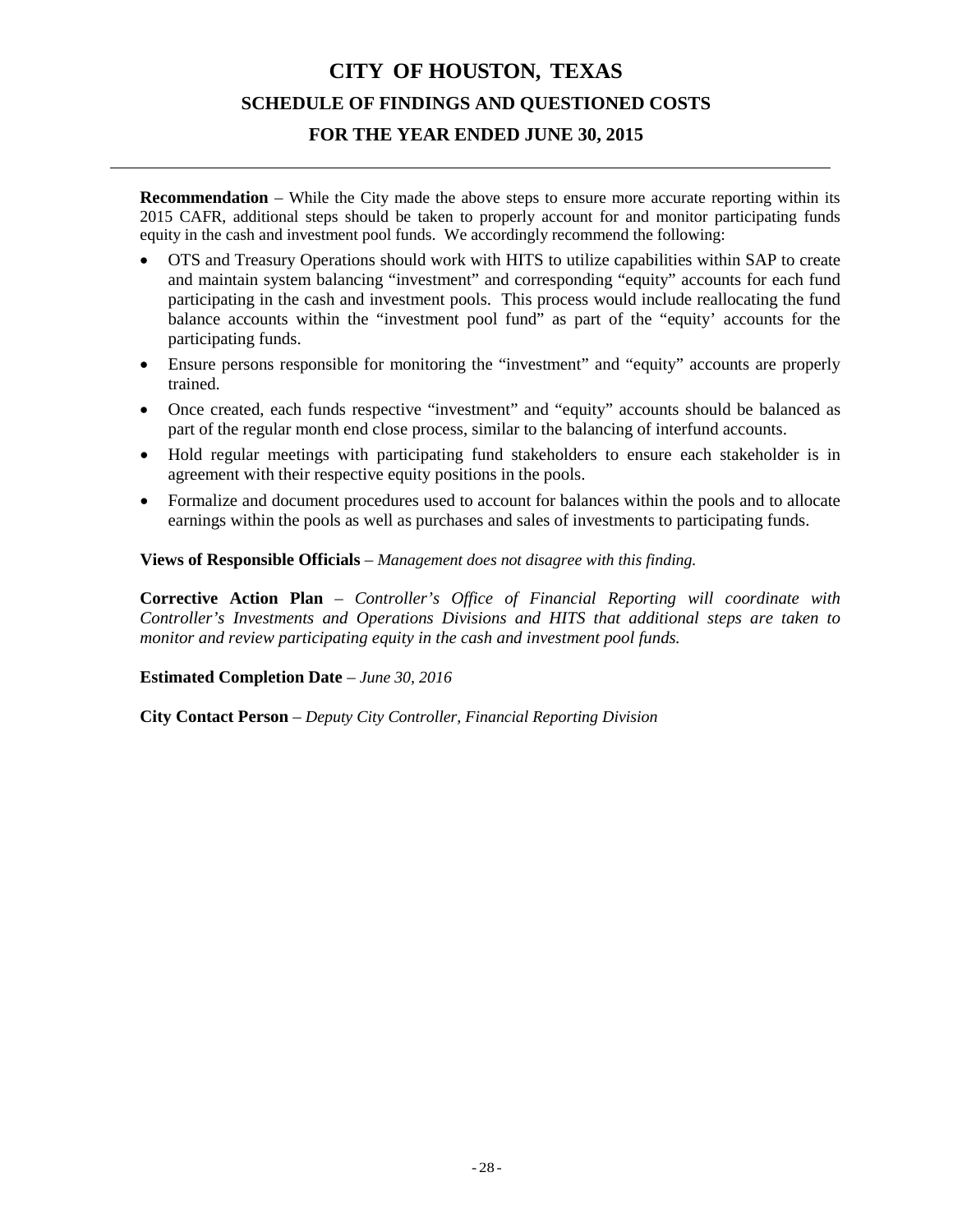### **FINDING NO. 2015-002 – SIGNIFICANT DEFICIENCY IN INTERNAL CONTROL DEBT RELATED ACCOUNTS**

**Condition and Cause** – During our audit of the City's debt related accounts, we noted the following:

- As of June 30, 2015, The City's Series 2001B Capital Appreciation Bonds were understated by \$4 million. The error occurred due to the fact that the City had accounted for the future principal payment to be made in September 2015 as a reduction to the principal. As a result, the present value of the bonds as of June 30, 2015 and the accretion interest expense were both understated by \$4 million for the year ended June 30, 2015. The present value is the amount that the City would have paid if the debt was terminated at June 30, 2015.
- In the City's fund level reporting, a current year repayment of \$11 million on a long-term note payable was recorded as a negative entry to bonds proceeds rather than a principal payment expenditure.
- An annual payment of \$784,000 for a forward contract obtained during the fiscal year to guarantee the payment of the City's Series 2013Q Tax and Revenue Certificate of Obligation at maturity was erroneously recorded as a principal retirement for that obligation. Consequently, the City also failed to book the annual payment to a separate investment account.

The City made the necessary adjustments to correct the affected June 30, 2015 balances of the above debt related accounts.

**Criteria –** Effective internal controls over debts include processes and procedures for proper valuation of debt and related fund level accounts, ensuring the accuracy of debt transactions and ascertaining that debts are recorded in accordance with U.S. GAAP.

**Effect or Potential Effect** – Inaccurate valuation and recording of debt related transactions increases the risk that the related accounts would be misstated.

**Recommendation** – We recommend management continuously review debt accounting transactions to ensure they are accurate and are recorded in accordance with U.S. GAAP.

**Views of Responsible Officials** – *Management does not disagree with this finding.*

**Corrective Action Plan** – *Modifications to existing software have been made and tested that will eliminate omissions to debt related transactions and should reduce potential misstatements. A process will be implemented to include reviewing fund level debt entries on a monthly basis.*

**Estimated Completion Date** – *February 1, 2016*

**City Contact Person** – *Deputy City Controller, Debt Division; Deputy City Controller, Financial Reporting and Deputy Director, Finance Department, Financial Reporting and Operations Division*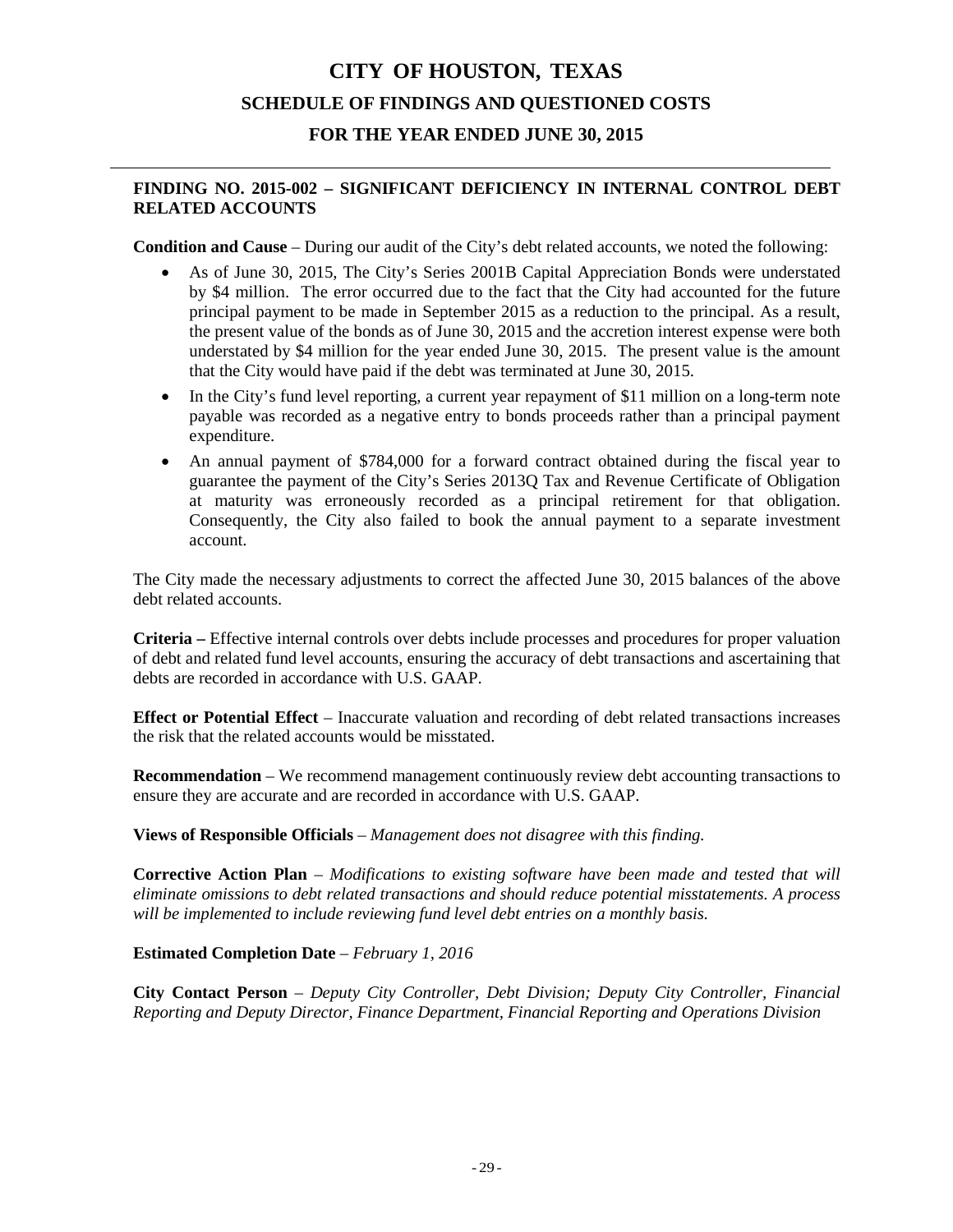### **FINDING NO. 2015-003 – SIGNIFICANT DEFICIENCY IN INTERNAL CONTROL OVER PREPARATION OF SCHEDULE OF EXPENDITURES OF FEDERAL AWARDS (SEFA) AND SCHEDULE OF EXPENDITURES OF STATE AWARDS (SESA)**

**Condition** – During our review of both the SEFA and SESA as of June 30, 2015, we noted the following:

- An expenditure award of \$13 million was funded under a federal grant that was passedthrough from a state government agency. This award was improperly included in the SESA instead of in the SEFA. Once the error was identified, it was corrected in the current fiscal year.
- A previously disallowed expenditure of \$3 million by a pass-through grantor was included as a federal expenditure in the current year's SEFA through a general journal entry. The error was corrected in the current fiscal year. Additionally, no reimbursement was sought from the funding agency.

**Criteria –** Section 200.510(b) of the Code of Federal Regulation states that nonfederal entities who are recipients of federal awards must prepare a schedule of expenditures of federal awards for the periods covered by the financial statements.

In addition, OMB Circular A-102, *Grants and Cooperative Agreements with State and Local Governments*, requires nonfederal entities receiving federal awards establish and maintain internal control designed to ensure compliance with federal laws, regulations, and program compliance requirements. Effective internal controls should include procedures to ensure both the SEFA and SESA agree to financial statements and records.

**Cause** – With respect to misclassification of expenses between federal and state programs, it was noted that the general ledger account set-up was not properly compared with the underlying internal documents that indicated such expenditures being derived from federal sources. Additionally, the grant award document did not identify that this was a federal grant and was missing CFDA information. With respect to incorrect recording of \$3 million journal entry, this was a result of improper review of closing journal entries being posted to the grant expenditures.

**Effect or Potential Effect** – Inaccurate identification of expenditures for state and federal awards results in improper presentation of SEFA and SESA in accordance with the criteria specified above and also impacts determination of major federal and state programs. Additionally, recording of disallowed expenditures to a federal grant will result in a questioned costs as well as noncompliance with allowable costs / cost principles.

**Recommendation** – We recommend that designated personnel at the departmental level should be cognizant of the grant application and other related documents that would indicate the source of grant funding. Once awarded, grant documents should be thoroughly reviewed to confirm the source of funding, including identification of CFDA numbers. If the grant award document is missing such identification, representatives at the grantor agency should be approached to identify such missing information to avoid any misrepresentation on the SEFA / SESA. Additionally, grant set-up documents that form the basis of identification of the type of funds (i.e., federal, state or local) should be thoroughly reviewed before general ledger accounts / funds are set-up.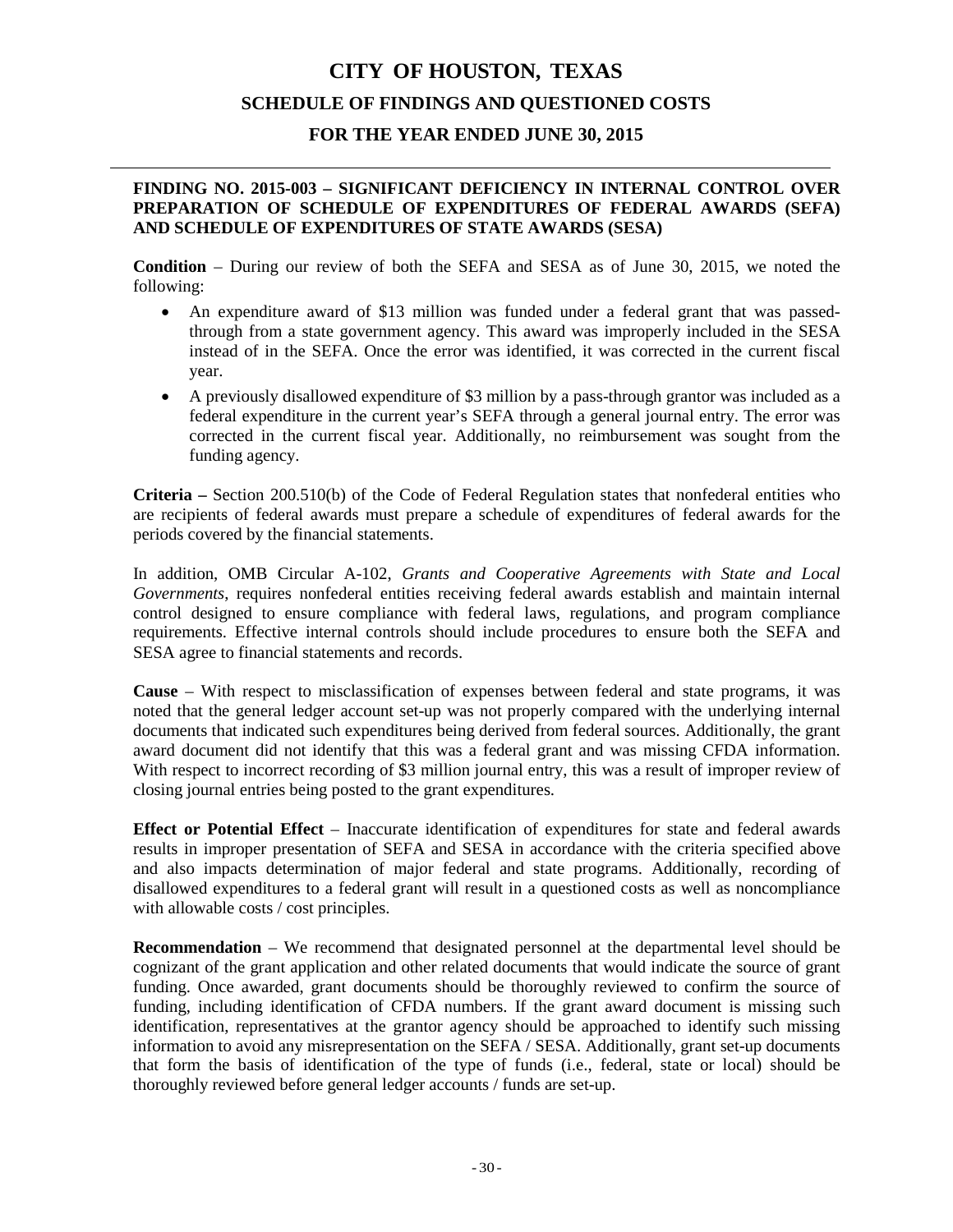**Views of Responsible Officials** – *Management does not disagree with this finding.*

**Corrective Action Plan** – *Departmental communications and diligent and thorough review of grant set up documents will occur in order to ensure accuracy in SAP during the grant set up process. Upon receipt of the initial grant set up request, Grant Management after its preliminary set up, will continue to communicate with Departments for a final review before the grant is activated in SAP. Further, Grant Management will continue to release periodic SEFA reports for department review. This process is being strengthened to include verification of award type, sponsor and CFDA number; allowable or unallowable expenditures; and programs or grants that are not included in SAP.*

**Estimated Completion Date** – *April 1, 2016*

**City Contact Person** – *Deputy Assistant Director, Finance Department, Financial Reporting and Operations, Grant Management*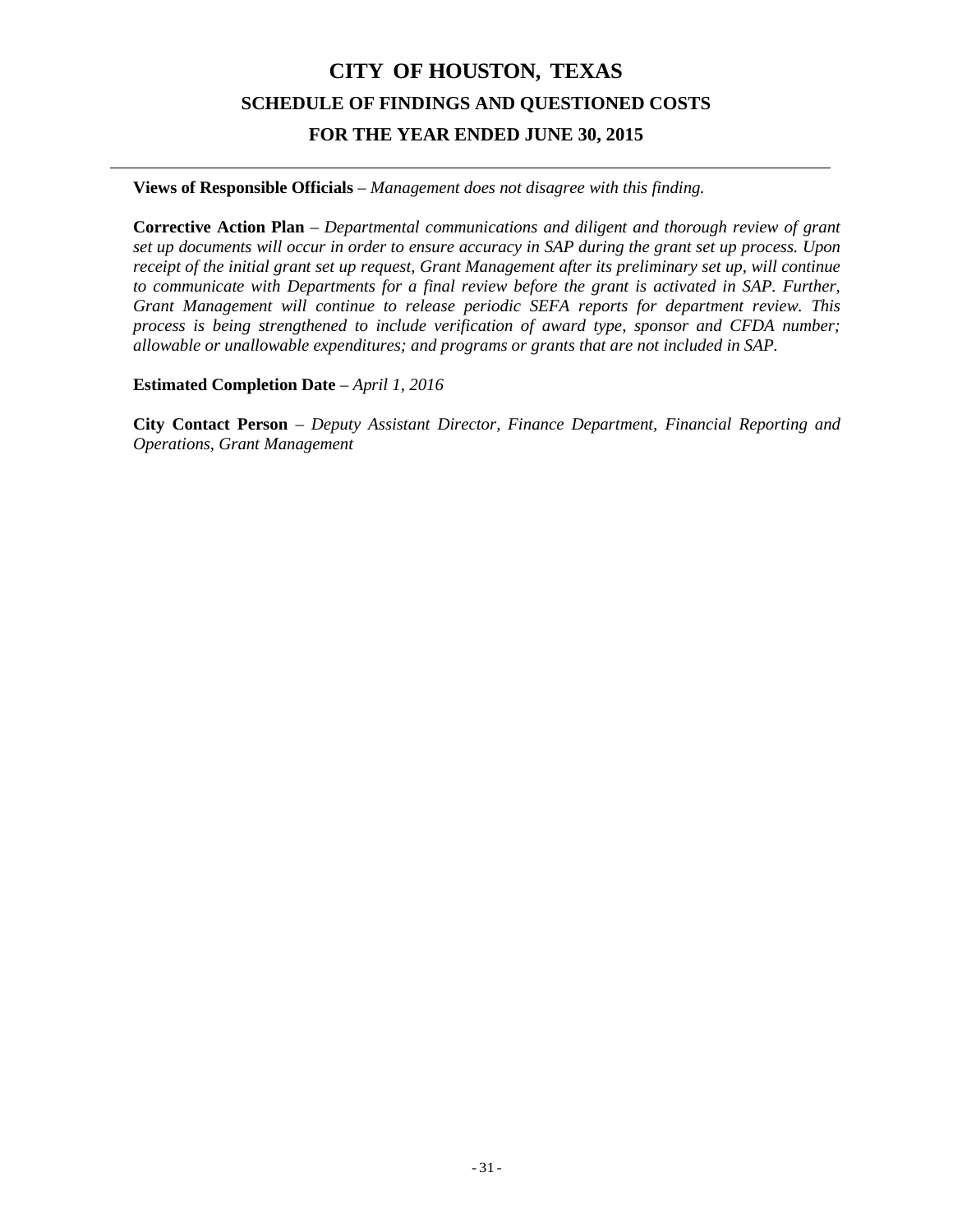### **III. FEDERAL AND STATE AWARDS FINDINGS AND QUESTIONED COSTS SECTION**

| Program            | <b>Finding/Noncompliance</b>                                                                                                                                                   |
|--------------------|--------------------------------------------------------------------------------------------------------------------------------------------------------------------------------|
|                    | - COMPLIANCE AND SIGNIFICANT<br>2015-004<br>FINDING NO.<br>DEFICIENCY IN INTERNAL CONTROL OVER COMPLIANCE WITH<br><b>SPECIAL TESTS AND PROVISIONS (WAGE RATE REQUIREMENTS)</b> |
| Capitalization     | <b>Conditions</b> – During the course of our test for the City's compliance with the Wage                                                                                      |
| <b>Grants</b> for  | Rate Requirements related to obtaining weekly certified payrolls from its prime and                                                                                            |
| <b>Clean Water</b> | subcontractors, we noted no weekly certified payrolls were obtained from five of 40                                                                                            |
| <b>State</b>       | prime contractors and 55 of 182 subcontractors selected for testing. Of the total weekly                                                                                       |
| <b>Revolving</b>   | certified payrolls tested, we noted 162 were on file and found to be in compliance with                                                                                        |
| $Funds -$          | the Wage Rate Requirements.                                                                                                                                                    |

**CFDA #66.458**

**Cost**

None Noted

**Questioned** 

Additionally, in three of 20 subcontractors' agreements reviewed did not include provisions requiring compliance with the Davis Bacon Act provisions.

**Criteria** – The OMB Circular A-133 Wage Rate Requirements (also known as the Davis-Bacon Act) requires that certified payroll information be submitted on a weekly basis. This documentation should be reviewed for compliance and maintained by the City. Additionally, the City should have included in its construction contracts with its contractors a provision requiring compliance with Wage Rate Requirements including a clause requiring this provision in the contractors' agreements with their sub-contractors in all City funded projects.

**Cause** – Lack of controls in place to ensure subcontractors are submitting payroll certifications on time and standard constructions agreement template was not updated to include Wage Rate Requirements clause.

**Effect** – The City is not in compliance with the requirements set forth in the grant agreement and the Wage Rate Requirements compliance requirement.

**Recommendation** – The Office of Business Opportunity (OBO) should review current policies and the Wage Rate Requirements compliance requirement. OBO should implement a process that promotes communication between the department and the contractor and identifies missing or untimely certified payroll submissions. OBO should implement a process that promotes inclusion of Wage Rate Requirements clause in agreements with construction contractors.

**Views of Responsible Officials** – *Management does not disagree with this finding.*

**Corrective Action Plan of Management** – *OBO has obtained information for the 44 missing payrolls. Of the remaining 16 missing certified payrolls, five are from a subcontractor that is no longer in business and the prime contractor has been unable to retrieve them. OBO is working closely with the prime and the subcontractors to retrieve the payrolls for the remaining.*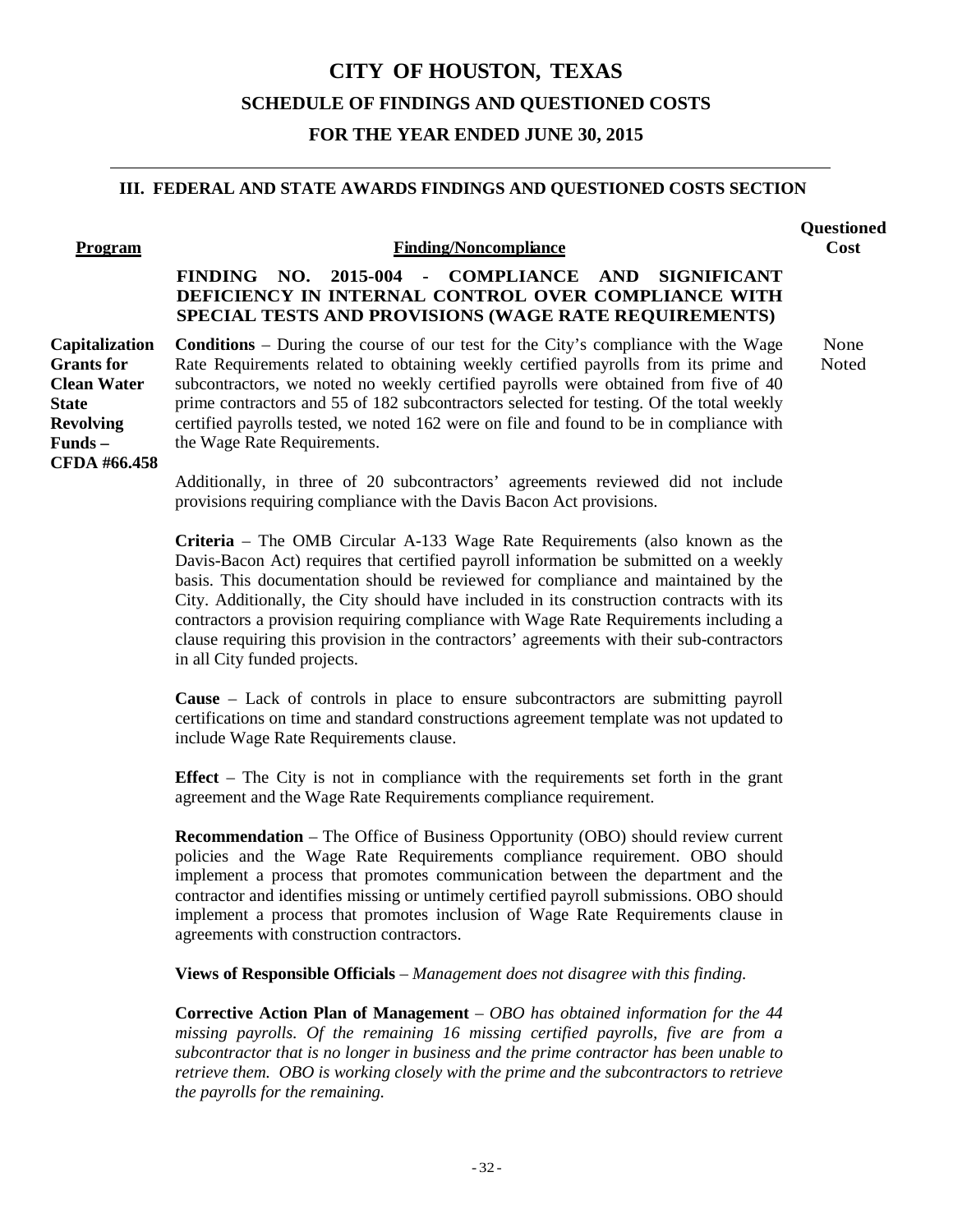*OBO will continue to communicate with the contracting departments to identify and obtain missing or untimely certified payroll information. In addition, the contracting departments will be included in face-to-face meetings with prime and subcontractors to address their delinquencies.*

*OBO has increased staffing, by hiring three additional compliance officers over the past eight months however the Department is still understaffed in the compliance area.*

**Estimated Completion Date** – *March 1, 2016*

**City Contact Person** – *Division Manager, Contract Compliance Section, Office of Business Opportunity.*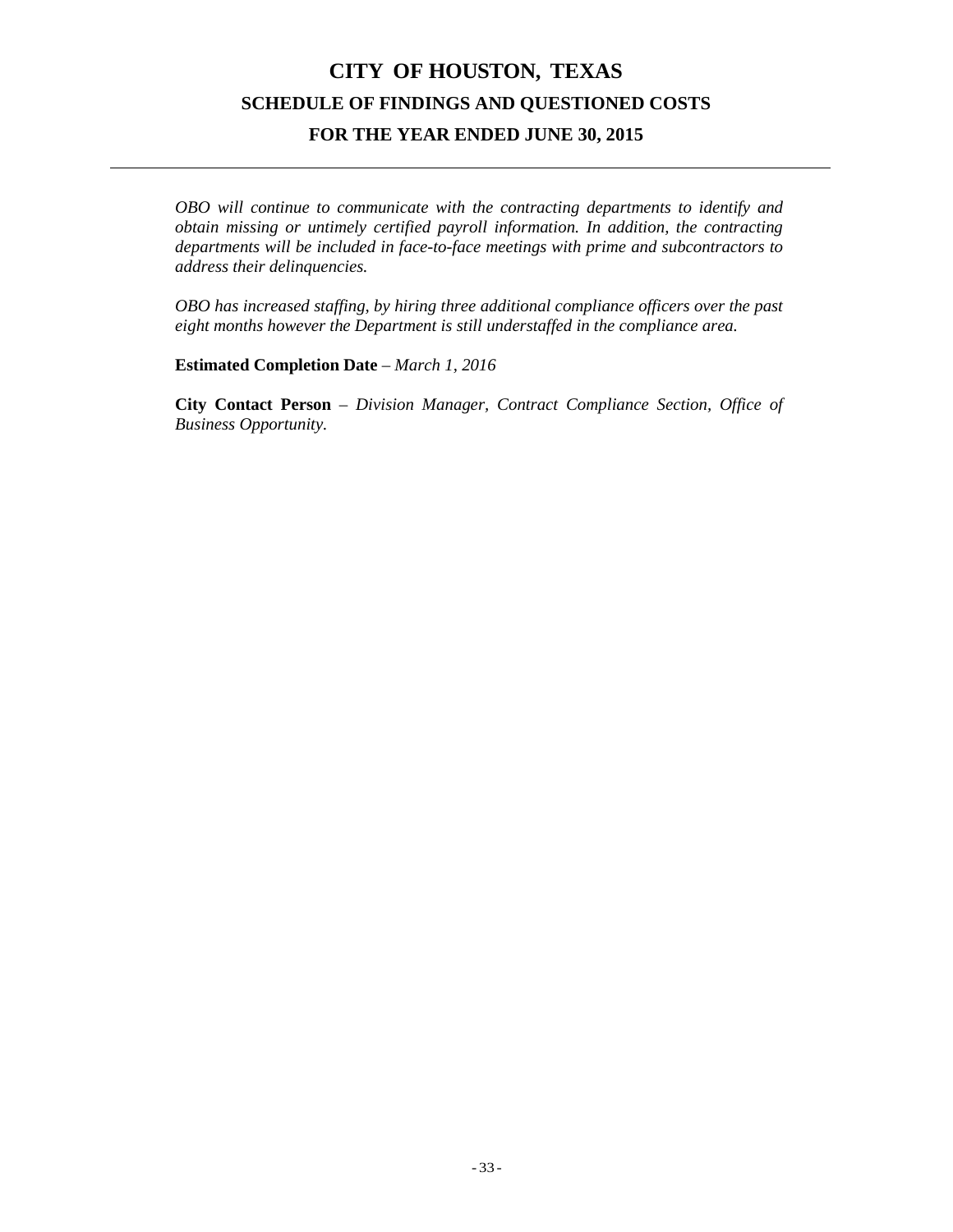# **CITY OF HOUSTON, TEXAS SCHEDULE OF PRIOR YEAR AUDIT FINDINGS FOR THE YEAR ENDED JUNE 30, 2015**

#### **IV. STATUS OF PRIOR-YEAR FINDINGS AND QUESTIONED COSTS**

### **FINDING NO. 2014-001 - MATERIAL WEAKNESS IN INTERNAL CONTROL OVER FINANCIAL REPORTING PROCESS**

**Finding** – Various departments within the City did not adjust certain accounts to reflect appropriate year-end balances on the financial statements on a timely basis. Management subsequently correctly recorded the transactions and account balances and as a result the City's financial statements are fairly presented.

In connection with the ongoing construction projects, the City is not timely closing out completed projects to capital asset accounts and begins the process of depreciating the completed projects. In testing the City's status of work-in-process (WIP) accounts in connection with the current year's audit, we noted most of the IT/Radio completed projects remained in WIP as of June 30, 2014 and for which no depreciation was recorded. For this particular project, some of the project phases/milestones were completed in prior years.

While these adjustments were made in the 2014 financial statements, the WIP balance was initially overstated by \$107 million and components of capital assets were understated by the corresponding amount in several funds resulting in a depreciation expense and accumulated depreciation being understated by \$1.3 million.

**Recommendation** – The departments accounting staff has reduced the number of post-closing audit entries substantially from prior years. We recommend that the City continue to develop procedures, including analytic reviews of interim financial reports, to insure that material misstatements are detected on a timelier basis.

Further, we recommend that the City perform a more detailed/in-depth review of projects that are in WIP. The review of projects by finance management should include corroboration with the project managers, when possible, to determine on a timely basis whether the projects are on-going or complete and whether the costs should be transferred. Based on such reviews, management should transfer the WIP costs to capital assets or expense such costs. Management should also consider lowering the threshold applied to these reviews in order to identify projects that may, in the aggregate, be material.

**Status** – *The Houston Information Technology Services radio project was fully capitalized during FY2015, reversing the prior year summary capitalization. A process to review all WIP monthly (after the prior year end close) was developed in 2015 to look at budget vs. actual reviewing percentage of completion over 85 percent. All eligible projects are being capitalized on a timely basis in the year of completion. Additional guidance for financial reporting was provided to citywide personnel responsible for capital projects. The above finding was resolved.*